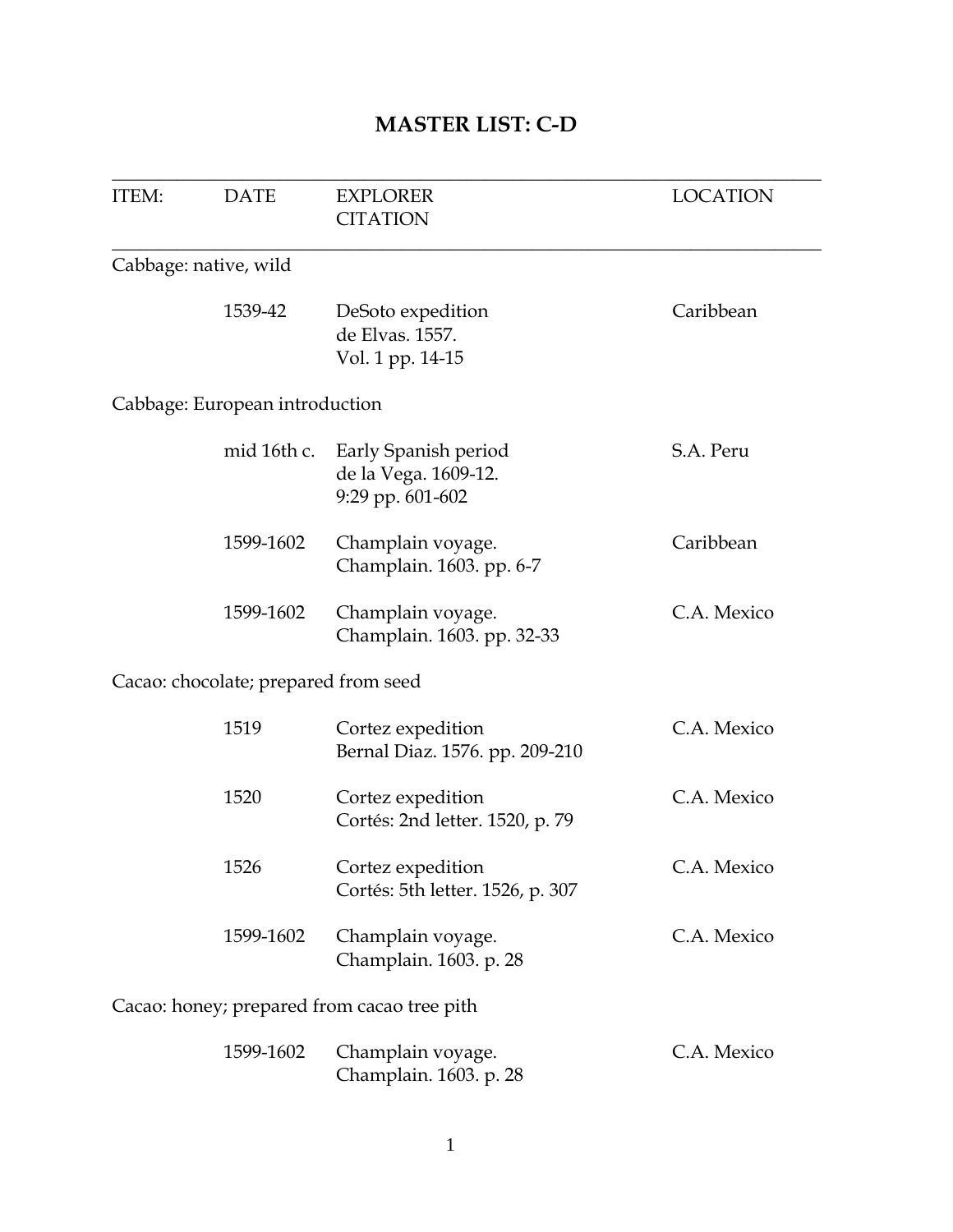| Cacao: oil; prepared from cacao leaves              |                                                                              |             |
|-----------------------------------------------------|------------------------------------------------------------------------------|-------------|
| 1599-1602                                           | Champlain voyage<br>Champlain. 1603. p. 28                                   | C.A. Mexico |
| Cacao: vinegar; prepared from cacao products        |                                                                              |             |
| 1599-1602                                           | Champlain voyage.<br>Champlain. 1603. p. 28                                  | C.A. Mexico |
| Caçabe (see cassava)                                |                                                                              |             |
| Cake (see bread: maize, cake or roll; maize: bread) |                                                                              |             |
| Calabash: boiled                                    |                                                                              |             |
|                                                     | mid 16th c. Early Spanish period<br>de la Vega. 1609-12.<br>8:10 p. 501      | S.A. Peru   |
| Calabash: stewed                                    |                                                                              |             |
|                                                     | mid 16th c. Early Spanish period<br>de la Vega. 1609-12.<br>8:10 p. 501      | S.A. Peru   |
| Camcha (see maize: roasted)                         |                                                                              |             |
| Camel: European introduction                        |                                                                              |             |
|                                                     | mid 16th c. Early Spanish period<br>de la Vega. 1609-12.<br>9:18 pp. 584-585 | S.A. Peru   |
| Camomile [Chamomile]: European introduction         |                                                                              |             |
| mid 16th c.                                         | Early Spanish period<br>de la Vega. 1609-12.<br>9:29 pp. 601-602             | S.A. Peru   |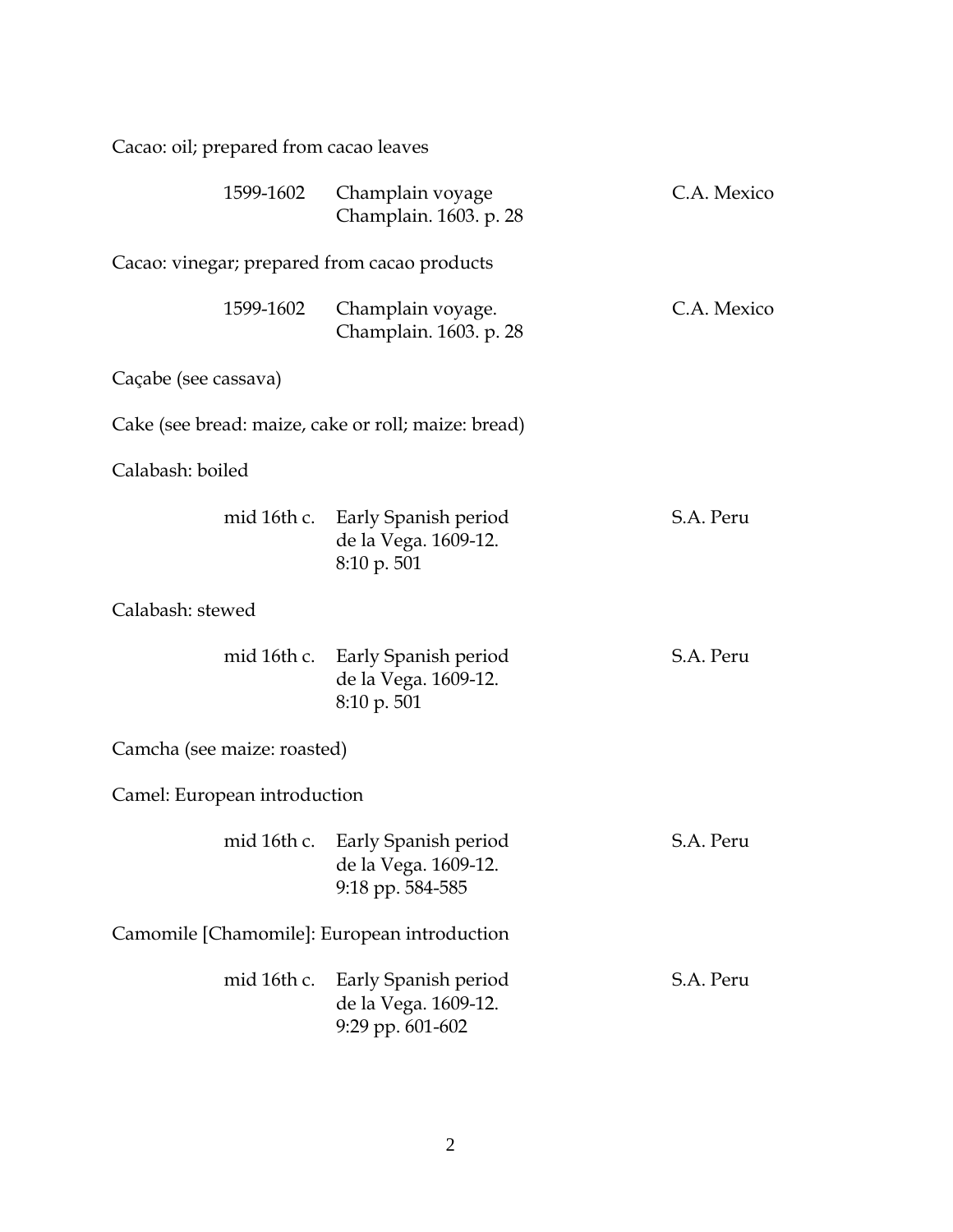| <b>Native Americans</b>                 |      | Candy: sugar base; imported from Europe; served to                                                |                 |
|-----------------------------------------|------|---------------------------------------------------------------------------------------------------|-----------------|
|                                         | 1605 | Waymouth Expedition<br>Rosier. 1605. p. 272                                                       | N.A. northeast  |
|                                         |      | Capitas (see maize: variety called capitas)                                                       |                 |
| Carabi (root)                           |      |                                                                                                   |                 |
|                                         | 1497 | Vespucci. 1st voyage<br>Vespucci. 1504. pp. 3-11                                                  | Caribbean       |
| Caraway: European introduction          |      |                                                                                                   |                 |
|                                         |      | mid 16th c. Early Spanish period<br>de la Vega. 1609-12.<br>9:29 pp. 601-602                      | S.A. Peru       |
| Carrot: native, wild                    |      |                                                                                                   |                 |
|                                         | 1607 | Virginia settlement<br>Archer. 1607. pp. 99-102                                                   | N.A. east coast |
| Carrot: European introduction           |      |                                                                                                   |                 |
|                                         |      | mid 16th c. Early Spanish period<br>de la Vega. 1609-12.<br>9:29 pp. 601-602,<br>also 9:30 p. 606 | S.A. Peru       |
|                                         | 1612 | Virginia settlement<br>Strachey. 1612. pp. 38-39                                                  | N.A. east coast |
| Cassaui (see cassava; also golden club) |      |                                                                                                   |                 |
| Cassauy (see cassava; also golden club) |      |                                                                                                   |                 |
|                                         |      | Cassava: general descriptions of root or flour                                                    |                 |
|                                         | 1502 | Columbus: 4th voyage                                                                              | Caribbean       |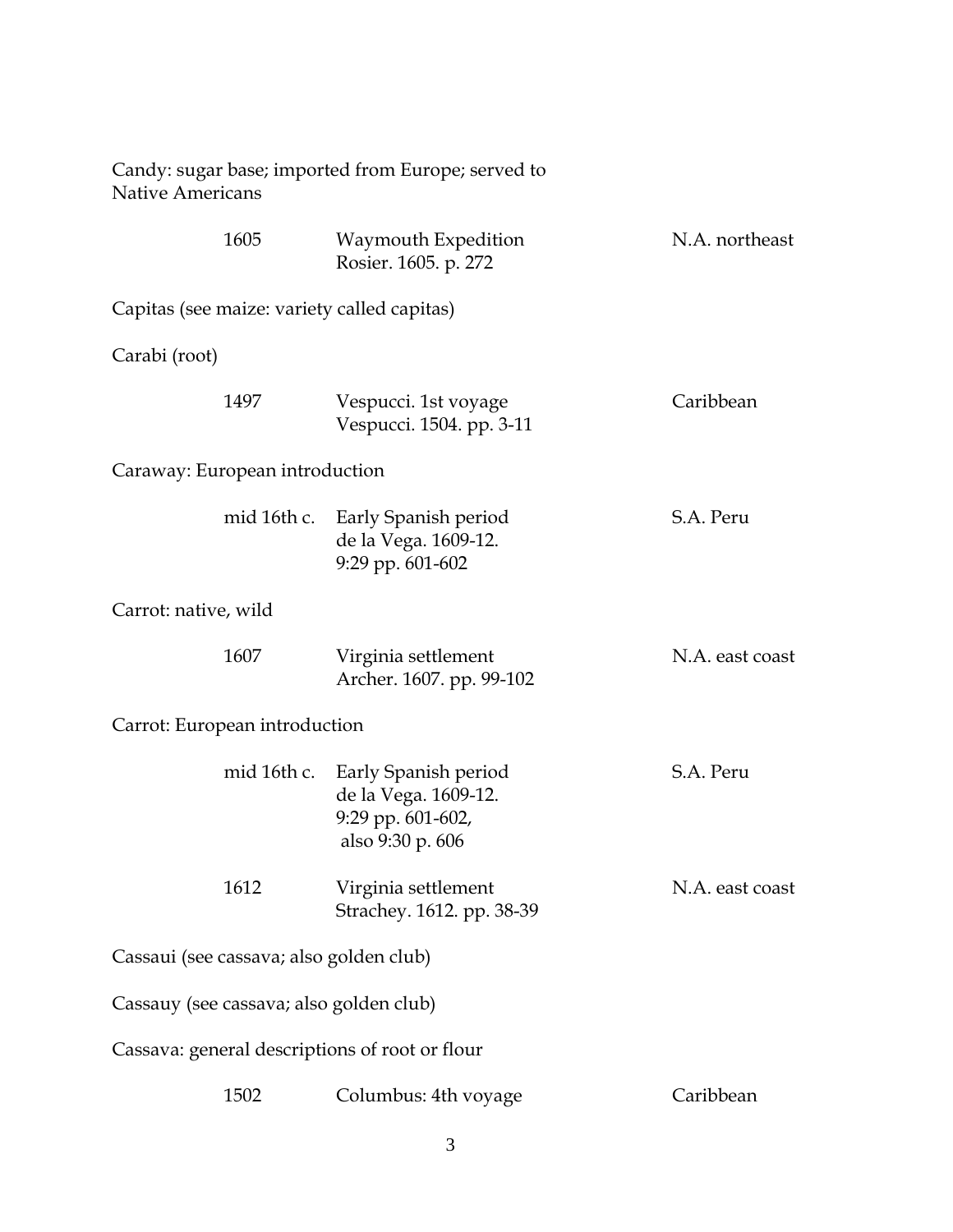|                                            | Diego Mendez. 1536.<br>Vol. 2, p. 124                    |                 |
|--------------------------------------------|----------------------------------------------------------|-----------------|
| 1518                                       | Grivjala expedition<br>Bernal Diaz. 1576. p. 26          | C.A. Mexico     |
| 1519                                       | Cortez expedition<br>Bernal Diaz. 1576. Pp. 76-78        | C.A. Mexico     |
| 1519                                       | Cortez expedition<br>Cortés. 1st letter. 1519. pp. 14-22 | C.A. Mexico     |
| 1519                                       | Cortez expedition<br>de Sahaun. 1555. pp. 19-20          | C.A. Mexico     |
| 1539-42                                    | DeSoto expedition<br>de Elvas. 1557.<br>Vol. 1 pp. 13-14 | Caribbean       |
| 1595                                       | Raleigh expedition<br>Raleigh. 1596. p. 4                | Caribbean       |
| 1595                                       | Raleigh expedition<br>Raleigh. 1596. pp. 61-65           | S.A. north-east |
| 1599-1602                                  | Champlain voyage.<br>Champlain. 1603. pp. 7-12           | Caribbean       |
| 1599-1602                                  | Champlain voyage.<br>Champlain. 1603. p. 32              | C.A. Mexico     |
| 1607                                       | Newport Expedition<br>Perkins. 1608. pp. 159-161         | Caribbean       |
| Cassava: flour fermented; prepared as beer |                                                          |                 |

| 1595 | Raleigh expedition       | S.A. north-east |
|------|--------------------------|-----------------|
|      | Raleigh. 1596. pp. 61-65 |                 |

Cassiri (see cassava: fermented, also sweet potato: fermented)

Castilian hen (see chicken)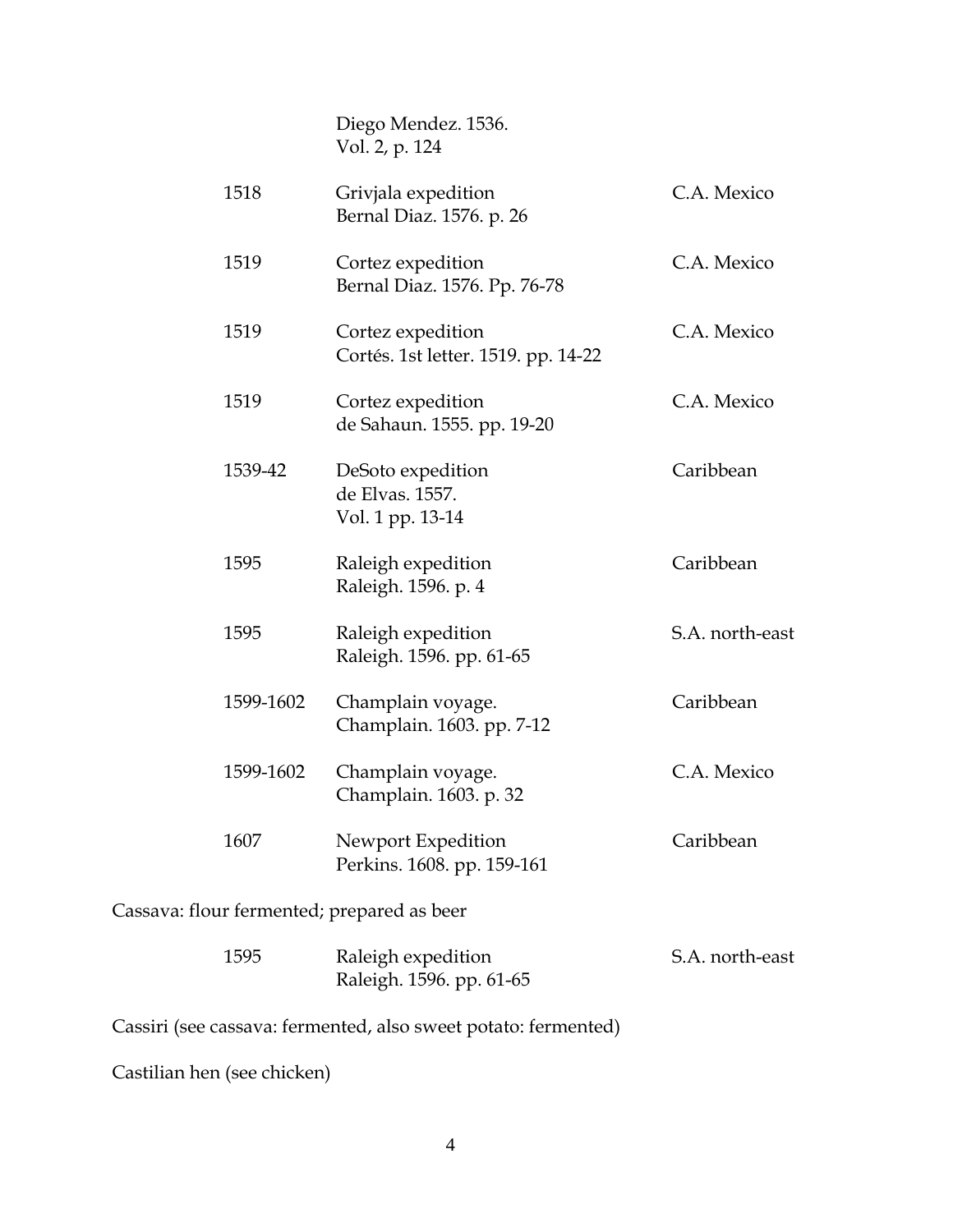Castilla urpi (see pigeon: tame, introduced from Spain)

Catfish

| 1612<br>1612                  |           | Virginia settlement<br>Strachey. 1612. pp. 127-128<br>Virginia settlement | N.A. east coast<br>N.A. east coast |
|-------------------------------|-----------|---------------------------------------------------------------------------|------------------------------------|
| Cattle: European introduction |           | Smith. 1612. p. 350                                                       |                                    |
| 1495                          |           | Columbus expedition<br>Columbus memorandum.<br>1495. Vol. 1. pp.          | Caribbean                          |
|                               | 1539-42   | DeSoto expedition<br>de Elvas. 1557.<br>Vol. 1 pp. 14-15                  | Caribbean                          |
|                               | c. 1539   | Early Spanish period<br>de la Vega. 1609-12.9<br>:17 pp. 582-584          | S.A. Peru                          |
| 1585                          |           | Raleigh expedition<br>Anonymous Tiger crew member.<br>1585, pp. 178-179   | Caribbean                          |
|                               | 1599-1602 | Champlain voyage.<br>Champlain. 1603. pp. 7-12                            | Caribbean                          |
|                               | 1599-1602 | Champlain voyage.<br>Champlain. 1603. pp. 22-25                           | C.A. Mexico                        |
| 1606                          |           | <b>Archer Expedition</b><br>Percy. 1608a. p. 132                          | Caribbean                          |

Cattle: American cattle (see buffalo)

Cattle: Mountain cattle (see llama)

Cattle (see also: beef; bull, cow, heifer, ox)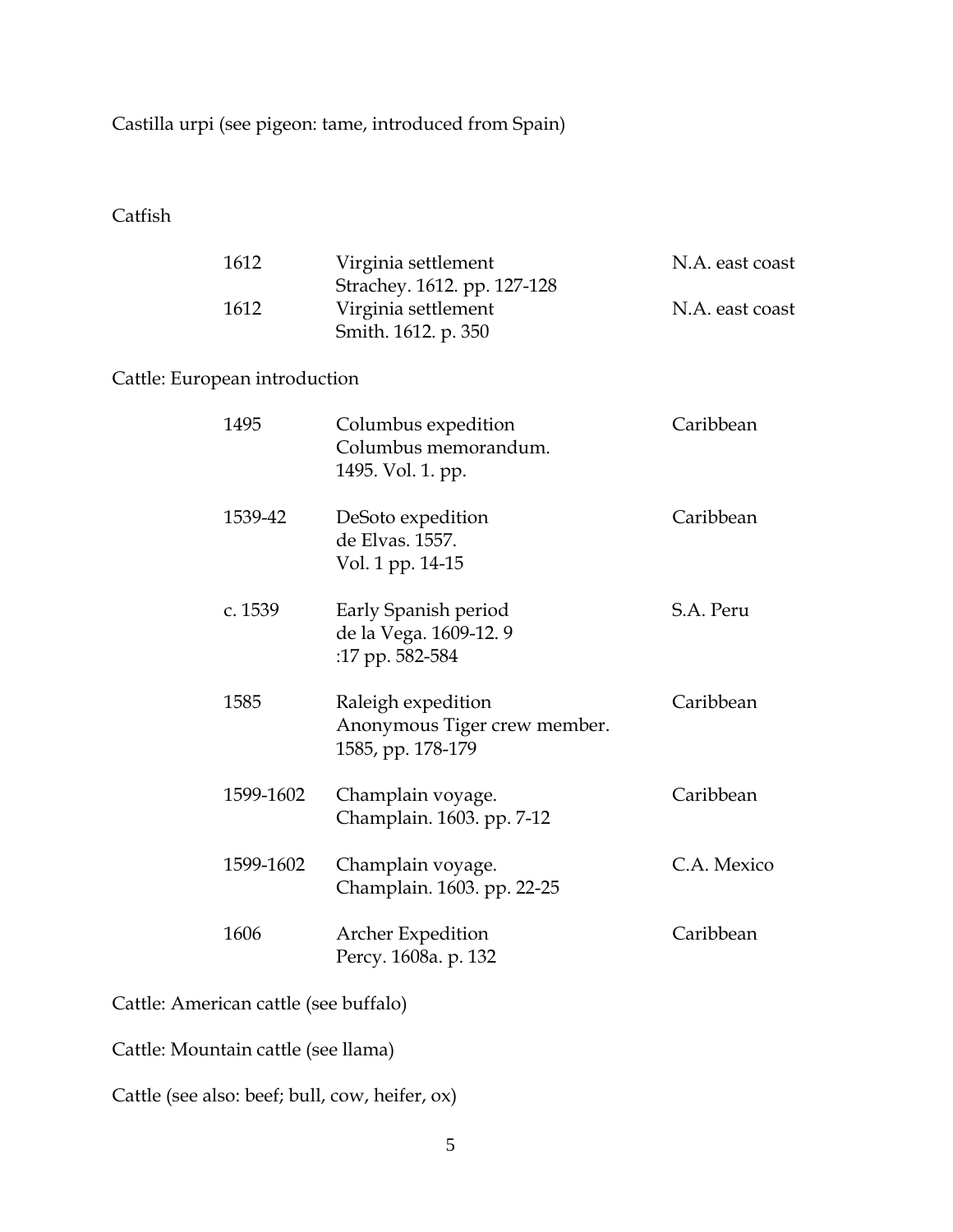Cavi (see root: oca, jam)

Caviar: fish source unidentified; mixed with sorrel and Unidentified herbs; eaten by Europeans during famine

|              | 1612      | Virginia settlement<br>Smith. 1612. pp. 445-447                | N.A. east coast   |
|--------------|-----------|----------------------------------------------------------------|-------------------|
|              |           | Caviar: fish source sturgeon; eaten by Europeans during famine |                   |
|              | 1612      | Virginia settlement<br>Smith. 1612. pp. 445-447                | N.A. east coast   |
| Cayman       |           |                                                                |                   |
|              | 1586?     | Drake expedition<br>Anonymous. 1586? p. 309                    | Caribbean         |
|              | 1595      | Raleigh expedition<br>Raleigh. 1596. pp. 54-58                 | S.A. north-east   |
|              | 1599-1602 | Champlain voyage.<br>Champlain. 1603. p. 33                    | C.A. Mexico       |
| Cebus monkey |           |                                                                |                   |
|              | 1519      | Magellan expedition<br>Pigafetta. 1525, pp. 5-9                | S.A. coast Brazil |
|              |           | Cereals-grains-seeds: algarobe; American                       |                   |
|              | 1599-1602 | Champlain voyage.<br>Champlain. 1603. p. 29                    | C.A. Mexico       |
|              |           | Cereals-grains-seeds: amarinth; American                       |                   |
|              | 1519      | Cortez expedition<br>de Sahaun. 1555. pp. 38-45                | C.A. Mexico       |
|              |           | Cereals-grains-seeds: barley; European introduction            |                   |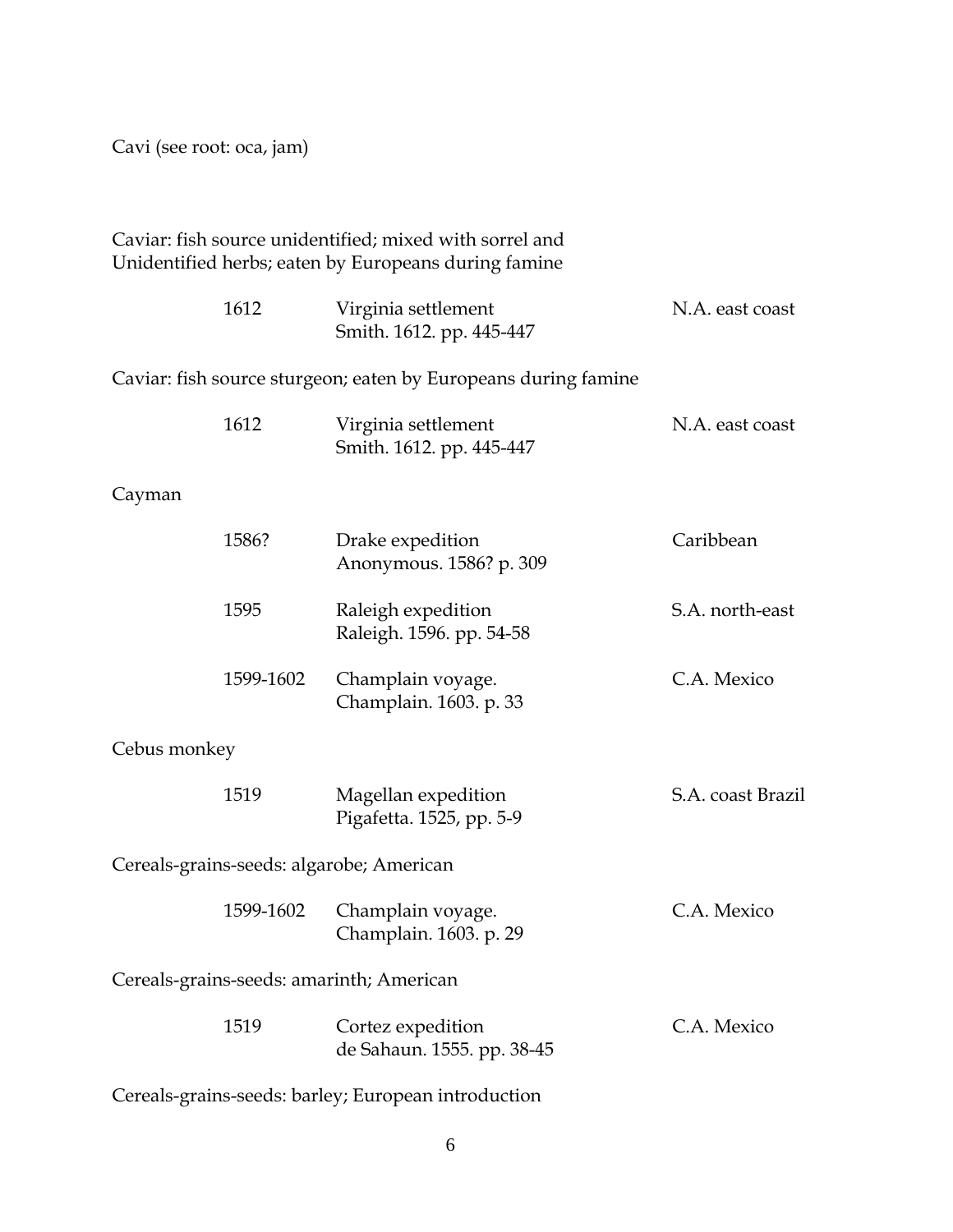| mid 16th c.                       | Early Spanish period<br>de la Vega. 1609-12.<br>9:24 pp. 594-595                                              | S.A. Peru       |
|-----------------------------------|---------------------------------------------------------------------------------------------------------------|-----------------|
| 1585                              | Virginia settlement<br>Hariot. 1588. p. 344                                                                   | N.A. east coast |
| 1585-86                           | Drake expedition<br>Primrose Journal.<br>1586. pp. 303-306                                                    | N.A. southeast  |
| eaten as famine food by Europeans | Cereals-grains-seeds: barley; European introduction; boiled;                                                  |                 |
| 1606                              | Archer Expedition<br>Percy. 1608. pp. 143-145                                                                 | N.A. east coast |
| 1612                              | Virginia settlement<br>Smith. 1612. pp. 384-385                                                               | N.A. east coast |
|                                   | Cereals-grains-seeds: barley; European introduction;<br>described as wormy; eaten as famine food by Europeans |                 |
| 1612                              | Virginia settlement<br>Smith. 1612. pp. 384-385                                                               | N.A. east coast |
| test planting discussed           | Cereals-grains-seeds: barley; European introduction;                                                          |                 |
| 1602                              | Gosnold Expedition<br>Brereton. 1602. pp. 150-152                                                             | N.A. northeast  |
| 1603                              | Pringe Expedition<br>Pringe. 1603. p. 224                                                                     | N.A. northeast  |
| 1605                              | Waymouth Expedition<br>Rosier. 1605. pp. 262-264                                                              | N.A. northeast  |
|                                   | Cereals-grains-seeds: caraway; European introduction                                                          |                 |
| mid 16th c.                       | Early Spanish period<br>de la Vega. 1609-12.<br>9:29 pp. 601-602                                              | S.A. Peru       |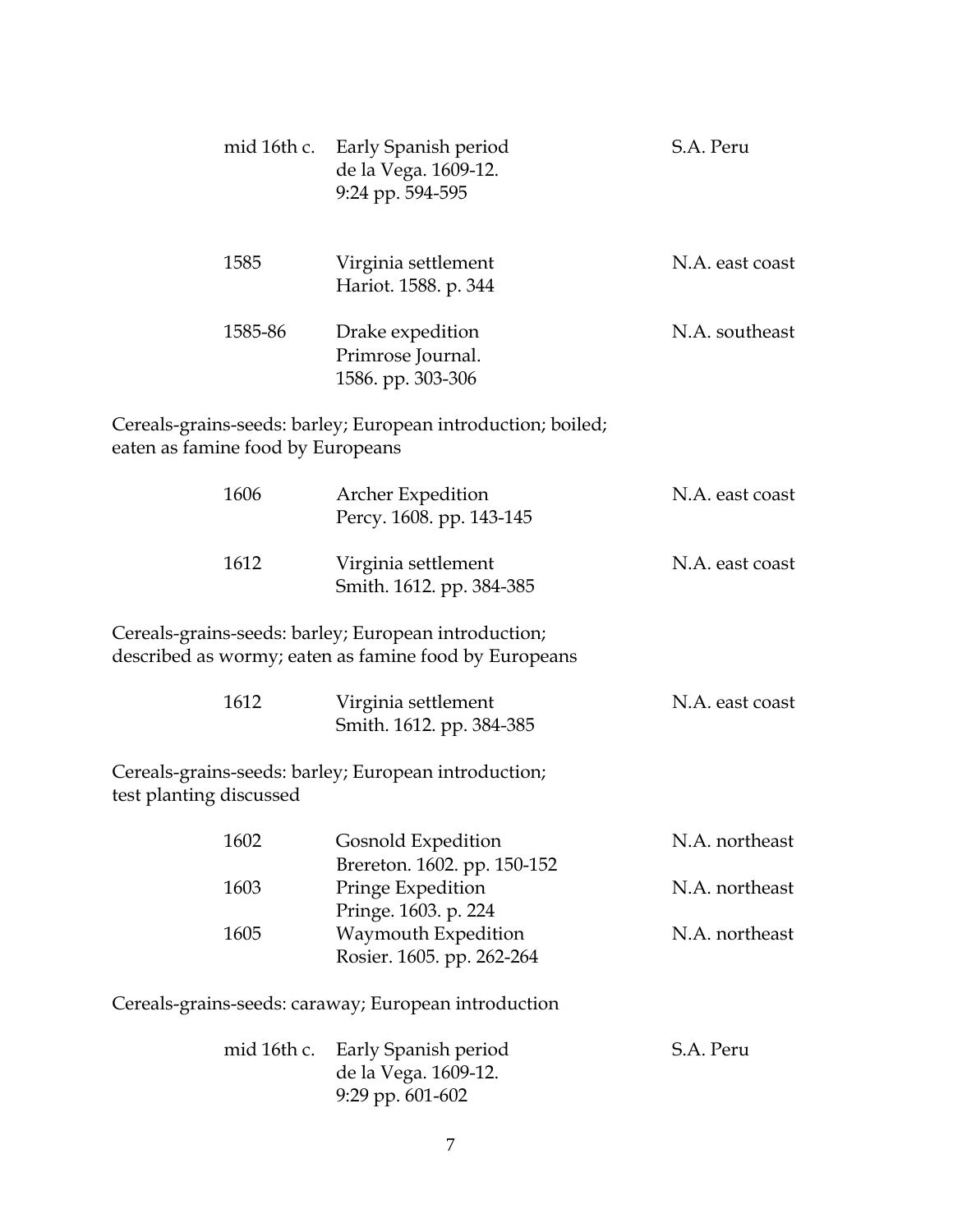| Cereals-grains-seeds: coriander; native, wild  |                                                                  |                 |
|------------------------------------------------|------------------------------------------------------------------|-----------------|
| 1540-42                                        | Coronado expedition<br>de Castañada. 1596.<br>Part 2, pp. 51-52  | N.A. southwest  |
|                                                | Cereals-grains-seeds: coriander; European introduction           |                 |
| mid 16th c.                                    | Early Spanish period<br>de la Vega. 1609-12.<br>9:29 pp. 601-602 | S.A. Peru       |
|                                                | Cereals-grains-seeds: corn (American English use; see maize)     |                 |
|                                                | Cereals-grains-seeds: corn (British English use; see wheat)      |                 |
| Cereals-grains-seeds: grass seeds; unspecified |                                                                  |                 |
| 1612                                           | Virginia settlement<br>Strachey. 1612. p. 120                    | N.A. east coast |
| varieties and uses not differentiated          | Cereals-grains-seeds: maize; American; general descriptions;     |                 |
| 1498                                           | Columbus: 3rd voyage<br>Columbus. 1498. Vol. 2. p. 22            | Caribbean       |
| 1519                                           | Cortez expedition<br>Cortés. 1st letter. 1519. pp. 11-12         | C.A. Mexico     |
| 1519                                           | Cortez expedition<br>Bernal Diaz. 1576. pp. 84-85                | C.A. Mexico     |
| 1520                                           | Cortez expedition<br>Cortés: 2nd letter. 1520, pp. 86-89         | C.A. Mexico     |
| 1522                                           | Cortez expedition<br>Cortés: 3rd letter. 1522, pp. 168-169       | C.A. Mexico     |
| 1524                                           | Cortez expedition<br>Cortés: 4th letter. 1524, pp. 250-251       | C.A. Mexico     |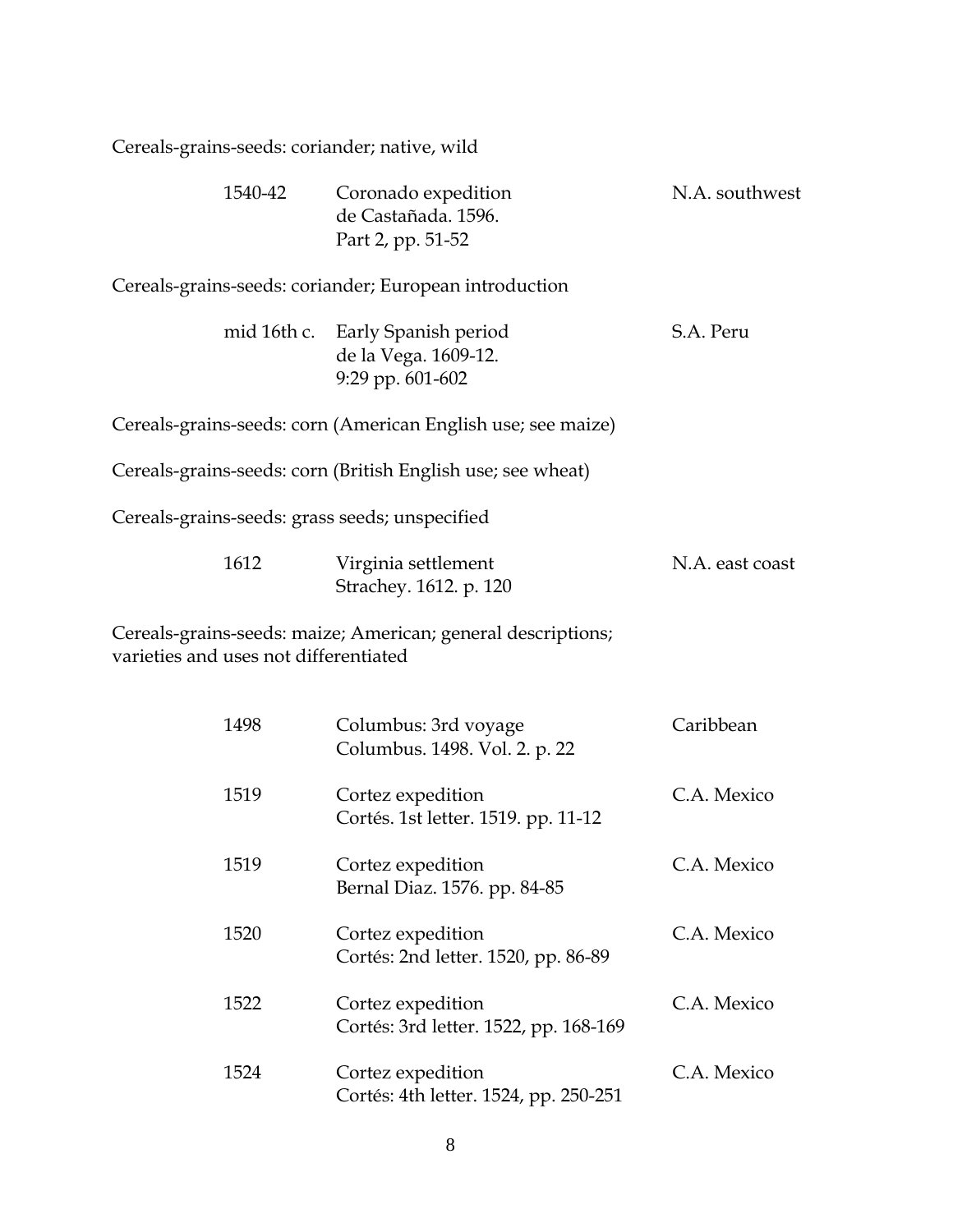| 1526    | Cortez expedition<br>Cortés: 5th letter. 1526, p. 293                   | C.A. Mexico    |
|---------|-------------------------------------------------------------------------|----------------|
| 1532    | F. Pizarro: 3rd expedition<br>Xeres. 1534. pp. 32-33                    | S.A. Peru      |
| 1532-34 | F. Pizarro: 3rd expedition<br>P. Pizarro. 1571. Vol. 1. p. 155          | S.A. Peru      |
| 1534    | H. Pizarro expedition<br>Astete. 1534. pp. 76-78                        | S.A. Peru      |
| 1534    | F. Pizarro: 3rd expedition<br>Sancho. 1534. pp. 64-66                   | S.A. Peru      |
| 1539-42 | DeSoto expedition<br>Fidalgo de Elvas. 1557.<br>Vol. 1 pp. 34-37        | N.A. southeast |
| 1539-42 | DeSoto expedition<br>de Biedma. 1544.<br>Vol. 2, pp. 2-12               | N.A. southeast |
| 1539-42 | De Soto expedition<br>de Oviedo y Valdés. 1546.<br>Vol. 2, p. 82        | N.A. southeast |
| 1540-42 | Coronado expedition<br>de Castañada. 1596.<br>Part 1, pp. 21-22         | N.A. southwest |
| 1540-42 | Coronado expedition<br>Translado de las Nuevas.<br>16th century? p. 102 | N.A. southwest |
| 1540-42 | Coronado expedition<br>Relacion del Suceso.<br>16th century? p. 107     | N.A. southwest |
| 1540-42 | Coronado expedition<br>Jaramillo. 16th century?                         | N.A. southwest |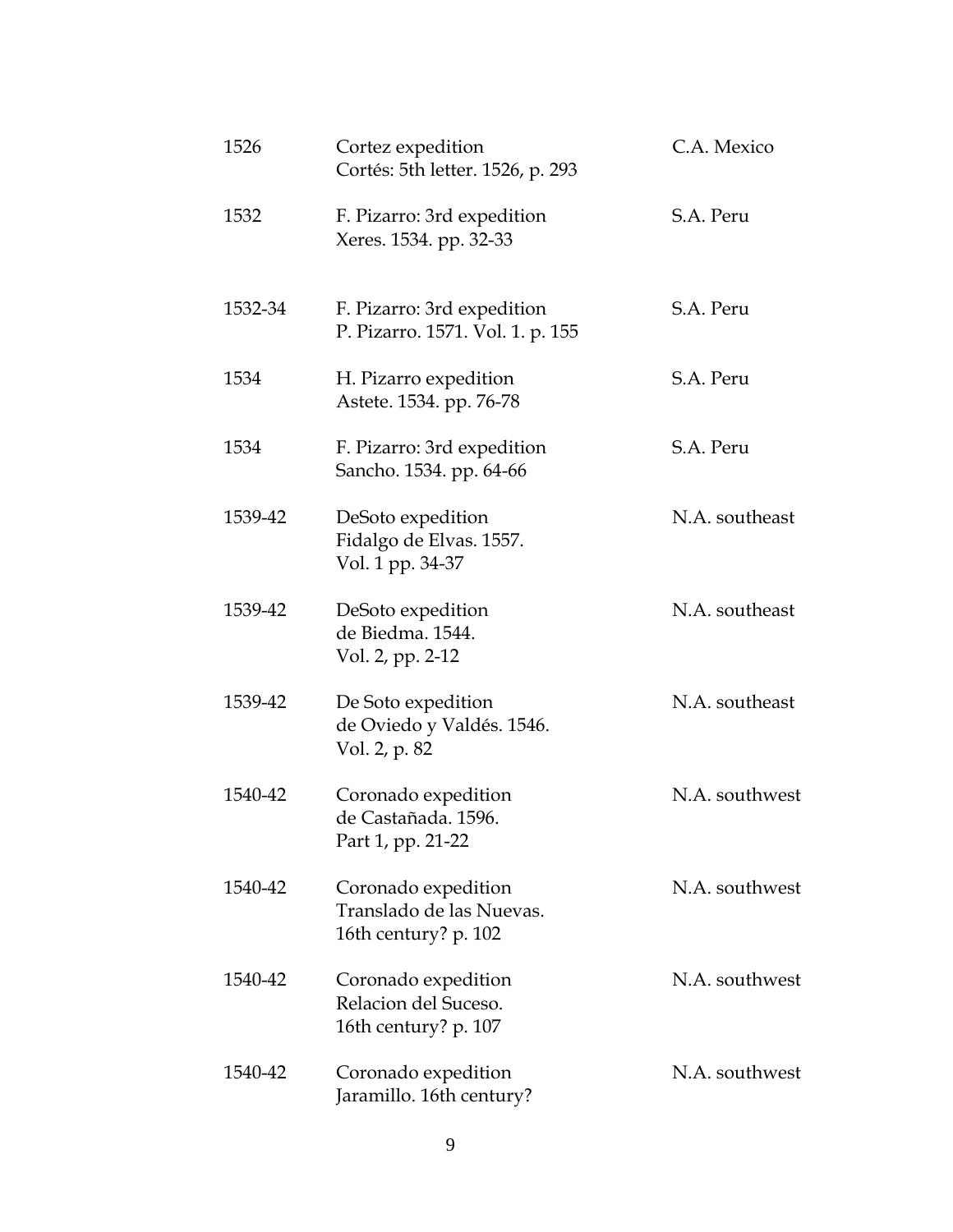pp. 119-120

| 1540-42     | Coronado expedition<br>de Alvarado & de Padilla.<br>16th century?<br>pp. 129-130 | N.A. southwest  |
|-------------|----------------------------------------------------------------------------------|-----------------|
| 1540-42     | Coronado expedition<br>de Alvarado & Padilla.<br>16th century?. p. 183           | N.A. southwest  |
| 1540-42     | Coronado expedition<br>de Cardenasa?<br>16th century? p. 181                     | N.A. southwest  |
| 1540        | Coronado expedition<br>de Mendoza. 1540a,<br>pp. 83-84, also pp. 158-159         | N.A. southwest  |
| 1540        | Coronado expedition<br>Coronado. 1540a. pp. 94-95                                | N.A. southwest  |
| 1540        | Coronado expedition<br>Coronado. 1540b. p. 164                                   | N.A. southwest  |
| 1540        | Coronado expedition<br>de Niza. 1540. p. 70                                      | N.A. southwest  |
| 1540        | Coronado expedition<br>de Alarcon. 1540. pp. 126-129                             | N.A. southwest  |
| mid 16th c. | Early Spanish period<br>de la Vega. 1609-12.<br>1:11 pp. 34-35                   | S.A. Peru       |
| 1562        | Florida settlement<br>Ribault. 1582. pp. 101-108                                 | N.A. southeast  |
| 1585        | Virginia settlement<br>Lane. 1585. pp. 207-209                                   | N.A. east coast |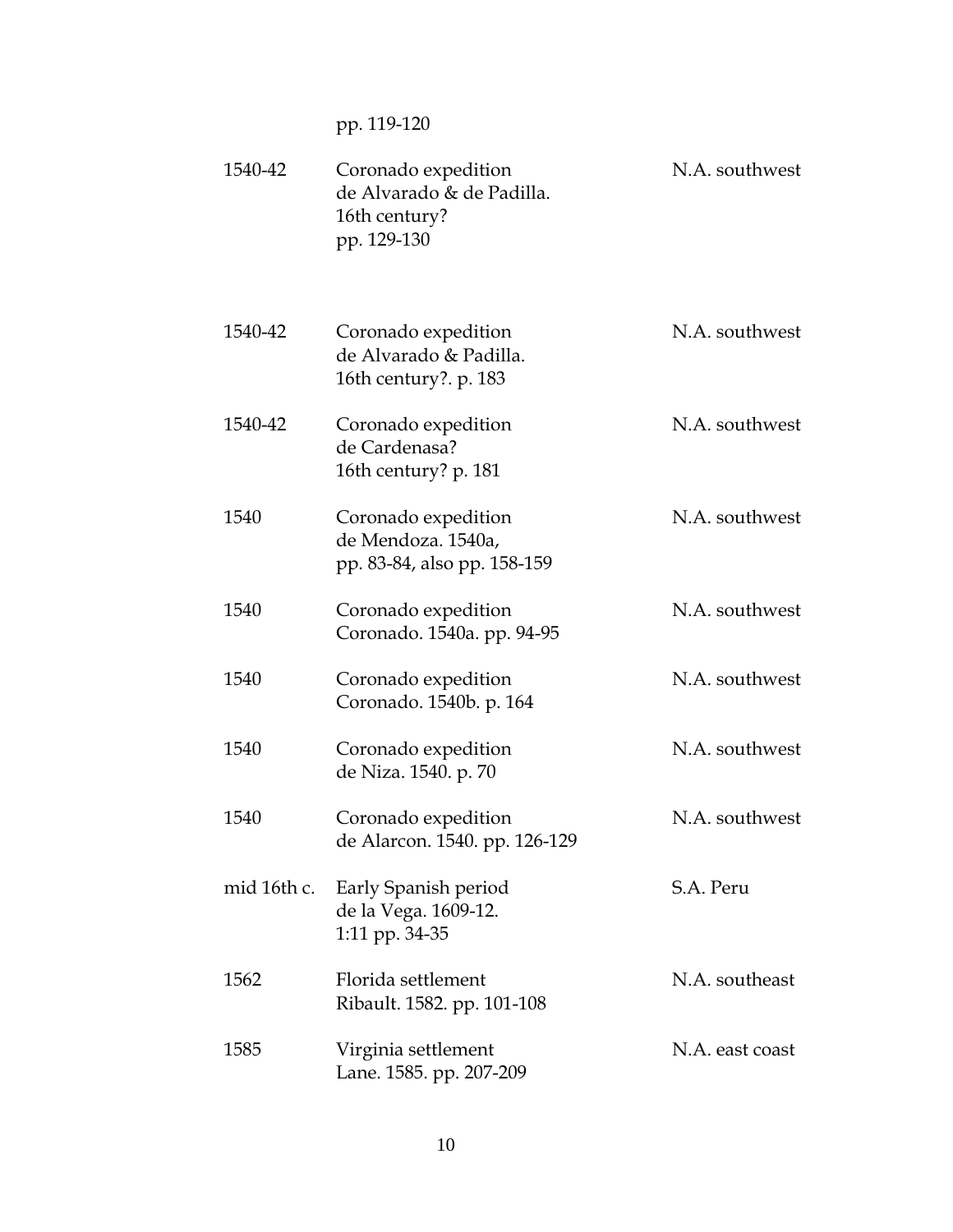| 1585      | Virginia settlement<br>Hariot. 1588. p. 337-339         | N.A. east coast |
|-----------|---------------------------------------------------------|-----------------|
| 1585-86   | Drake expedition<br>Primrose Journal. 1586. pp. 303-306 | N.A. southeast  |
| 1587      | Virginia settlement<br>White. 1587. pp. 530-531         | N.A. east coast |
| 1586      | Florida settlement<br>Burgoigon. 1586. pp. 764-765      | N.A. southeast  |
| 1588      | Virginia settlement<br>Gonzalez. 1588. p. 824           | N.A. east coast |
| 1595      | Raleigh expedition<br>Raleigh. 1596. p. 4               | Caribbean       |
| 1599-1602 | Champlain voyage.<br>Champlain. 1603. p. 7              | Caribbean       |
| 1599-1602 | Champlain voyage.<br>Champlain. 1603. pp. 31-32         | C.A. Mexico     |
| 1603      | Pringe Expedition<br>Pringe. 1603. pp. 223-224          | N.A. northeast  |
| 1606      | Archer Expedition<br>Percy. 1608. pp. 134-135           | N.A. east coast |
| 1607      | Virginia settlement<br>Archer. 1607. pp. 99-102         | N.A. east coast |
| 1608      | Virginia settlement<br>White. 1608. pp. 149             | N.A. east coast |
| 1608      | Newport Expedition<br>Perkins. 1608. pp. 159-161        | N.A. east coast |
| 1608      | Virginia settlement<br>Wingfield. 1608. pp. 217-218     | N.A. east coast |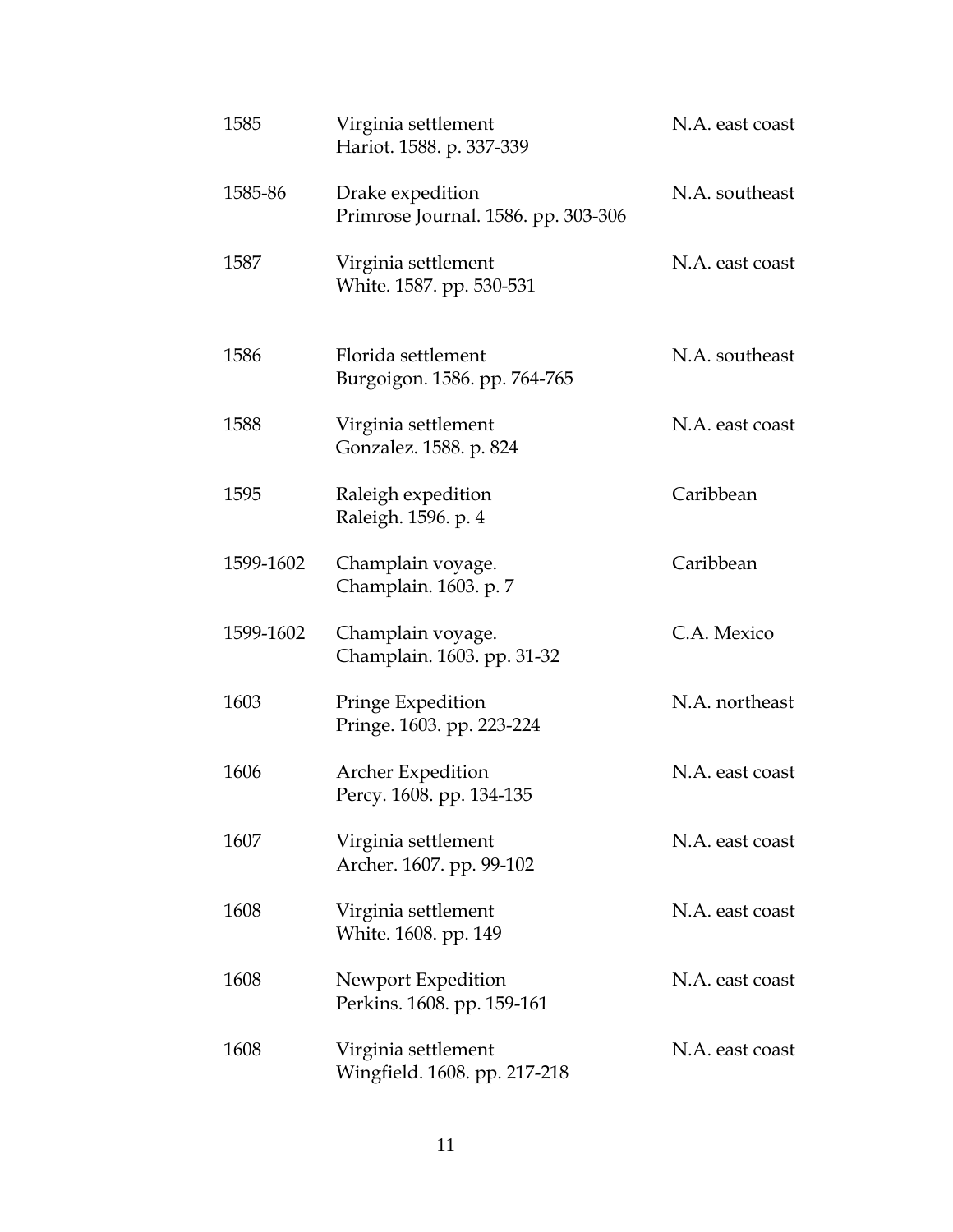| 1609                  | Virginia settlement<br>Mangnel [Irish spy account].<br>1610. pp. 151-153    | N.A. east coast |
|-----------------------|-----------------------------------------------------------------------------|-----------------|
| 1612                  | Virginia settlement<br>Strachey. 1612. pp. 34-35,<br>also pp. 118-119       | N.A. east coast |
| as soft type kernel   | Cereals-grains-seeds: maize; variety called capitas; identified             |                 |
|                       | mid 16th c. Early Spanish period<br>de la Vega. 1609-12.<br>8:9 pp. 498-499 | S.A. Peru       |
| as flinty type kernel | Cereals-grains-seeds: maize; variety called murchu; identified              |                 |
|                       | mid 16th c. Early Spanish period<br>de la Vega. 1609-12.<br>8:9 pp. 498-499 | S.A. Peru       |
| to Spain              | Cereals-grains-seeds: maize; variety called murchu; exported                |                 |
| mid 16th c.           | Early Spanish period<br>de la Vega. 1609-12.<br>8:9 pp. 498-499             | S.A. Peru       |
|                       | Cereals-grains-seeds: maize; boiled; general descriptions                   |                 |
| 1532                  | F. Pizarro: 3rd expedition<br>Xeres. 1534. pp. 32-33                        | S.A. Peru       |
| 1585                  | Virginia settlement<br>Hariot. 1588. p. 337-339                             | N.A. east coast |
| 1607                  | Virginia settlement<br>Archer. 1607. pp. 102-104                            | N.A. east coast |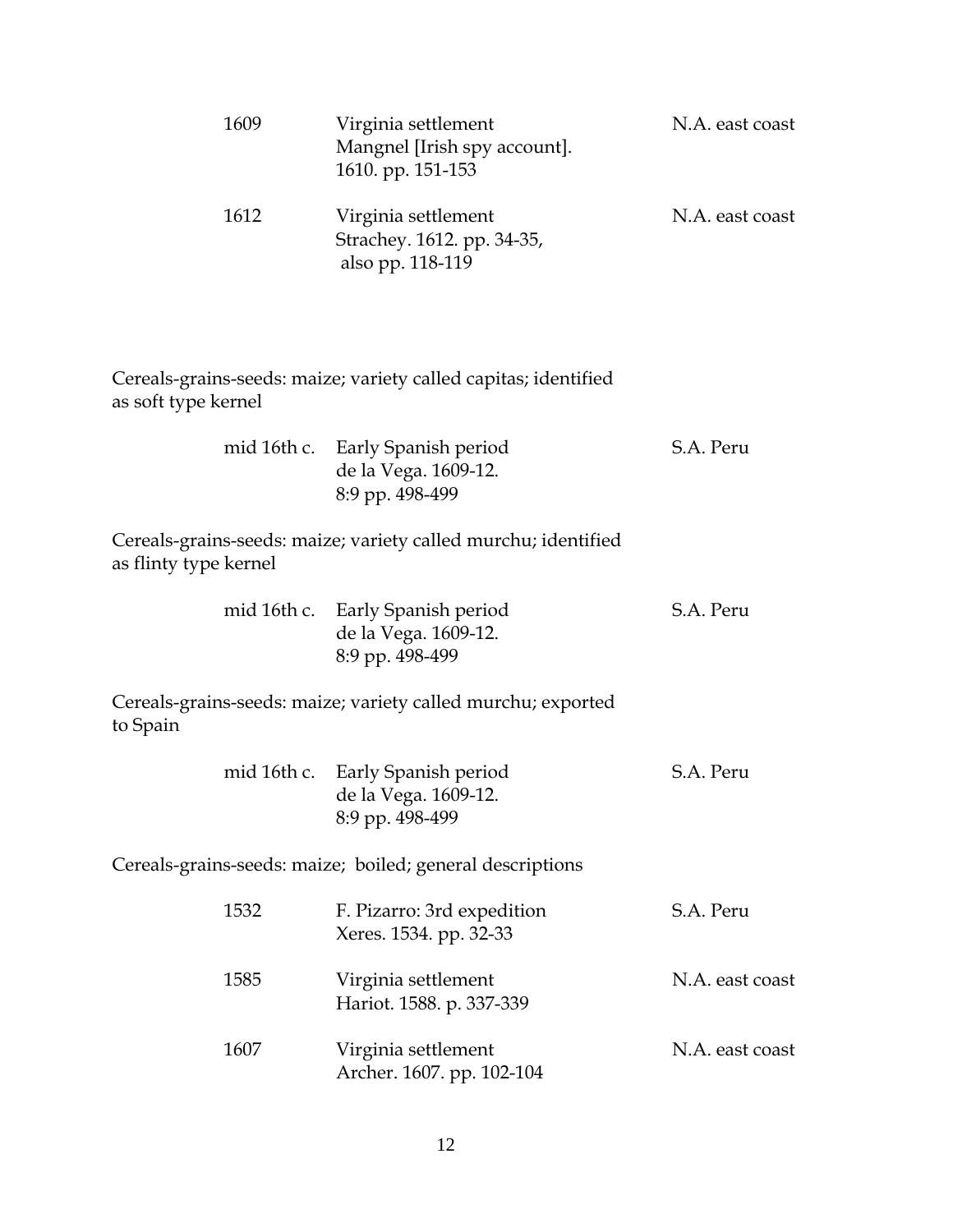| Cereals-grains-seeds: maize; boiled; cooked with beans |                                                                             |                 |  |
|--------------------------------------------------------|-----------------------------------------------------------------------------|-----------------|--|
| 1612                                                   | Virginia settlement<br>Smith. 1612. p. 351-352                              | N.A. east coast |  |
| served to Europeans                                    | Cereals-grains-seeds: maize; boiled; cooked with beans;                     |                 |  |
| 1607                                                   | Virginia settlement<br>Archer. 1607. pp. 82-86                              | N.A. east coast |  |
| mulberry; served to Europeans                          | Cereals-grains-seeds: maize; boiled; cooked with beans and                  |                 |  |
| 1607                                                   | Virginia settlement<br>Archer. 1607. pp. 82-86                              | N.A. east coast |  |
| Cereals-grains-seeds: maize; boiled; seasoned          |                                                                             |                 |  |
| 1584                                                   | Barlow expedition<br>Barlow. 1584. pp. 107-109                              | N.A. east coast |  |
|                                                        | Cereals-grains-seeds: maize; bread (see bread: maize)                       |                 |  |
|                                                        | Cereals-grains-seeds: maize; cooked; preparation called muti                |                 |  |
|                                                        | mid 16th c. Early Spanish period<br>de la Vega. 1609-12.<br>8:9 pp. 498-499 | S.A. Peru       |  |
| Cereals-grains-seeds: maize; cooked with peas          |                                                                             |                 |  |
| 1585                                                   | Virginia settlement<br>Hariot. 1588. p. 339                                 | N.A. east coast |  |
| Cereals-grains-seeds: maize; cooked with whale oil     |                                                                             |                 |  |
| 1605                                                   | <b>Waymouth Expedition</b><br>Rosier. 1605. pp. 301-304                     | N.A. northeast  |  |
| Cereals-grains-seeds: maize; dough                     |                                                                             |                 |  |

13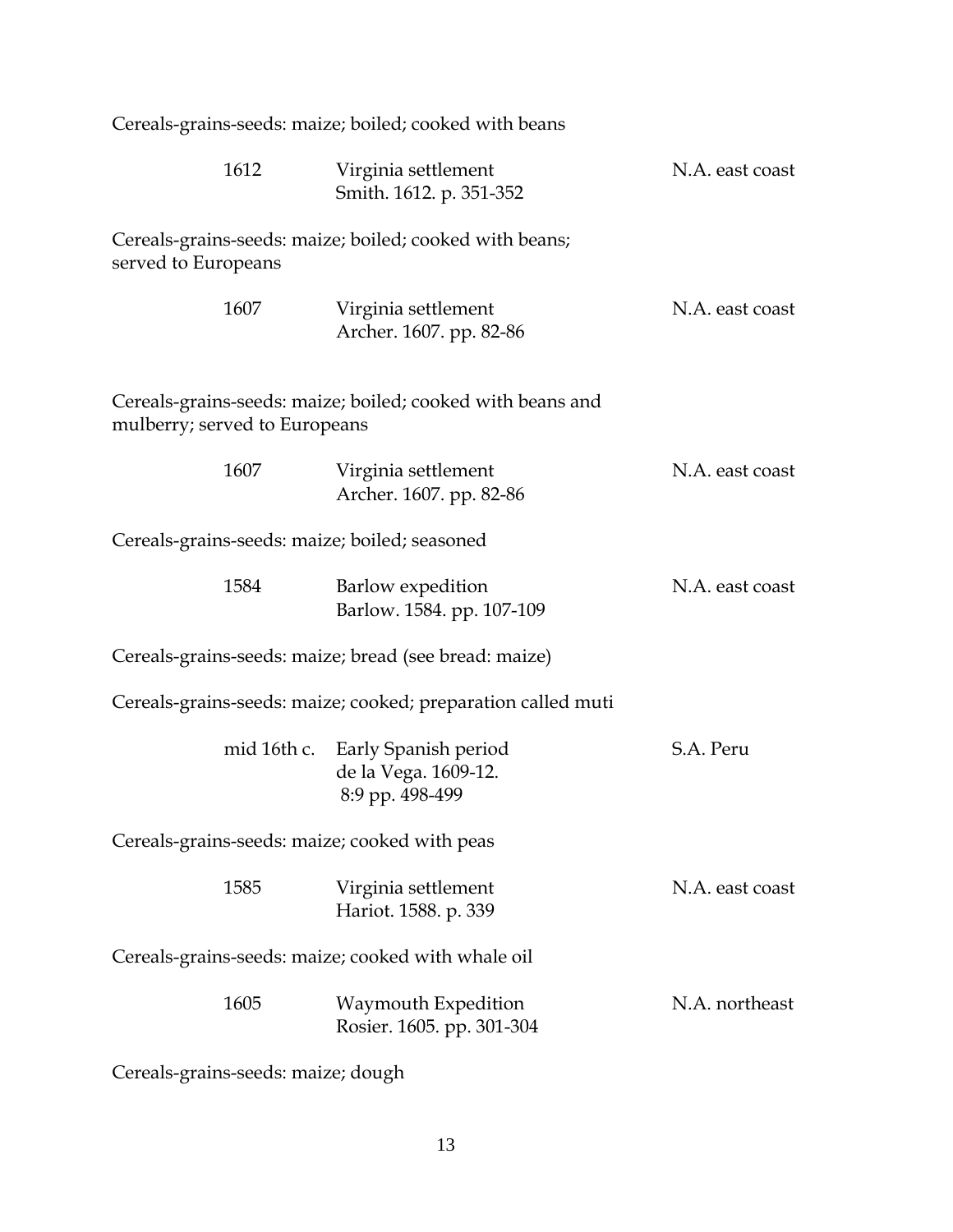|                                       |         | mid 16th c. Early Spanish period<br>de la Vega. 1609-12.<br>6:20 pp. 357-358 | S.A. Peru       |
|---------------------------------------|---------|------------------------------------------------------------------------------|-----------------|
| fed to F. Pizarro's starving soldiers |         | Cereals-grains-seeds: maize; exported to Panama by Spaniards;                |                 |
|                                       | 1524    | F. Pizzaro: 1st expedition<br>Xeres. 1534. pp. 3-4                           | C.A. Panama     |
| murchu                                |         | Cereals-grains-seeds: maize; exported to Spain; variety called               |                 |
|                                       |         | mid 16th c. Early Spanish period<br>de la Vega. 1609-12.<br>8:9 pp. 498-499  | S.A. Peru       |
| drunk by Europeans                    |         | Cereals-grains-seeds: maize; fermented; beverage not identified;             |                 |
|                                       | 1585    | Virginia settlement<br>Hariot. 1588. p. 337-339                              | N.A. east coast |
| drunk by Native Americans             |         | Cereals-grains-seeds: maize; fermented; beverage not identified;             |                 |
|                                       | 1498    | Columbus: 3rd voyage<br>Columbus. 1498. Vol. 2, p. 22                        | Caribbean       |
|                                       |         | Cereals-grains-seeds: maize; fermented; beer; variety called chica           |                 |
|                                       | 1532    | F. Pizarro: 3rd expedition<br>Xeres. 1534. p. 41                             | S.A. Peru       |
|                                       | 1532-34 | F. Pizarro: 3rd expedition<br>P. Pizarro. 1571. Vol. 1. pp. 196-197          | S.A. Peru       |
|                                       | 1533    | F. Pizarro: 3rd expedition<br>H. Pizarro. 1533. pp. 120-122                  | S.A. Peru       |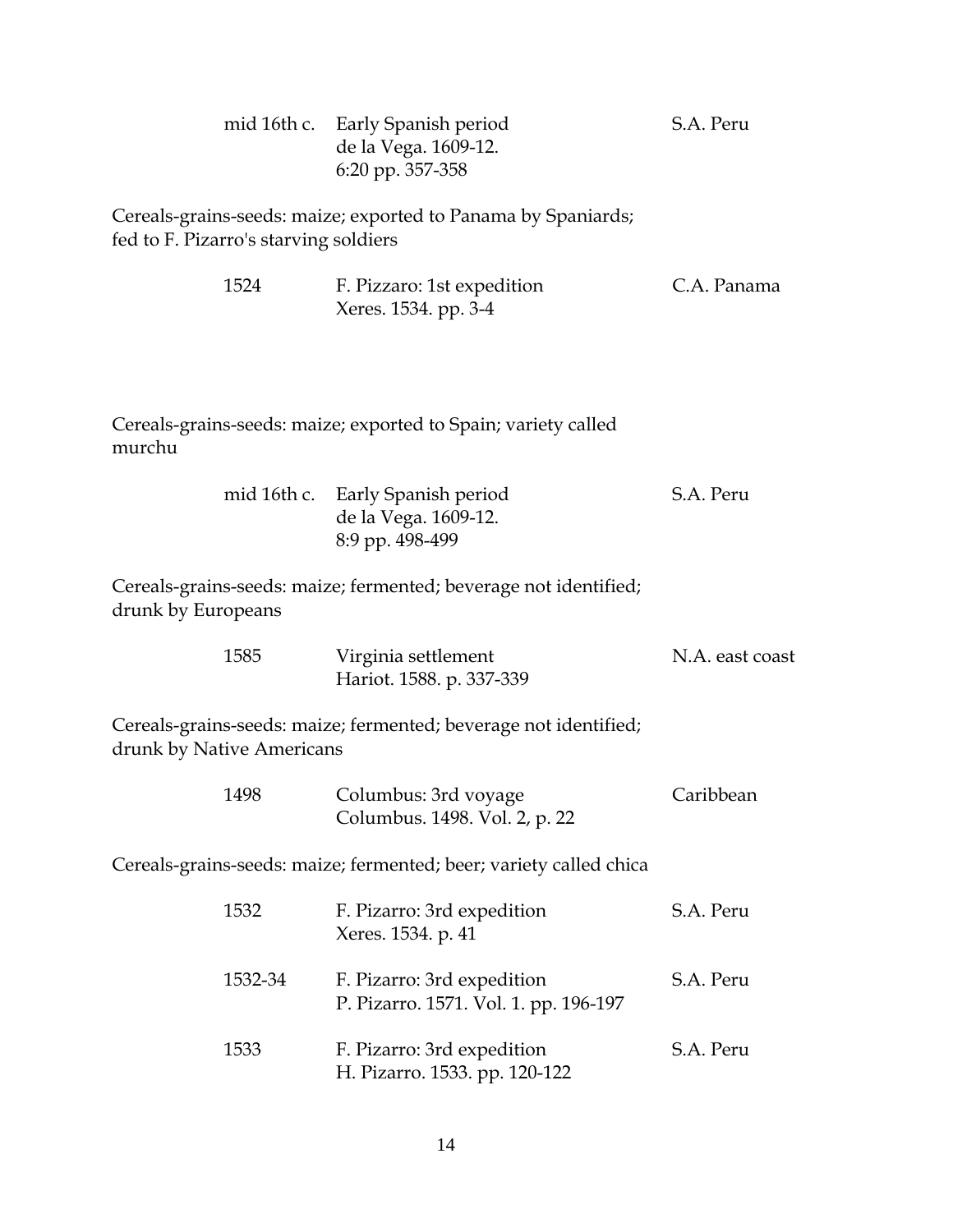|                     | 1534        | H. Pizarro expedition<br>Astete. 1534. pp. 76-78                              | S.A. Peru       |
|---------------------|-------------|-------------------------------------------------------------------------------|-----------------|
|                     | 1534        | F. Pizarro: 3rd expedition<br>Sancho. 1534. pp. 150-151                       | S.A. Peru       |
|                     | mid 16th c. | Early Spanish period<br>de la Vega. 1609-12. 2:8 p. 86                        | S.A. Peru       |
|                     |             | Cereals-grains-seeds: maize; fermented; beer; variety called soras            |                 |
|                     |             | mid 16th c. Early Spanish period<br>de la Vega. 1609-12.<br>8:9 pp. 498-499   | S.A. Peru       |
| viñapu              |             | Cereals-grains-seeds: maize; fermented; beer; variety called                  |                 |
|                     | mid 16th c. | Early Spanish period<br>de la Vega. 1609-12.<br>8:9 pp. 498-499               | S.A. Peru       |
|                     |             | Cereals-grains-seeds: maize; flour; general descriptions                      |                 |
|                     | 1540-42     | Coronado expedition<br>de Castañada. 1596.<br>Part 1, p. 24                   | N.A. southwest  |
|                     | 1540-42     | Coronado expedition<br>de Alvarado & de Padilla.<br>16th century? pp. 129-130 | N.A. southwest  |
|                     | 1585-86     | Drake expedition<br>Primrose Journal. 1586.<br>pp. 303-306                    | N.A. southeast  |
|                     | 1606        | Archer Expedition<br>Percy. 1608a. pp. 141-142                                | N.A. east coast |
| in religious ritual |             | Cereals-grains-seeds: maize; flour; undifferentiated type; used               |                 |
|                     | 1608        | Virginia settlement                                                           | N.A. east coast |

| Smith. 1608. p. 188 |
|---------------------|
|                     |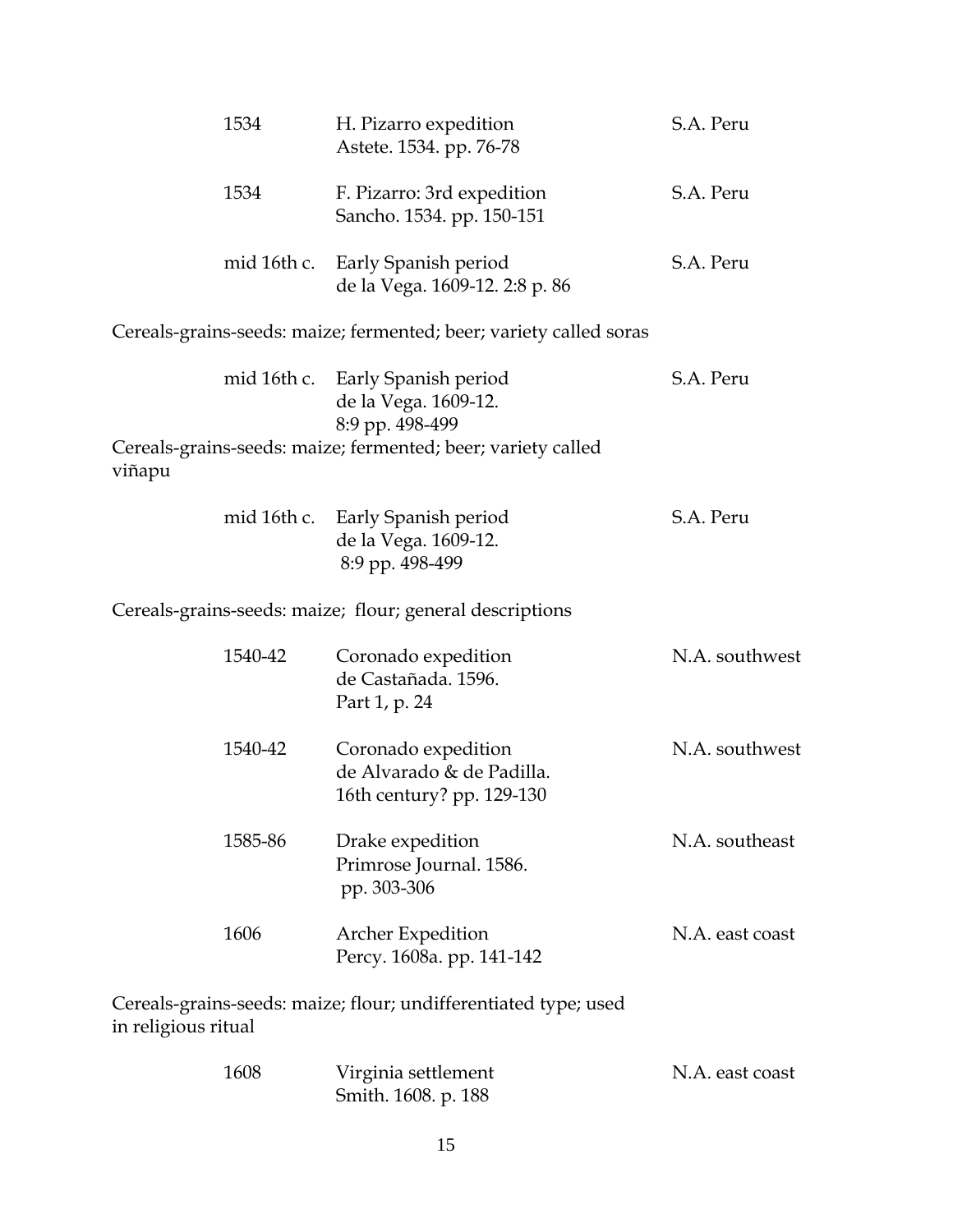Cereals-grains-seeds: maize; flour; boiled; prepared as specialty foods

| 1612 | Virginia settlement<br>Strachey. 1612. pp. 80-81 | N.A. east coast |
|------|--------------------------------------------------|-----------------|
| 1612 | Virginia settlement<br>Smith. 1612. p. 351-352   | N.A. east coast |

Cereals-grains-seeds: maize; flour; parched

| 1539-42 | DeSoto expedition        | N.A. southeast  |
|---------|--------------------------|-----------------|
|         | Fidalgo de Elvas. 1557.  |                 |
|         | Vol. 1, pp. 57-64        |                 |
| 1539-42 | DeSoto expedition        | N.A. southeast  |
|         | de Biedma. 1544. V       |                 |
|         | ol. 2, pp. 12-13         |                 |
| 1585    | Virginia settlement      | N.A. east coast |
|         | Hariot. 1588. p. 337-339 |                 |

Cereals-grains-seeds: maize; gift; provided by Native Americans to Europeans to relieve famine

| 1606 | <b>Archer Expedition</b><br>Percy. 1608a. pp. 143-145 | N.A. east coast |
|------|-------------------------------------------------------|-----------------|
| 1608 | Virginia settlement<br>Smith. 1608. pp. 172-174       | N.A. east coast |

Cereals-grains-seeds: maize; groats; boiled; prepared as thick soup

| 1612 | Virginia settlement<br>Strachey. 1612. pp. 80-81 | N.A. east coast |
|------|--------------------------------------------------|-----------------|
| 1612 | Virginia settlement<br>Smith. 1612. p. 352       | N.A. east coast |

Cereals-grains-seeds: maize; groats; compared to British dish, frumentry (wheat-milk gruel)

| 1612 | Virginia settlement | N.A. east coast |
|------|---------------------|-----------------|
|------|---------------------|-----------------|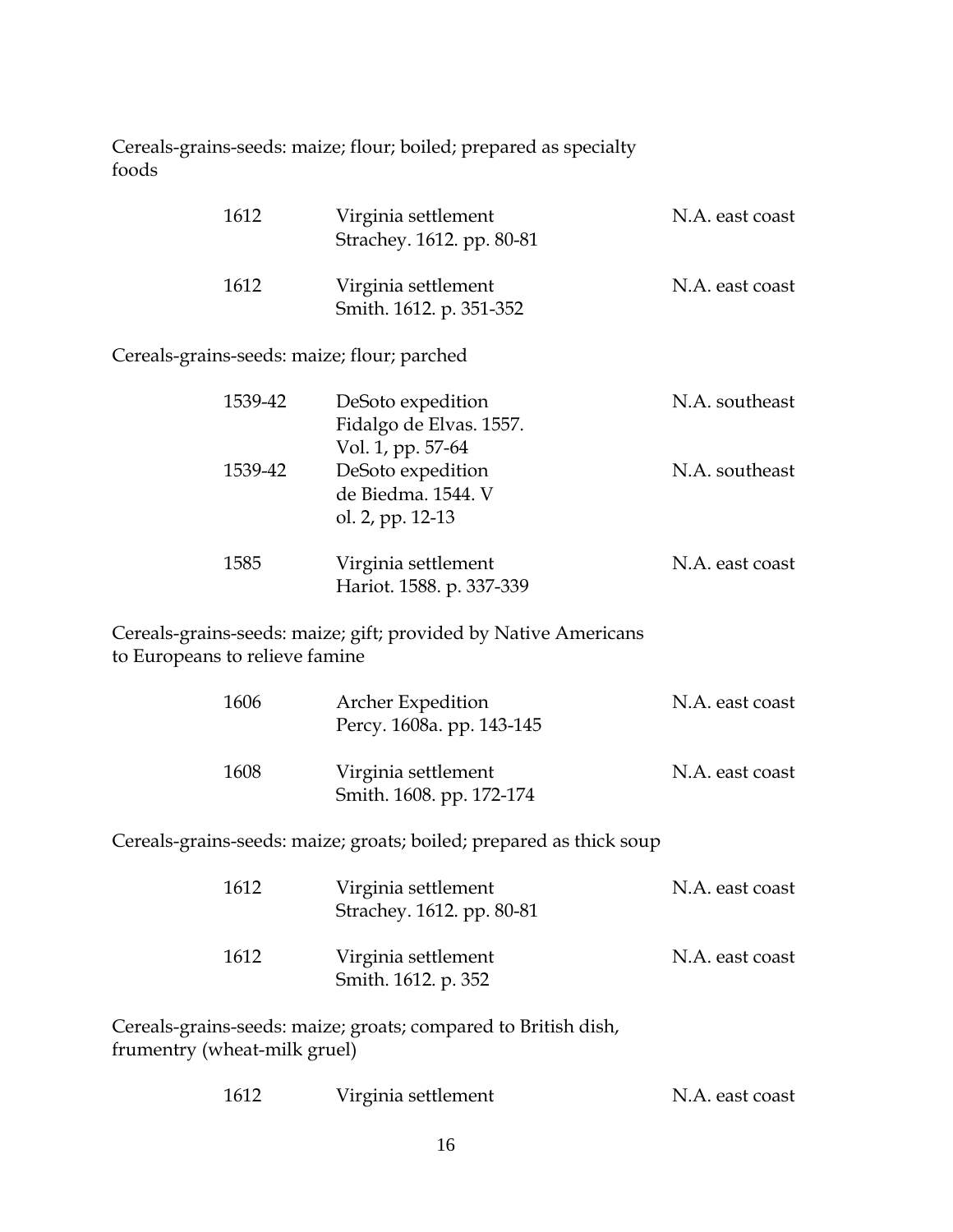| Strachey. 1612. pp. 80-81 |
|---------------------------|
|---------------------------|

Cereals-grains-seeds: maize; kernels; fresh

| 1519                     | Cortez expedition<br>de Sahaun. 1555. pp. 19-20                   | C.A. Mexico     |
|--------------------------|-------------------------------------------------------------------|-----------------|
|                          | Cereals-grains-seeds: maize; kernels; planted with beans          |                 |
| 1612                     | Virginia settlement<br>Strachey. 1612. pp. 118-119                | N.A. east coast |
| 1612                     | Virginia settlement<br>Smith. 1612. p. 350                        | N.A. east coast |
| pounded in mortar        | Cereals-grains-seeds: maize; kernels; steeped in hot water;       |                 |
| 1612                     | Virginia settlement<br>Strachey. 1612. pp. 80-81                  | N.A. east coast |
| religious ritual         | Cereals-grains-seeds: maize; kernels; used in Native American     |                 |
| 1608                     | Virginia settlement<br>Smith. 1608. p. 188                        | N.A. east coast |
|                          | Cereals-grains-seeds: maize; meal; general descriptions           |                 |
| 1539-42                  | DeSoto expedition<br>Fidalgo de Elvas. 1557.<br>Vol. 1, pp. 34-37 | N.A. southeast  |
| 1540-42                  | Coronado expedition<br>de Castañada. 1596.<br>Part 1, pp. 21-22   | N.A. southwest  |
| Europeans as famine food | Cereals-grains-seeds: maize; meal; cooked with water, eaten by    |                 |

| 1608 | Virginia settlement       | N.A. east coast |
|------|---------------------------|-----------------|
|      | Smith. 1608b. pp. 243-244 |                 |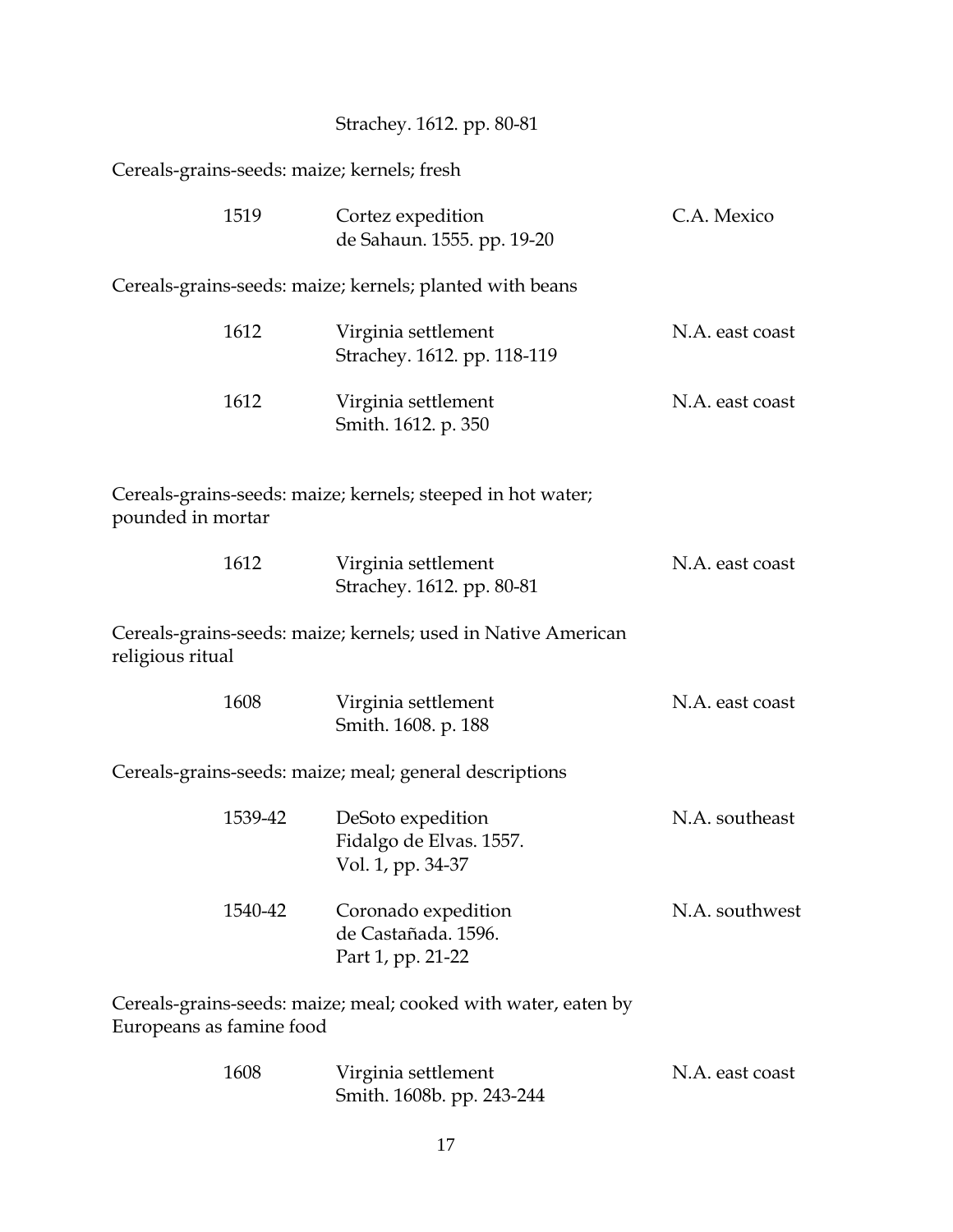Cereals-grains-seeds: maize; meal; parched

| 1539-42                              | DeSoto expedition<br>Fidalgo de Elvas. 1557.<br>Vol. 1, pp. 57-64                         | N.A. southeast  |
|--------------------------------------|-------------------------------------------------------------------------------------------|-----------------|
| 1607                                 | Virginia settlement<br>Archer. 1607. pp. 90-91                                            | N.A. east coast |
|                                      | Cereals-grains-seeds: maize; meal (see also maize: flour)                                 |                 |
| Cereals-grains-seeds: maize; parched |                                                                                           |                 |
| 1539-42                              | De Soto expedition<br>de Oviedo y Valdés. 1546.<br>Vol. 2, pp. 96-97                      | N.A. southeast  |
| Cereals-grains-seeds: maize; popcorn |                                                                                           |                 |
| 1519                                 | Cortez expedition<br>de Sahaun. 1555. p. 33                                               | C.A. Mexico     |
| Cereals-grains-seeds: maize; raw     |                                                                                           |                 |
| 1519                                 | Cortez expedition<br>de Sahaun. 1555. p. 57                                               | C.A. Mexico     |
| 1534                                 | F. Pizarro: 3rd expedition<br>Sancho. 1534. pp. 145-147                                   | S.A. Peru       |
| mid 16th c.                          | Early Spanish period<br>de la Vega. 1609-12.<br>6:20 pp. 357-358                          | S.A. Peru       |
| Cereals-grains-seeds: maize; roasted |                                                                                           |                 |
| 1519                                 | Cortez expedition<br>de Sahaun. 1555. p. 57                                               | C.A. Mexico     |
| mid 16th c.                          | Early Spanish period<br>de la Vega. 1609-12.<br>6:20 pp. 357-358,<br>also 8:9 pp. 498-499 | S.A. Peru       |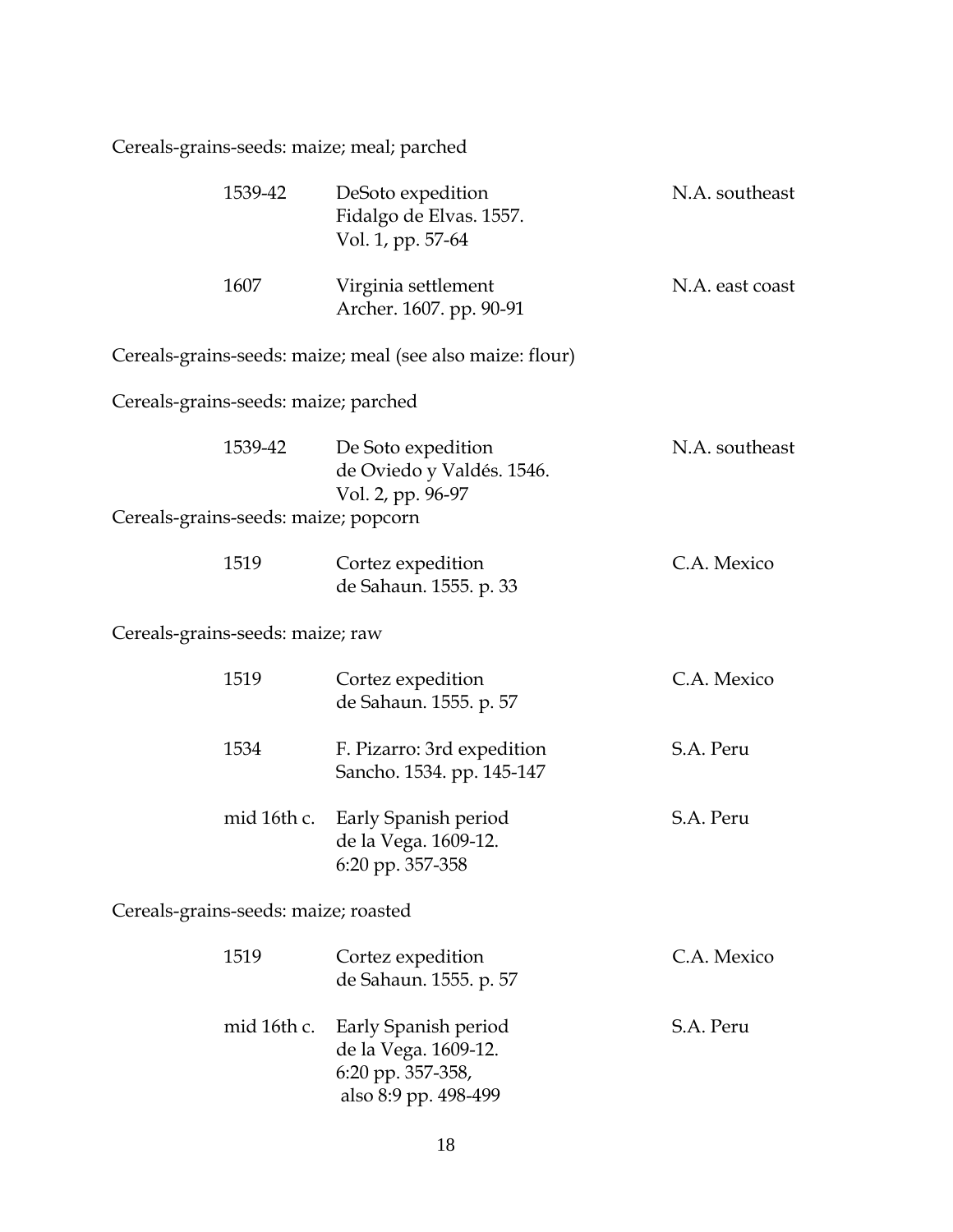| 1612                                                 | Virginia settlement<br>Strachey. 1612. pp. 80-81               | N.A. east coast |
|------------------------------------------------------|----------------------------------------------------------------|-----------------|
| 1612                                                 | Virginia settlement<br>Smith. 1612. p. 351-352                 | N.A. east coast |
|                                                      | Cereals-grains-seeds: maize; sodden (see maize: stewed)        |                 |
| Cereals-grains-seeds: maize; stewed                  |                                                                |                 |
| 1584                                                 | Barlow expedition<br>Barlow. 1584. pp. 107-109                 | N.A. east coast |
| Cereals-grains-seeds: maize; toasted                 |                                                                |                 |
| 1532                                                 | F. Pizarro: 3rd expedition<br>Xeres. 1534. pp. 32-33           | S.A. Peru       |
|                                                      | Cereals-grains-seeds: maize; unripe; general descriptions      |                 |
| 1612                                                 | Virginia settlement<br>Strachey. 1612. pp. 80-81               | N.A. east coast |
| 1612                                                 | Virginia settlement<br>Smith. 1612. p. 351-352                 | N.A. east coast |
|                                                      | Cereals-grains-seeds: maize; unripe; boiled; cooked with beans |                 |
| 1608                                                 | Virginia settlement<br>Smith. 1608. p. 198                     | N.A. east coast |
| 1612                                                 | Virginia settlement<br>Strachey. 1612. pp. 80-81               | N.A. east coast |
| 1612                                                 | Virginia settlement<br>Smith. 1612. p. 351-352                 | N.A. east coast |
| Cereals-grains-seeds: millet-like seeds (see quinoa) |                                                                |                 |
| Cereals-grains-seeds: millet; European introduction  |                                                                |                 |
| 1582                                                 | American summary document<br>Hakluyt. 1582. pp. 139-141        | N.A. east coast |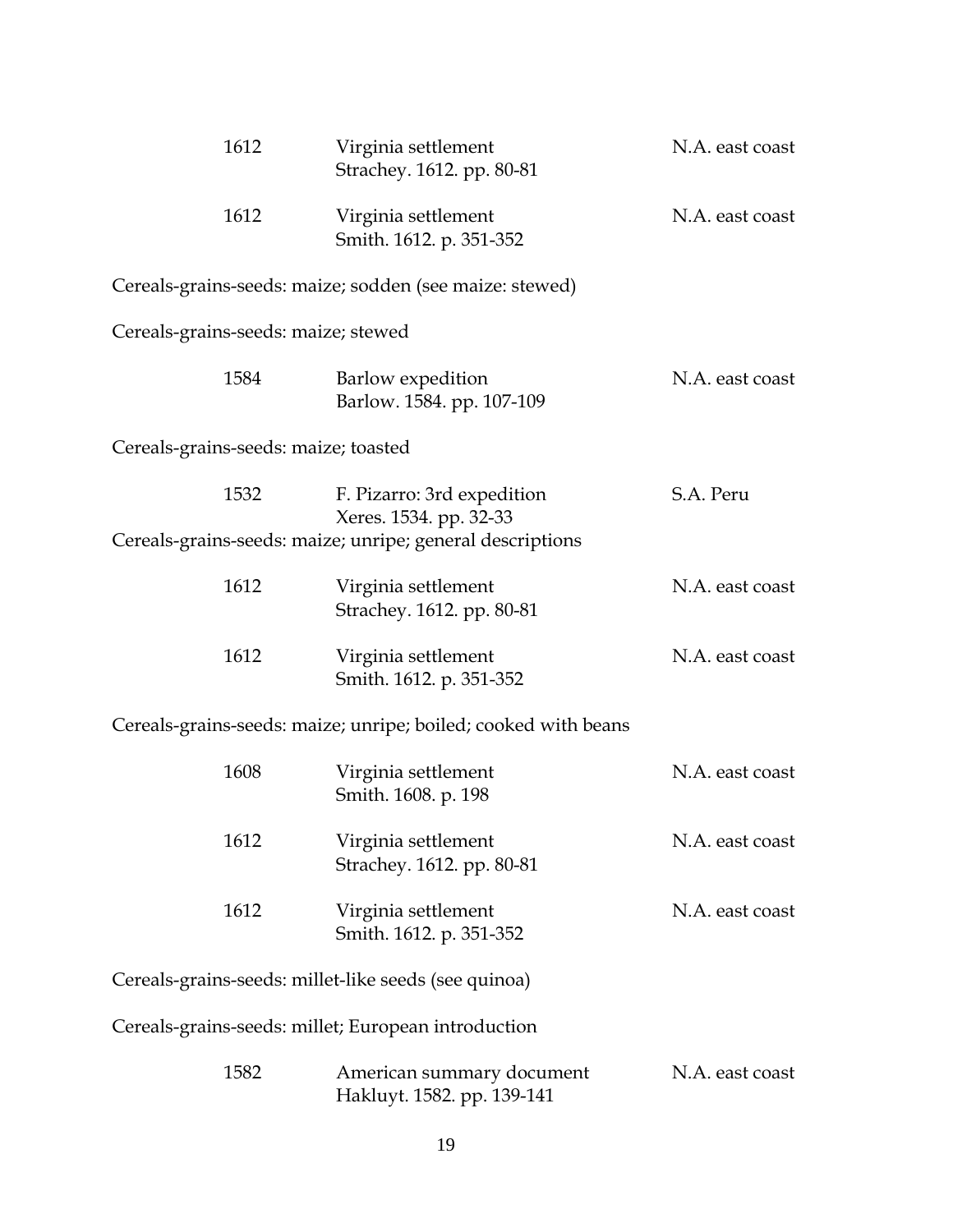Cereals-grains-seeds: oat; native, wild?

|         | 1540-42 | Coronado expedition<br>de Castañada. 1596.<br>Part 2, p. 61 | N.A. southwest  |
|---------|---------|-------------------------------------------------------------|-----------------|
|         | 1582    | American summary<br>Hakluyt. 1582. pp. 139-141              | N.A. east coast |
| gardens |         | Cereals-grains-seeds: oat; native; grown in Native American |                 |
|         | 1584    | Barlow expedition<br>Barlow. 1584. pp. 105-106              | N.A. east coast |

Cereals-grains-seeds: oat; domesticated; European introduction

| 1585 | Virginia settlement  | N.A. east coast |
|------|----------------------|-----------------|
|      | Hariot. 1588. p. 344 |                 |

Cereals-grains-seeds: oat; domesticated; European introduction; test planting report

| 1602 | Gosnold Expedition<br>Brereton. 1602. pp. 150-152 | N.A. northeast |
|------|---------------------------------------------------|----------------|
| 1603 | Pringe Expedition<br>Pringe. 1603. p. 224         | N.A. northeast |

Cereals-grains-seeds:oat (see also oatmeal)

Cereals-grains-seeds: popcorn

| 1519 | Cortez expedition      | C.A. Mexico |
|------|------------------------|-------------|
|      | de Sahaun. 1555. p. 33 |             |

Cereals-grains-seeds: quinoa; general descriptions; types and uses undifferentiated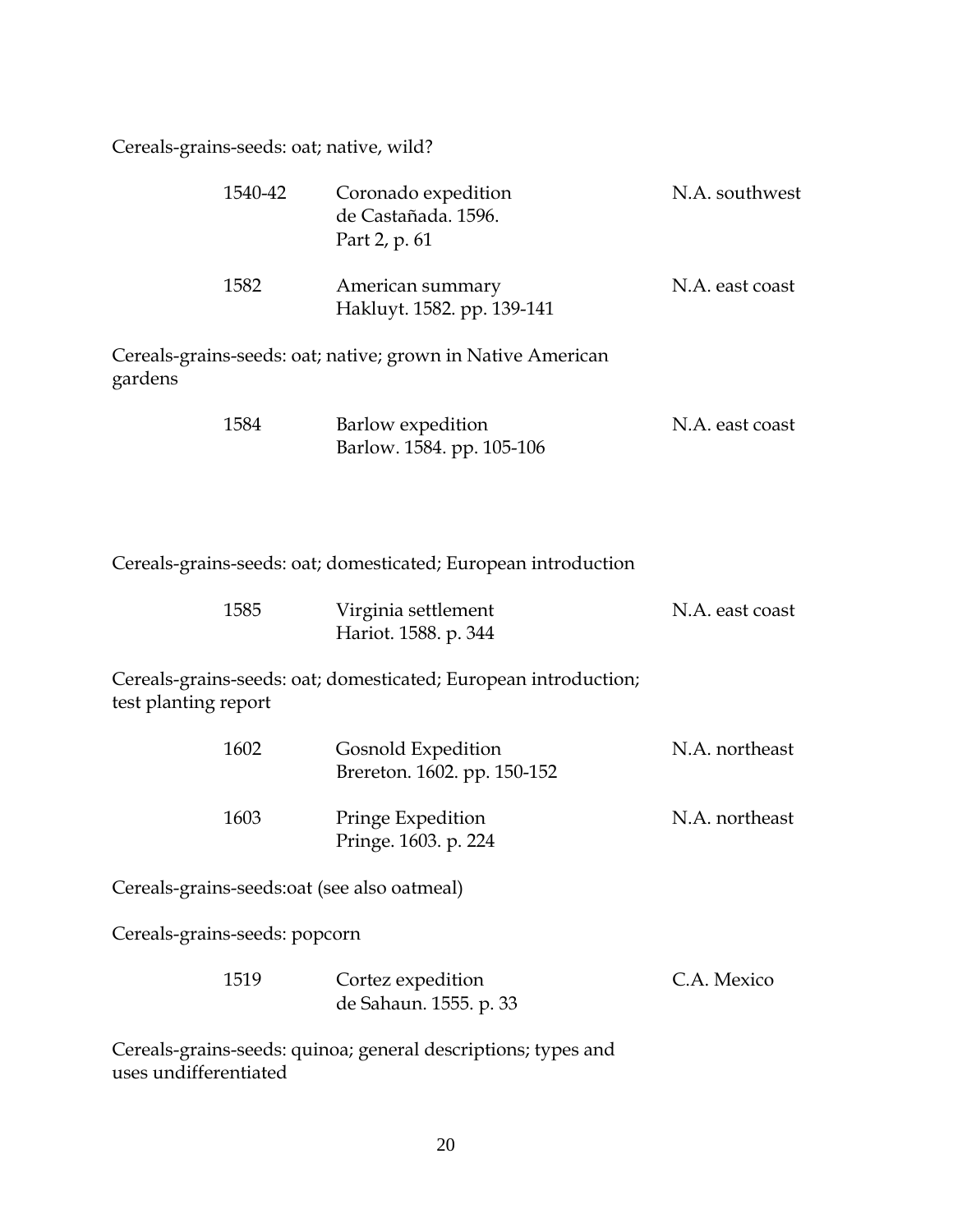| 1532-34 | F. Pizarro: 3rd expedition<br>P. Pizarro. 1571.<br>Vol. 1. pp. 280-282                               | S.A. Peru |
|---------|------------------------------------------------------------------------------------------------------|-----------|
|         | mid 16th c. Early Spanish period<br>de la Vega. 1609-12.<br>5:1 pp. 241-242,<br>also 8:9 pp. 499-500 | S.A. Peru |

Cereals-grains-seeds: quinoa; beer

| mid 16th c. Early Spanish period | S.A. Peru |
|----------------------------------|-----------|
| de la Vega. 1609-12.             |           |
| 8:9 pp. 498-499                  |           |

Cereals-grains-seeds: quinoa; exported to Spain; test planting failed

|  | mid 16th c. Early Spanish period | S.A. Peru |
|--|----------------------------------|-----------|
|  | de la Vega. 1609-12.             |           |
|  | 8:9 pp. 498-499                  |           |

Cereals-grains-seeds: quinoa; flour

| mid 16th c. Early Spanish period | S.A. Peru |
|----------------------------------|-----------|
| de la Vega. 1609-12.             |           |
| 8:9 pp. 498-499                  |           |

Cereals-grains-seeds: rice; native, wild; wild rice

| 1585 | Virginia settlement   | N.A. east coast |
|------|-----------------------|-----------------|
|      | Hariot. 1588. pp. 353 |                 |

Cereals-grains-seeds: rice; domesticated; European introduction

| 1495 | Columbus expedition        | Caribbean |
|------|----------------------------|-----------|
|      | Columbus memorandum. 1495. |           |
|      | Vol. 1. pp. 84-86          |           |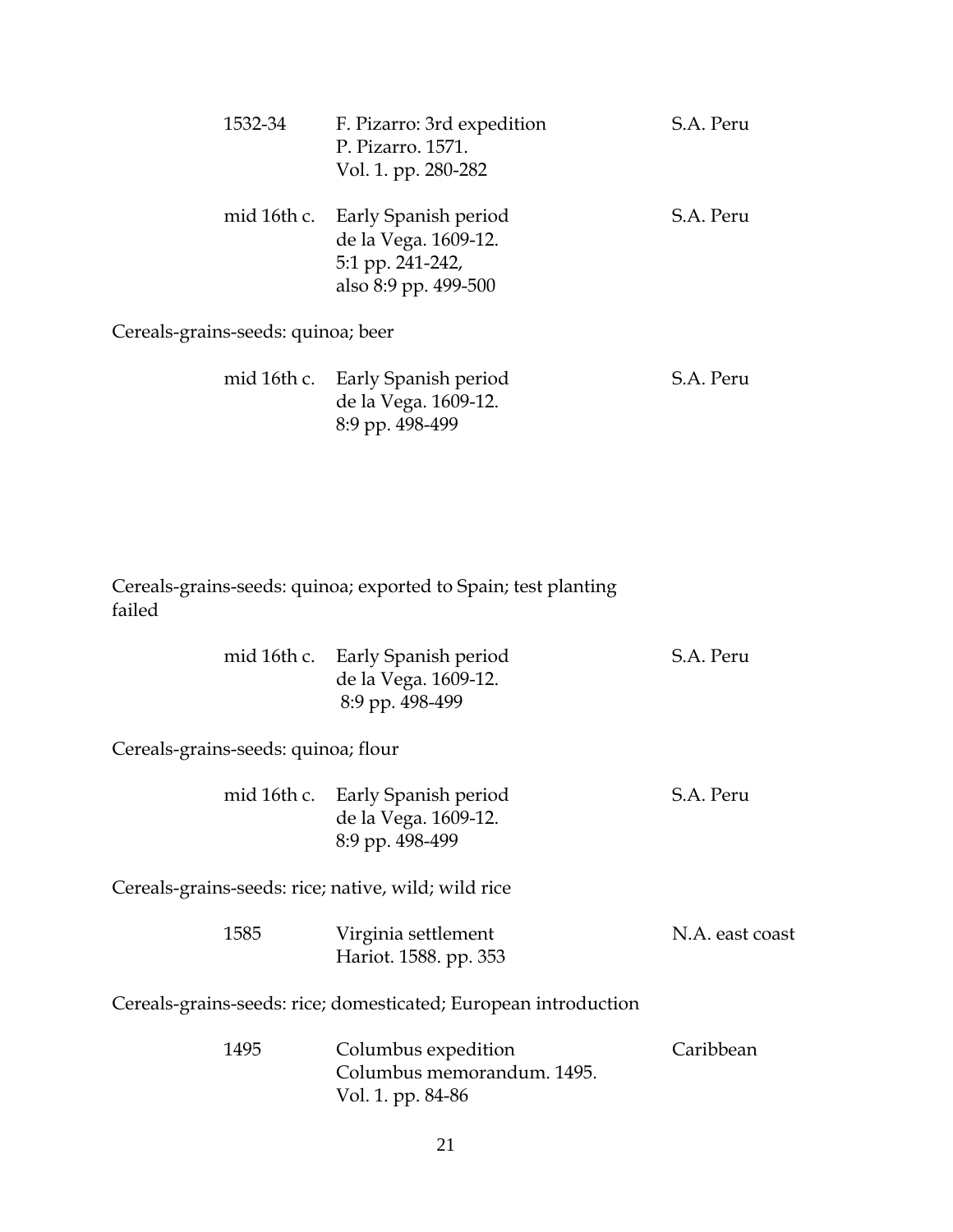|                                                  | mid 16th c. Early Spanish period<br>de la Vega. 1609-12.<br>9:29 pp. 601-602 | S.A. Peru       |
|--------------------------------------------------|------------------------------------------------------------------------------|-----------------|
| Cereals-grains-seeds: rye; European introduction |                                                                              |                 |
| 1585                                             | Virginia settlement<br>Hariot. 1588. p. 344                                  | N.A. east coast |
|                                                  | Cereals-grains-seeds: sesame; European introduction                          |                 |
| mid 16th c.                                      | Early Spanish period<br>de la Vega. 1609-12.<br>9:29 pp. 601-602             | S.A. Peru       |
| undifferentiated                                 | Cereals-grains-seeds: sunflower seed; general descriptions;                  |                 |
| 1519                                             | Cortez expedition<br>de Sahaun. 1555. p. 33                                  | C.A. Mexico     |
| 1585                                             | Virginia settlement<br>Hariot. 1588. pp. 340-341                             | N.A. east coast |
| Cereals-grains-seeds: sunflower seed; bread      |                                                                              |                 |
| 1585                                             | Virginia settlement<br>Hariot. 1588. pp. 340-341                             | N.A. east coast |
| Cereals-grains-seeds: sunflower seed; soup       |                                                                              |                 |
| 1585                                             | Virginia settlement<br>Hariot. 1588. pp. 340-341                             | N.A. east coast |
| Cereals-grains-seeds: turkey wheat (see maize)   |                                                                              |                 |
|                                                  | Cereals-grains-seeds: wheat; European introduction                           |                 |
| 1495                                             | Columbus expedition<br>Columbus memorandum. 1495.<br>Vol. 1. pp. 82-84       | Caribbean       |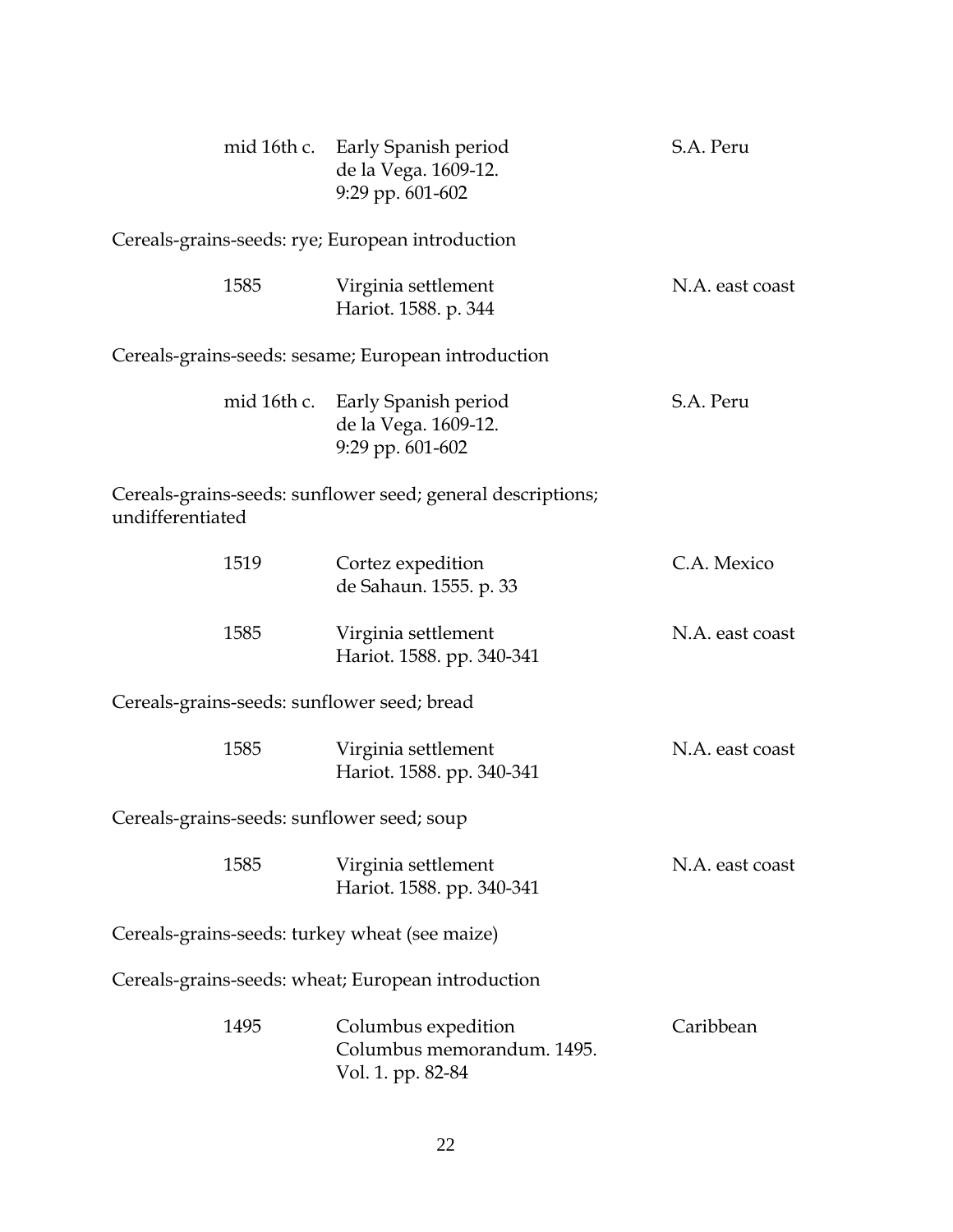| 1498                | Columbus: 3rd voyage<br>Columbus. 1498. Vol. 2. p. 14                     | Caribbean       |
|---------------------|---------------------------------------------------------------------------|-----------------|
| 1540                | Coronado expedition<br>de Alarcon. 1540. pp. 129-131,<br>also pp. 150-152 | N.A. southwest  |
| mid 16th c.         | Early Spanish period<br>de la Vega. 1609-12.<br>9:24 pp. 594-595          | S.A. Peru       |
| 1584                | Barlow expedition<br>Barlow. 1584. pp. 100-101                            | N.A. east coast |
| 1585                | Virginia settlement<br>Hariot. 1588. p. 344                               | N.A. east coast |
| 1592-93             | New England Settlements.<br>Hayes. 1592-93. pp. 170-172.                  | N.A. northeast  |
| 1599-1602           | Champlain voyage.<br>Champlain. 1603. pp. 22-25                           | C.A. Mexico     |
| of storage supplies | Cereals-grains-seeds: wheat; European introduction; description           |                 |
| 1608                | Virginia settlement<br>Wingfield. 1608. pp. 217-218                       | N.A. east coast |
| during famine       | Cereals-grains-seeds: wheat; European introduction; rationed              |                 |
| 1612                | Virginia settlement<br>Smith. 1612. pp. 384-385                           | N.A. east coast |
| Planting report     | Cereals-grains-seeds: wheat; European introduction; test                  |                 |
| 1602                | Gosnold Expedition<br>Brereton. 1602. pp. 150-152                         | N.A. northeast  |
| 1603                | Pringe Expedition<br>Pringe. 1603. p. 224                                 | N.A. northeast  |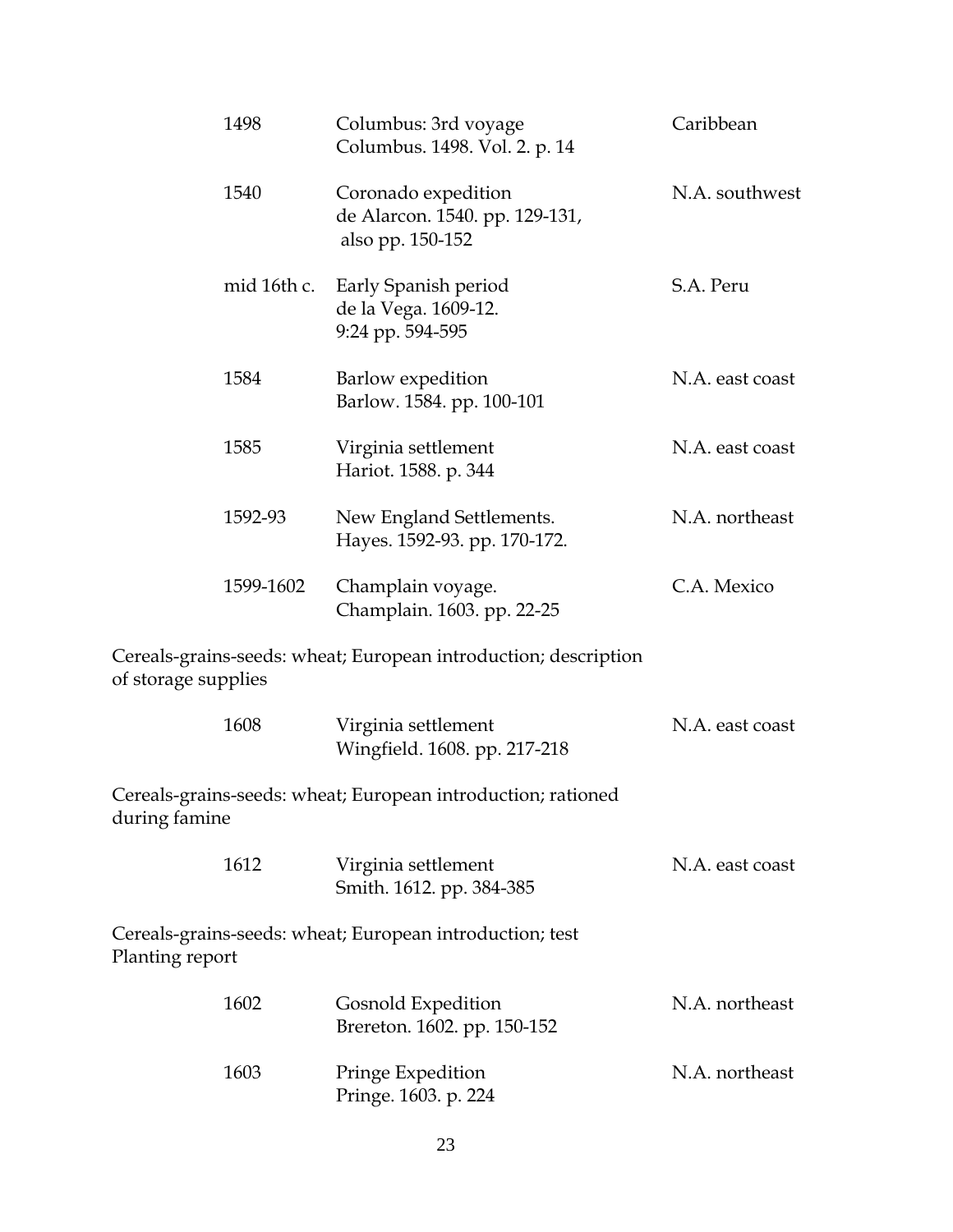|                        | 1607                       | Virginia settlement<br>Wingfeild et al. 1607. pp. 78-80                | N.A. east coast |
|------------------------|----------------------------|------------------------------------------------------------------------|-----------------|
|                        | supply eaten during famine | Cereals-grains-seeds: wheat; European introduction; wormy              |                 |
|                        | 1612                       | Virginia settlement<br>Smith. 1612. pp. 384-385                        | N.A. east coast |
|                        |                            | Cereals-grains-seeds: wheat; European introduction; biscuit            |                 |
|                        | 1495                       | Columbus expedition<br>Columbus memorandum. 1495.<br>Vol. 1. pp. 84-86 | Caribbean       |
| with anise             |                            | Cereals-grains-seeds: wheat; European introduction; cooked             |                 |
|                        |                            | mid 16th c. Early Spanish period<br>de la Vega. 1609-12. 9:30, p. 606  | S.A. Peru       |
| (see bread)            |                            | Cereals-grains-seeds: wheat; European introduction; bread              |                 |
|                        |                            | Cereals-grains-seeds: wheat; European introduction; flour              |                 |
|                        | 1585-86                    | Drake expedition<br>Bigges. 1589. pp. 246-247                          | Caribbean       |
| when Europeans arrived |                            | Cereals-grains-seeds: wheat; reported present in North America         |                 |
|                        | 1584                       | Barlow expedition<br>Barlow. 1584. pp. 105-106                         | N.A. east coast |
| maize meant            |                            | Cereals-grains-seeds: wheat; misidentified by Europeans;               |                 |
|                        | 1607                       | Virginia settlement<br>Archer. 1607a. pp. 82-86                        | N.A. east coast |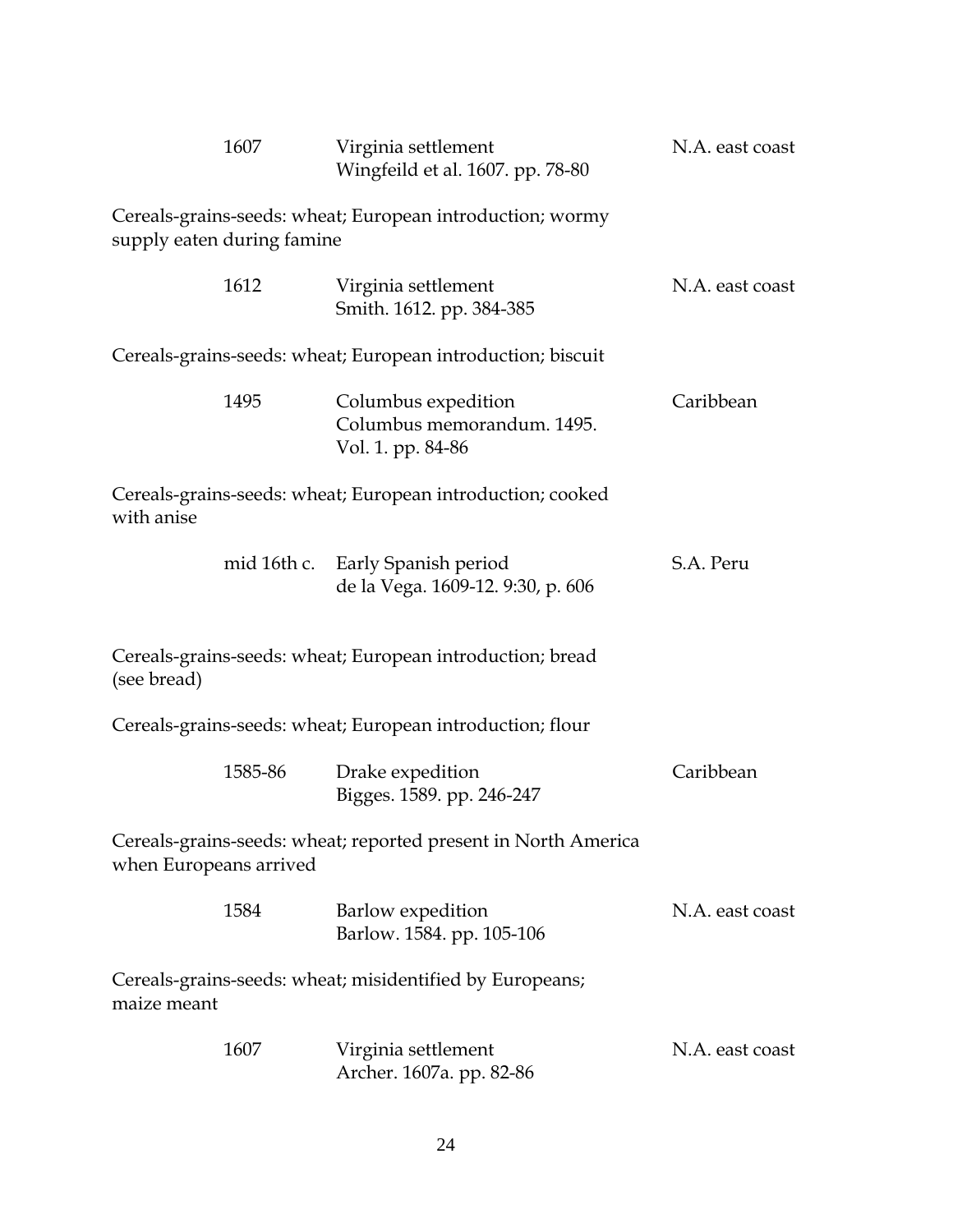| 1607                                        | Virginia settlement<br>Archer. 1607b. pp. 99-102                 | N.A. east coast |
|---------------------------------------------|------------------------------------------------------------------|-----------------|
| 1607                                        | Virginia settlement<br>Archer. 1607c. pp. 102-104                | N.A. east coast |
| 1608                                        | Virginia settlement<br>Wingfield. 1608. p. 228                   | N.A. east coast |
| 1612                                        | Virginia settlement<br>Strachey. 1612. p. 114                    | N.A. east coast |
| maize meant; unripe                         | Cereals-grains-seeds: wheat; misidentified by Europeans;         |                 |
| 1612                                        | Virginia settlement<br>Strachey. 1612. pp. 79-80                 | N.A. east coast |
| Chalk: edible                               |                                                                  |                 |
| 1499                                        | Vespucci: 2nd voyage<br>Vespucci. 1504. pp.23-32                 | Caribbean       |
|                                             | Chalk: edible (see also: clay; Fuller's earth; Terra Sigillata)  |                 |
| Challua (fish)                              |                                                                  |                 |
| mid 16th c.                                 | Early Spanish period<br>de la Vega. 1609-12.<br>8:22 pp. 529-530 | S.A. Peru       |
| Chapae (root)                               |                                                                  |                 |
| 1519                                        | Magellan expedition<br>Pigafetta. 1525, pp. 5-9                  | S.A. Patagonia  |
| Charqui (see jerkey, meat: dried, pemmican) |                                                                  |                 |
| Chechinquamin (see nut: chinquapin)         |                                                                  |                 |
| Europe                                      | Cheese: milk source unidentified; imported to America from       |                 |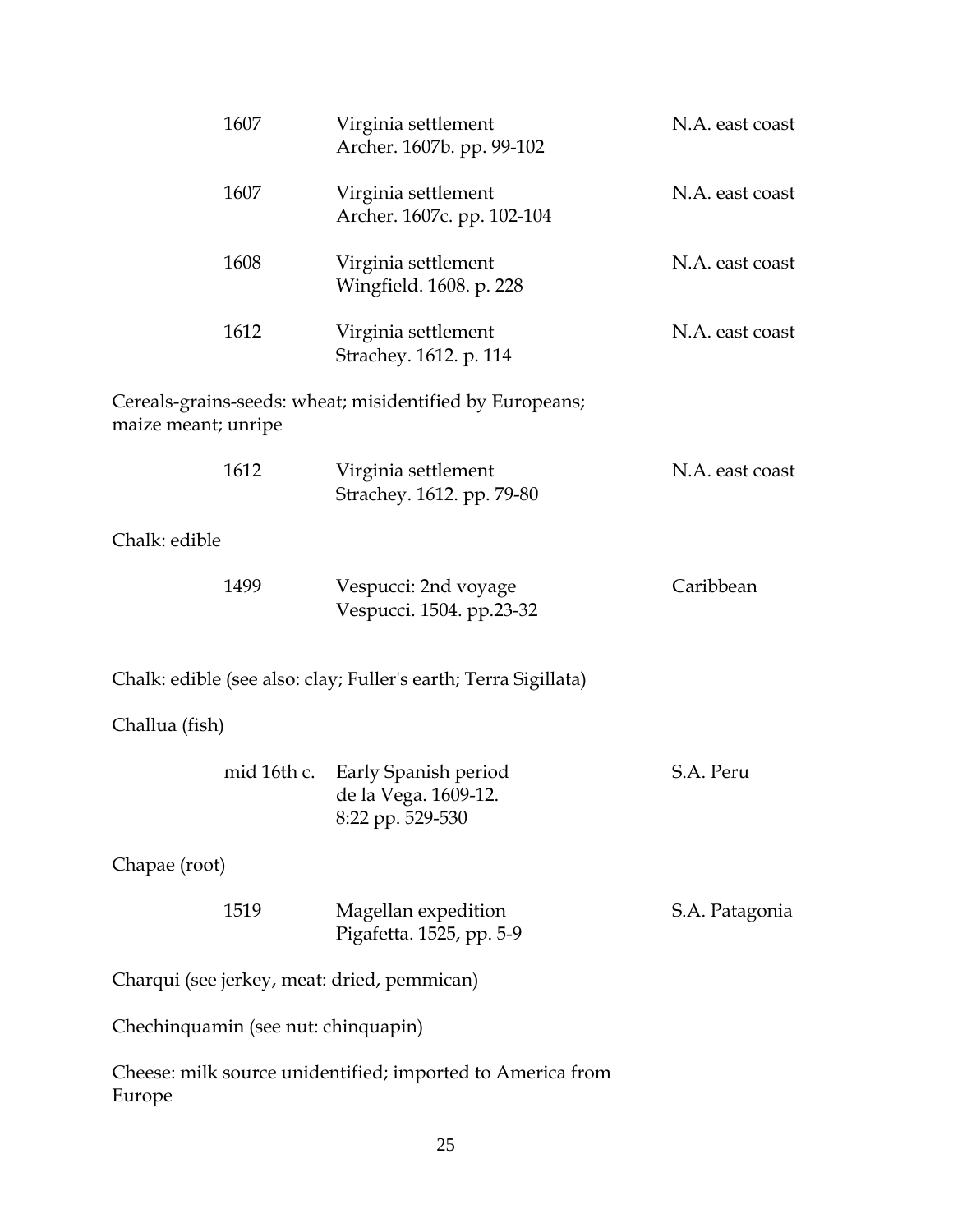| 1608                 | Virginia settlement<br>Smith. 1608. p. 203                              | N.A. east coast |
|----------------------|-------------------------------------------------------------------------|-----------------|
| 1612                 | Virginia settlement<br>Smith. 1612. p. 393                              | N.A. east coast |
|                      | Cheese: milk source unidentified; imported to Peru from Spain           |                 |
|                      | mid 16th c. Early Spanish period<br>de la Vega. 1609-12.<br>8:16 p. 516 | S.A. Peru       |
| New World            | Cheese: milk source unidentified; prepared by Europeans in              |                 |
| c. 1550              | Early Spanish period<br>de la Vega. 1609-12.<br>9:17 pp. 582-584        | S.A. Peru       |
|                      | Cheese: milk source fallow deer; prepared by Native Americans           |                 |
| 1605                 | Waymouth Expedition<br>Rosier. 1605. pp. 301-304                        | N.A. northeast  |
|                      | Cheese: milk source reindeer; prepared by Native Americans              |                 |
| 1605                 | Waymouth Expedition<br>Rosier. 1605. pp. 301-304                        | N.A. northeast  |
| Cherry: native, wild |                                                                         |                 |
| 1519                 | Cortez expedition<br>de Sahaun. 1555. pp. 19-20                         | C.A. Mexico     |
| 1520                 | Cortez expedition<br>Cortés: 2nd letter. 1520, pp. 86-89                | C.A. Mexico     |
| 1521                 | Cortez expedition<br>Bernal Diaz. 1576. pp. 416-417                     | C.A. Mexico     |
| 1562                 |                                                                         |                 |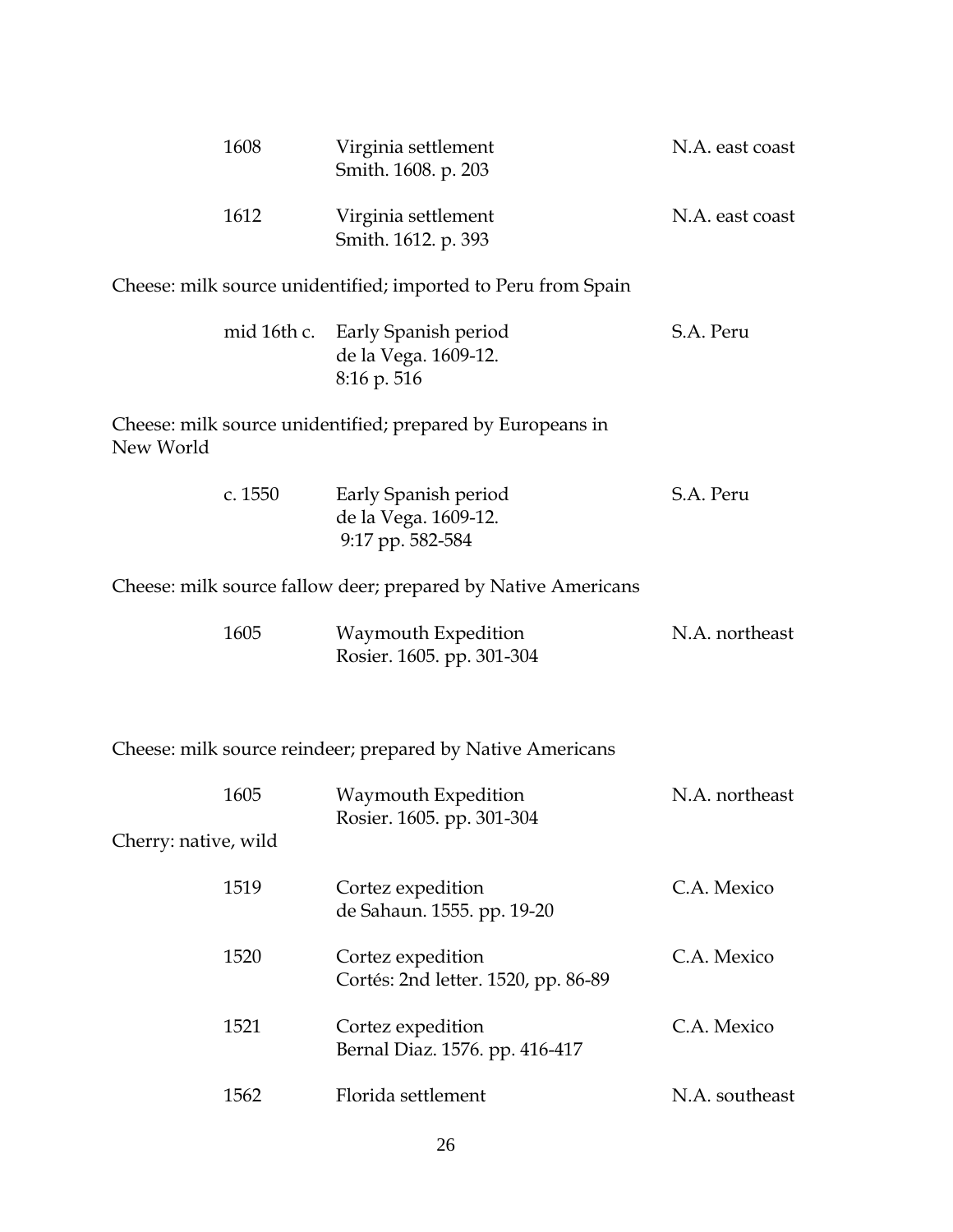Ribault. 1582. pp. 101-108

| 1586 | Florida settlement<br>de Laudonnière. 1586. pp. 195-196 | N.A. southeast  |
|------|---------------------------------------------------------|-----------------|
| 1586 | Florida settlement<br>Burgoigon. 1586. pp. 764-765      | N.A. southeast  |
| 1588 | Virginia settlement<br>Gonzalez. 1588. p. 824           | N.A. east coast |
| 1602 | Gosnold Expedition<br>Archer. 1602. pp. 126-128         | N.A. northeast  |
| 1602 | Gosnold Expedition<br>Brereton. 1602. pp. 150-152       | N.A. northeast  |
| 1603 | Pringe Expedition<br>Pringe. 1603. pp. 224-225          | N.A. northeast  |
| 1605 | Waymouth Expedition<br>Rosier. 1605. pp. 264-266        | N.A. northeast  |
| 1606 | <b>Archer Expedition</b><br>Percy. 1608. p. 142         | N.A. east coast |
| 1607 | Virginia settlement<br>Archer. 1607. pp. 99-102         | N.A. east coast |
| 1612 | Virginia settlement<br>Strachey. 1612. p. 119           | N.A. east coast |
| 1612 | Virginia settlement<br>Smith. 1612. pp. 346-347         | N.A. east coast |
|      |                                                         |                 |

Cherry: European introduction

| mid 16th c. Early Spanish period | S.A. Peru |
|----------------------------------|-----------|
| de la Vega. 1609-12.             |           |
| 9:28 pp. $600-601$               |           |

Chestnut; general descriptions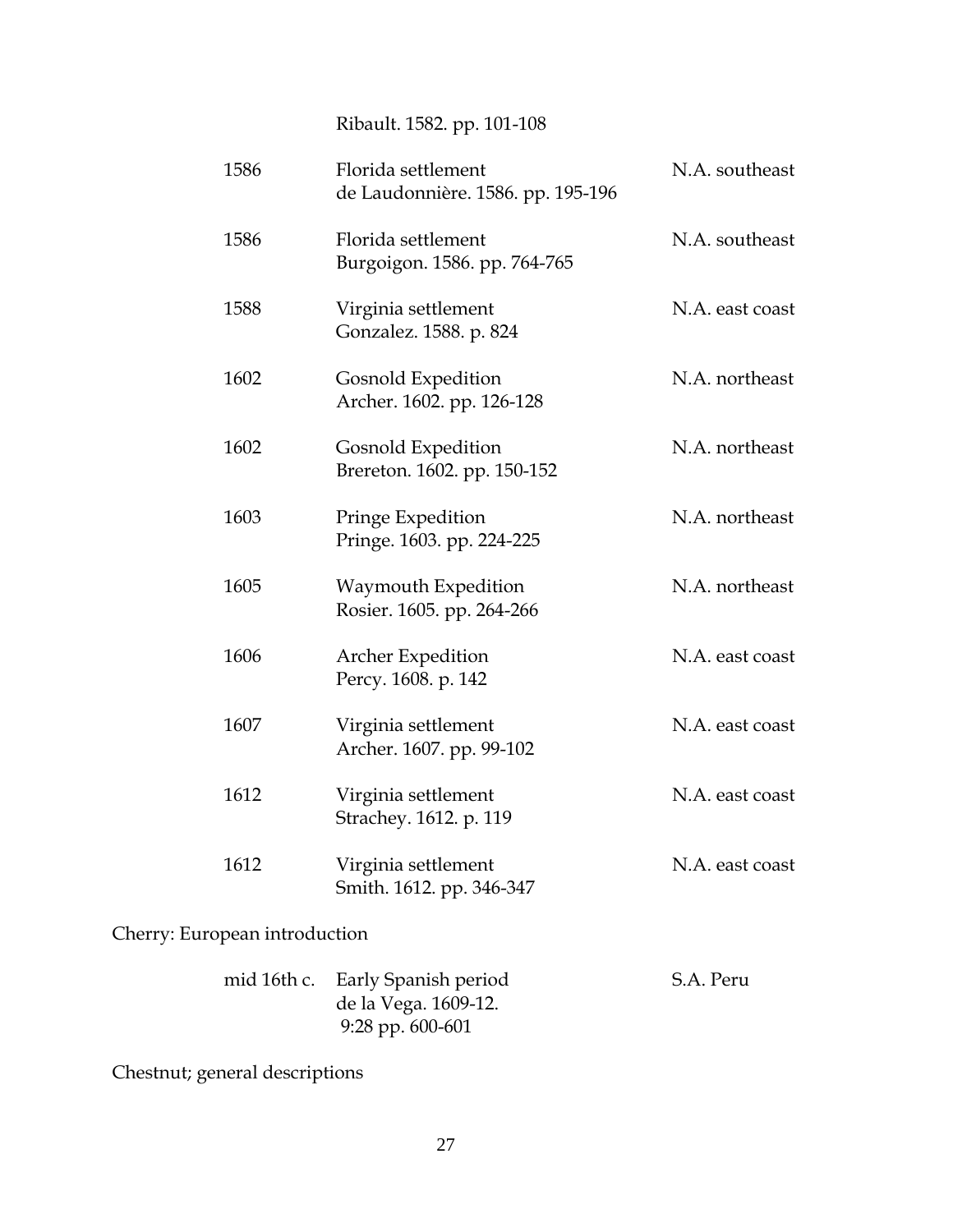| 1539-42 | DeSoto expedition<br>Fidalgo de Elvas. 1557.<br>Vol. 1, pp. 221-222      | N.A. southeast  |
|---------|--------------------------------------------------------------------------|-----------------|
| 1539-42 | De Soto expedition<br>de Oviedo y Valdés. 1546.<br>Vol. 2, pp. 70-71     | N.A. southeast  |
| 1585    | Virginia settlement<br>Hariot. 1588. p. 350                              | N.A. east coast |
| 1588    | Virginia settlement<br>Gonzalez. 1588. p. 824                            | N.A. east coast |
| 1609    | Virginia settlement<br>Mangnel [Irish spy account].<br>1610. pp. 151-153 | N.A. east coast |
| 1612    | Virginia settlement<br>Strachey. 1612. pp. 79-80, also 119               | N.A. east coast |
| 1612    | Virginia settlement<br>Smith. 1612. p. 345                               | N.A. east coast |

#### Chestnut: boiled

| 1585 | Virginia settlement  | N.A. east coast |
|------|----------------------|-----------------|
|      | Hariot. 1588. p. 350 |                 |

Chiballs (see chive: wild, onion: wild)

Chica (see beer: maize source)

Chicken: European introduction?

| 1495 | Columbus expedition        | Caribbean      |
|------|----------------------------|----------------|
|      | Columbus memorandum. 1495. |                |
|      | Vol. 1. pp. 84-86          |                |
| 1540 | Coronado expedition        | N.A. southwest |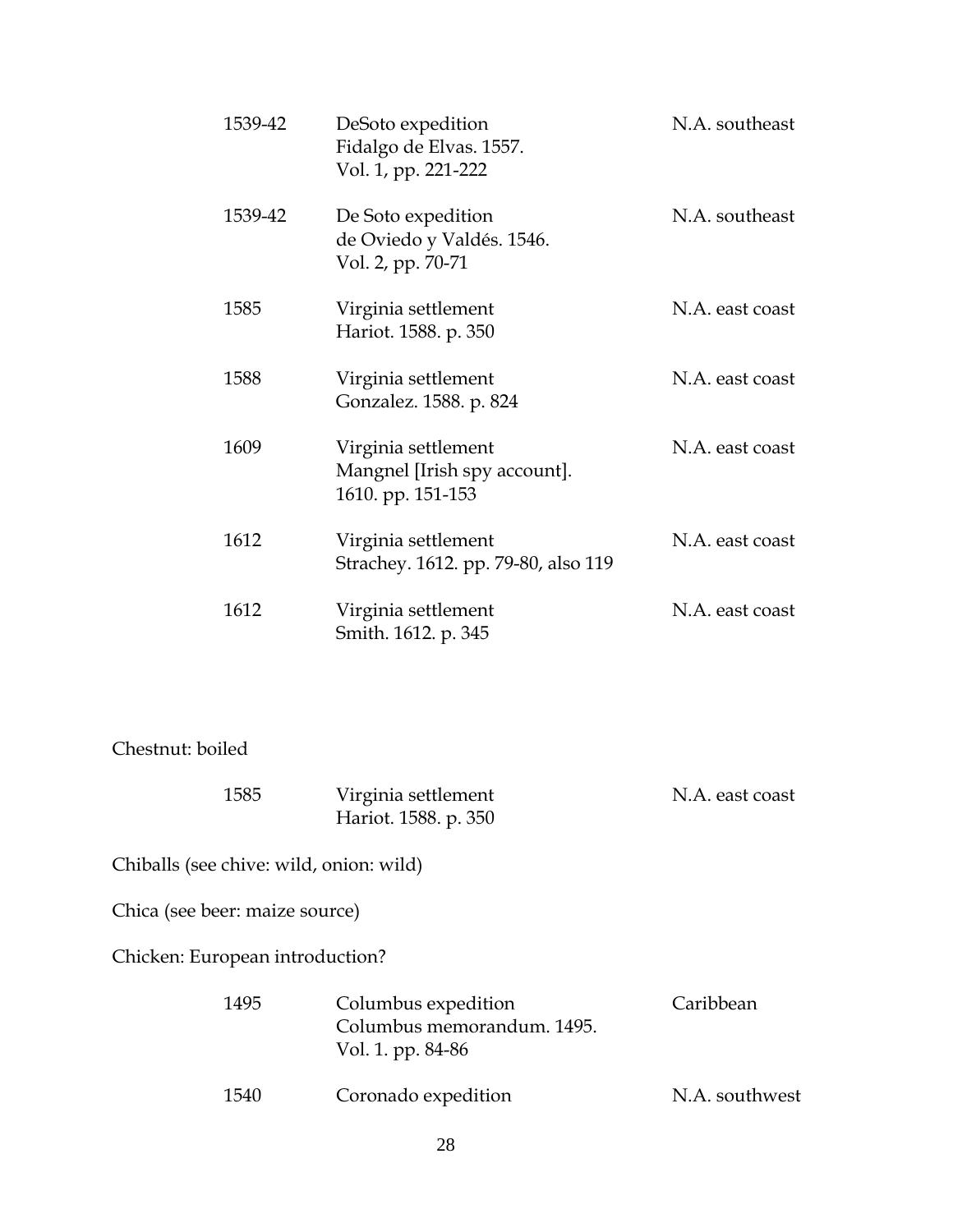## de Alarcon. 1540. pp. 150-152

### Chicken: European introduction

|      | mid 16th c. Early Spanish period<br>de la Vega. 1609-12.<br>9:23 pp. 590-593 | S.A. Peru       |
|------|------------------------------------------------------------------------------|-----------------|
| 1607 | Newport Expedition<br>Perkins. 1608. pp. 159-161                             | Caribbean       |
| 1608 | Virginia settlement<br>Wingfield. 1608. pp. 219-223                          | N.A. east coast |
| 1612 | Virginia settlement<br>Smith. 1612. p. 349,<br>also pp. 445-447              | N.A. east coast |

Chicken: present in New World before arrival of Spanish

| 1519    | Cortez expedition<br>Cortés. 1st letter. 1519. pp. 11-12            | C.A. Mexico    |
|---------|---------------------------------------------------------------------|----------------|
| 1519    | Cortez expedition<br>Bernal Diaz. 1576. p. 101                      | C.A. Mexico    |
| 1520    | Cortez expedition<br>Cortés: 2nd letter. 1520, pp. 86-89            | C.A. Mexico    |
| 1526    | Cortez expedition<br>Cortés: 5th letter. 1526, p. 315               | C.A. Mexico    |
| 1540-42 | Coronado expedition<br>de Castañada. 1596.<br>Part 2, pp. 50-51     | N.A. southwest |
| 1540-42 | Coronado expedition<br>Relacion del Suceso.<br>16th century? p. 107 | N.A. southwest |
| 1540-42 | Coronado expedition<br>de Cardenasa? 16th century? p. 181           | N.A. southwest |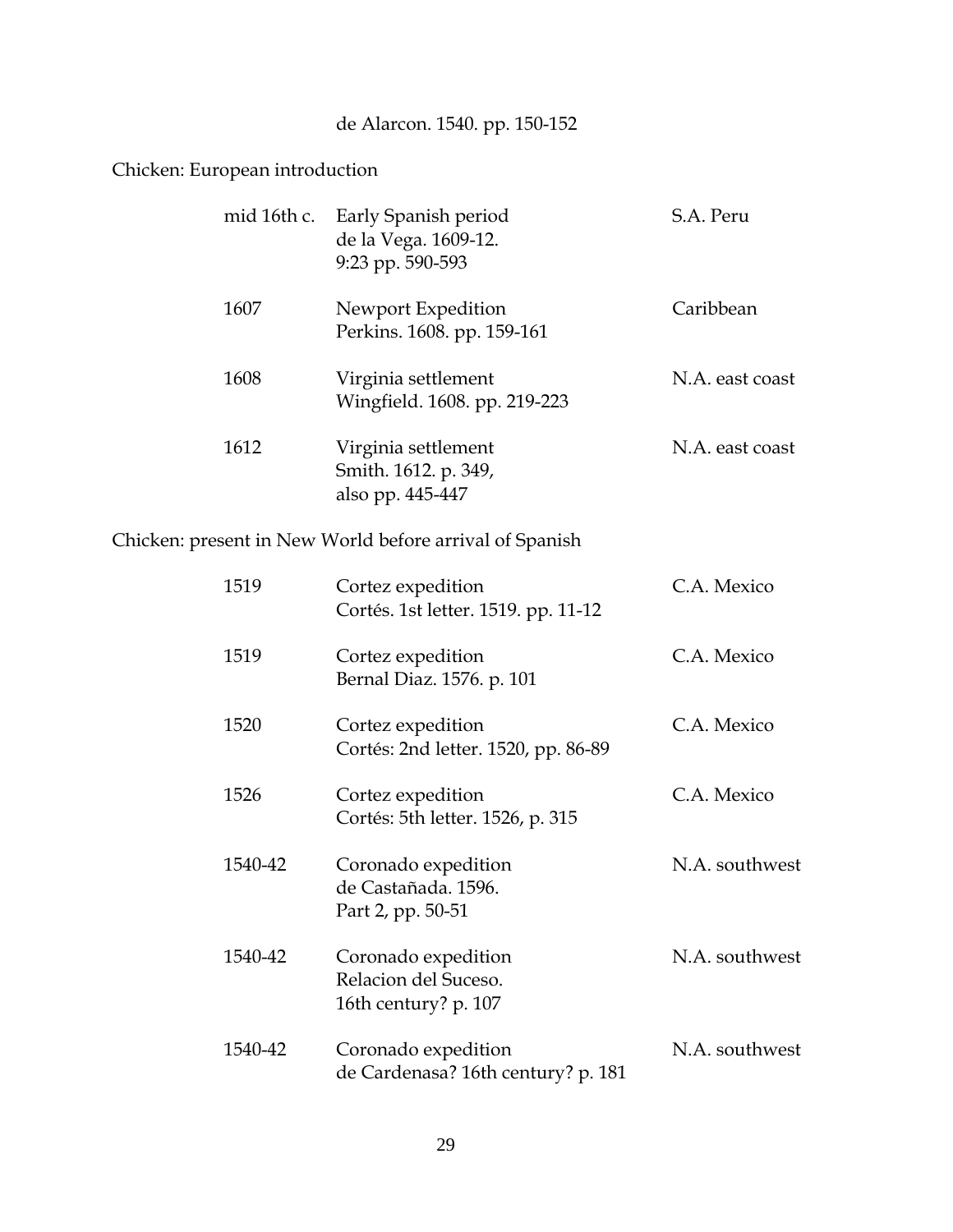|                  | 1540-42                            | Coronado expedition<br>de Alvarado & Padilla.<br>16th century?. p. 183 | N.A. southwest  |
|------------------|------------------------------------|------------------------------------------------------------------------|-----------------|
|                  | 1540                               | Coronado expedition<br>de Mendoza. 1540b. pp. 158-159                  | N.A. southwest  |
|                  | 1595                               | Raleigh expedition<br>Raleigh. 1596. pp. 54-58                         | S.A. north-east |
| conquest of Peru |                                    | Chicken: statement by de la Vega that chickens pre-date Spanish        |                 |
|                  | mid 16th c                         | Early Spanish period<br>de la Vega. 1609-12.<br>9:23 pp. 590-593       | S.A. Peru       |
| Chicken: eggs    |                                    |                                                                        |                 |
|                  | 1612                               | Virginia settlement<br>Smith. 1612. p. 349                             | N.A. east coast |
|                  | Chickpea: European introduction    |                                                                        |                 |
|                  | mid 16th c.                        | Early Spanish period<br>de la Vega. 1609-12.<br>9:29 pp. 601-602       | S.A. Peru       |
|                  | Chicory: European introduction     |                                                                        |                 |
|                  | 1612                               | Virginia settlement<br>Strachey. 1612. pp. 38-39                       | N.A. east coast |
|                  | Chili pepper: general descriptions |                                                                        |                 |
|                  | 1519                               | Cortez expedition<br>Bernal Diaz. 1576. p. 135                         | C.A. Mexico     |
|                  | 1526                               | Cortez expedition<br>Cortés: 5th letter. 1526, p. 293                  | C.A. Mexico     |
|                  |                                    |                                                                        |                 |

Chili pepper: introduced to Peru by Spanish arriving from Mexico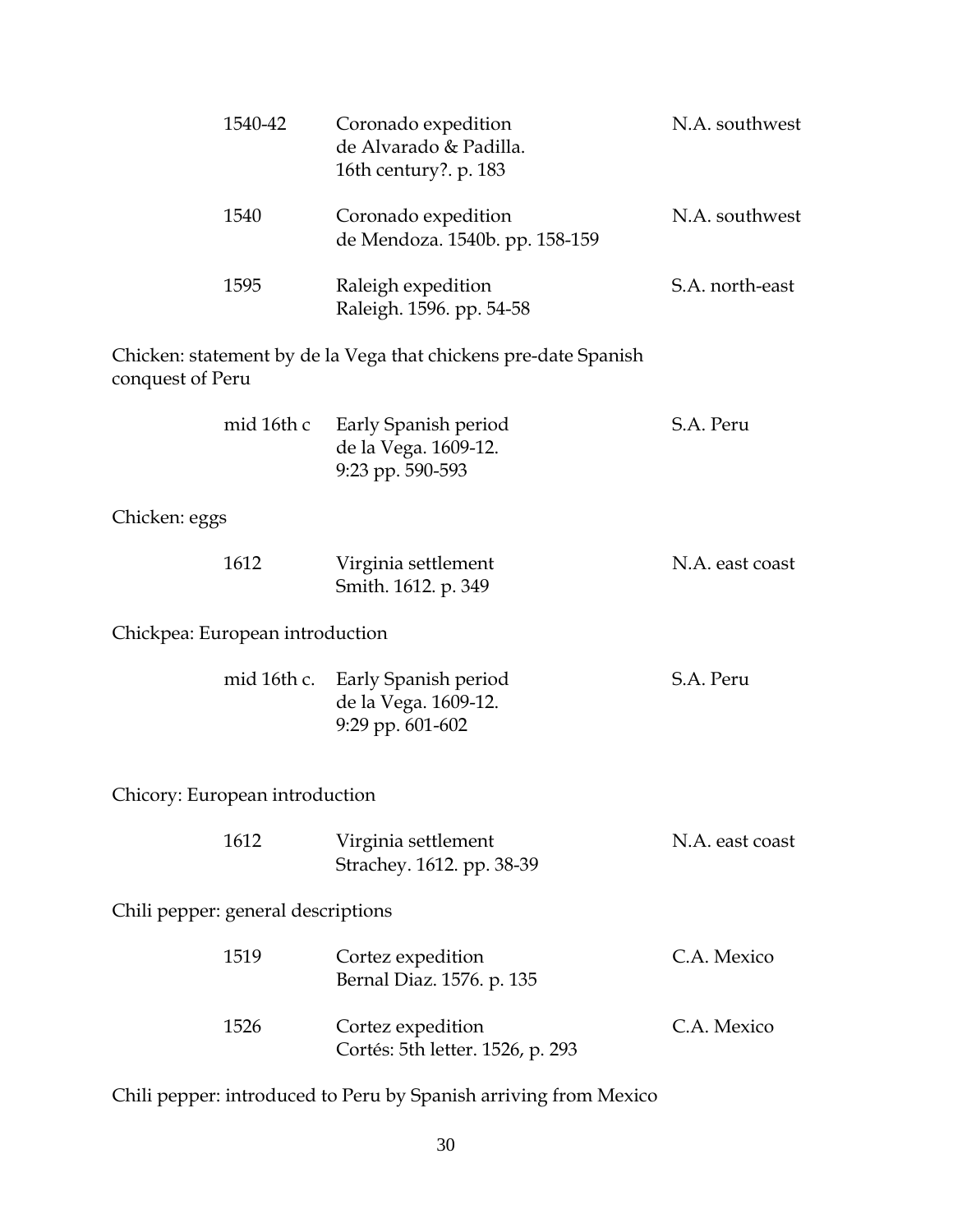|                            |                                    | mid 16th c. Early Spanish period<br>de la Vega. 1609-12.<br>8:11 p. 502 | S.A. Peru      |
|----------------------------|------------------------------------|-------------------------------------------------------------------------|----------------|
|                            | Chili pepper (see also pepper)     |                                                                         |                |
| Chilimole sauce            |                                    |                                                                         |                |
|                            | 1521                               | Cortez expedition<br>Bernal Diaz. 1576. p. 436                          | C.A. Mexico    |
| China root (see smilax)    |                                    |                                                                         |                |
|                            | Chinchi uchu (see pepper; pimento) |                                                                         |                |
|                            |                                    | Chinquapin (see chestnut; nut: chinquapin)                              |                |
|                            |                                    | Chive: native, wild; taste compared by Europeans to wild onions         |                |
|                            | 1612                               | Virginia settlement<br>Strachey. 1612. pp. 123-124                      | N.A. northeast |
| Chocolate                  |                                    |                                                                         |                |
|                            | 1519                               | Cortez expedition<br>Bernal Diaz. 1576. pp. 209-210                     | C.A. Mexico    |
|                            | 1520                               | Cortez expedition<br>Cortés: 2nd letter. 1520, p. 79                    | C.A. Mexico    |
|                            | 1526                               | Cortez expedition<br>Cortés: 5th letter. 1526, p. 307                   | C.A. Mexico    |
|                            | 1599-1602                          | Champlain voyage.<br>Champlain. 1603. p. 28                             | C.A. Mexico    |
| Chocolate (see also cacao) |                                    |                                                                         |                |
| Choke cherry               |                                    |                                                                         |                |

| 1602 | Gosnold Expedition          | N.A. northeast |
|------|-----------------------------|----------------|
|      | Brereton. 1602. pp. 150-152 |                |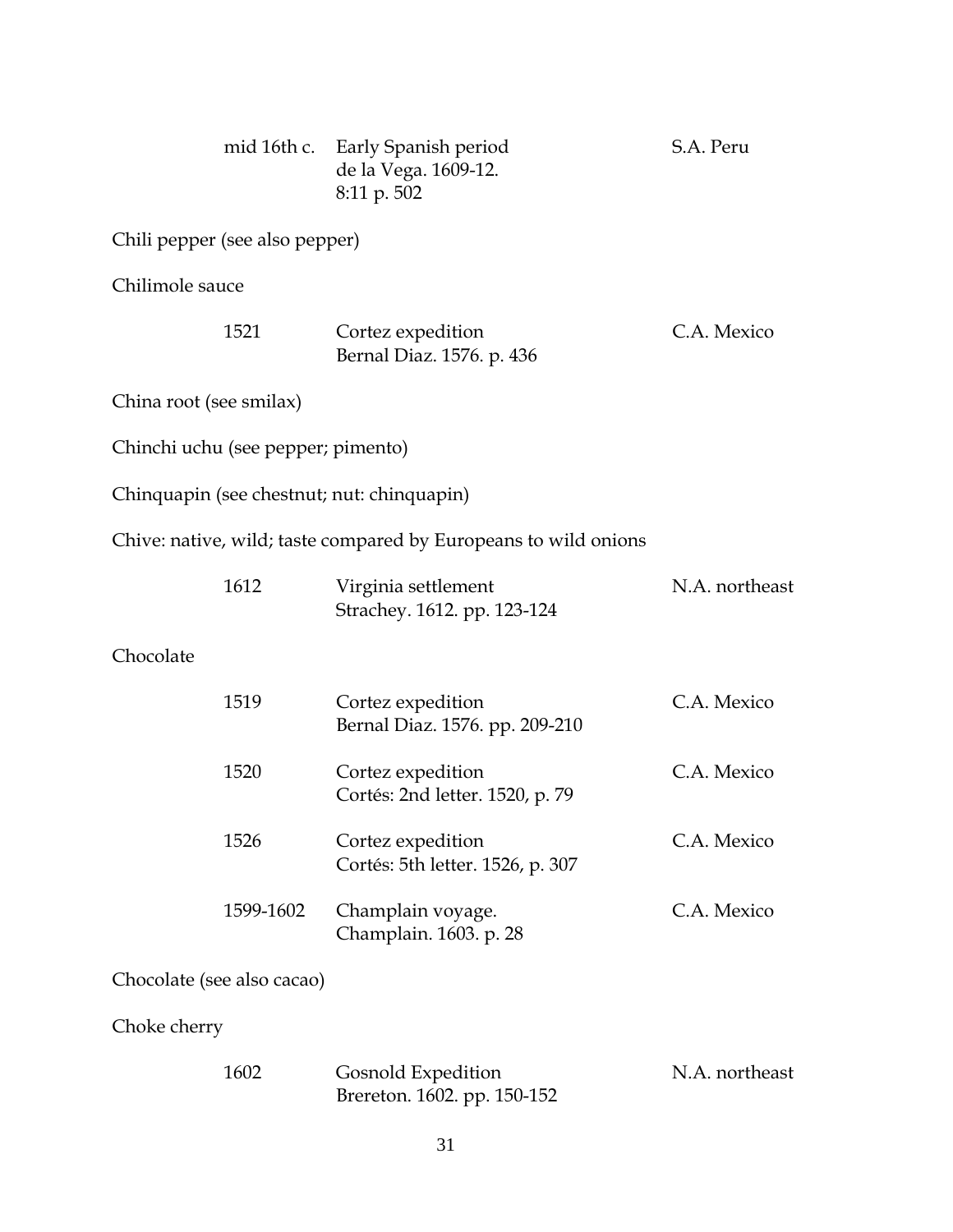Chucam (herb; flavoring agent)

|                              | mid 16th c. Early Spanish period<br>de la Vega. 1609-12.<br>6:20 pp. 357-358 | S.A. Peru |
|------------------------------|------------------------------------------------------------------------------|-----------|
| Chuchuchu (root)             |                                                                              |           |
|                              | mid 16th c. Early Spanish period<br>de la Vega. 1609-12.<br>8:10 p. 501      | S.A. Peru |
| Chuñu (see potato: dried)    |                                                                              |           |
| Chyna (see smilax: root)     |                                                                              |           |
| Cinnamon [misidentification] |                                                                              |           |
| 1492                         | Columbus: 1st voyage<br>Columbus. 1493. Vol. 1, p. 16                        | Caribbean |
| 1493-94                      | Columbus: 2nd voyage<br>Columbus. 16th century?<br>Vol. 1. p. 68             | Caribbean |
| 1606                         | <b>Archer Expedition</b><br>Percy. 1608. pp. 129-131                         | Caribbean |

Cinnamon: described as "black"

| 1584 | Barlow expedition         | N.A. east coast |
|------|---------------------------|-----------------|
|      | Barlow. 1584. pp. 107-109 |                 |

Citron: native, wild?

| 1539-42 | DeSoto expedition | Caribbean |
|---------|-------------------|-----------|
|         | de Elvas. 1557.   |           |
|         | Vol. 1 pp. 18-19  |           |

Citron: domesticated; European introduction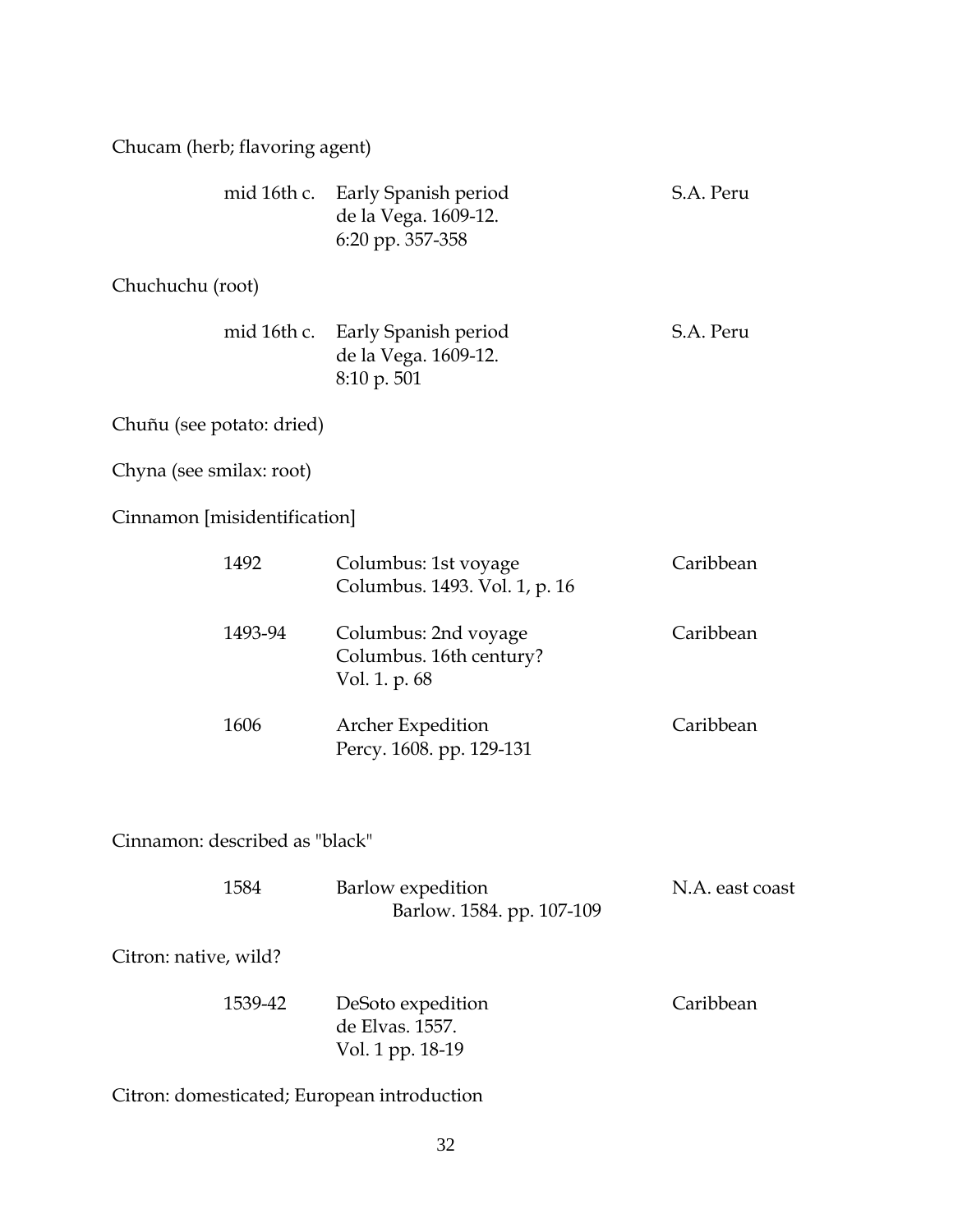|               | mid 16th c. | Early Spanish period<br>de la Vega. 1609-12.<br>9:28 pp. 599-600 | S.A. Peru       |
|---------------|-------------|------------------------------------------------------------------|-----------------|
|               | 1562        | Ribault expedition<br>Ribault. 1582. pp. 101-108                 | N.A. southeast  |
|               | 1582        | American summary<br>Hakluyt. 1582. pp. 139-141                   | N.A. east coast |
|               |             | Clam: unidentified, smooth-shell variety                         |                 |
|               | 1612        | Virginia settlement<br>Strachey. 1612. pp. 127-128               | N.A. east coast |
| Clam: cockle  |             |                                                                  |                 |
|               | 1602        | Gosnold Expedition<br>Brereton. 1602. pp. 150-152                | N.A. northeast  |
|               | 1612        | Virginia settlement<br>Strachey. 1612. pp. 127-128               | N.A. east coast |
|               | 1612        | Virginia settlement<br>Smith. 1612. p. 350                       | N.A. east coast |
| Clam: scallop |             |                                                                  |                 |
|               | 1585        | Virginia settlement<br>Hariot. 1588. pp. 361-362                 | N.A. east coast |
| Clay: edible  |             |                                                                  |                 |
|               | 1585        | Virginia settlement<br>Lane. 1585. pp. 207-209                   | N.A. east coast |
|               | 1585        | Virginia settlement<br>Hariot. 1588. p. 328                      | N.A. east coast |
|               | 1607        | Virginia settlement<br>Archer. 1607. pp. 99-102                  | N.A. east coast |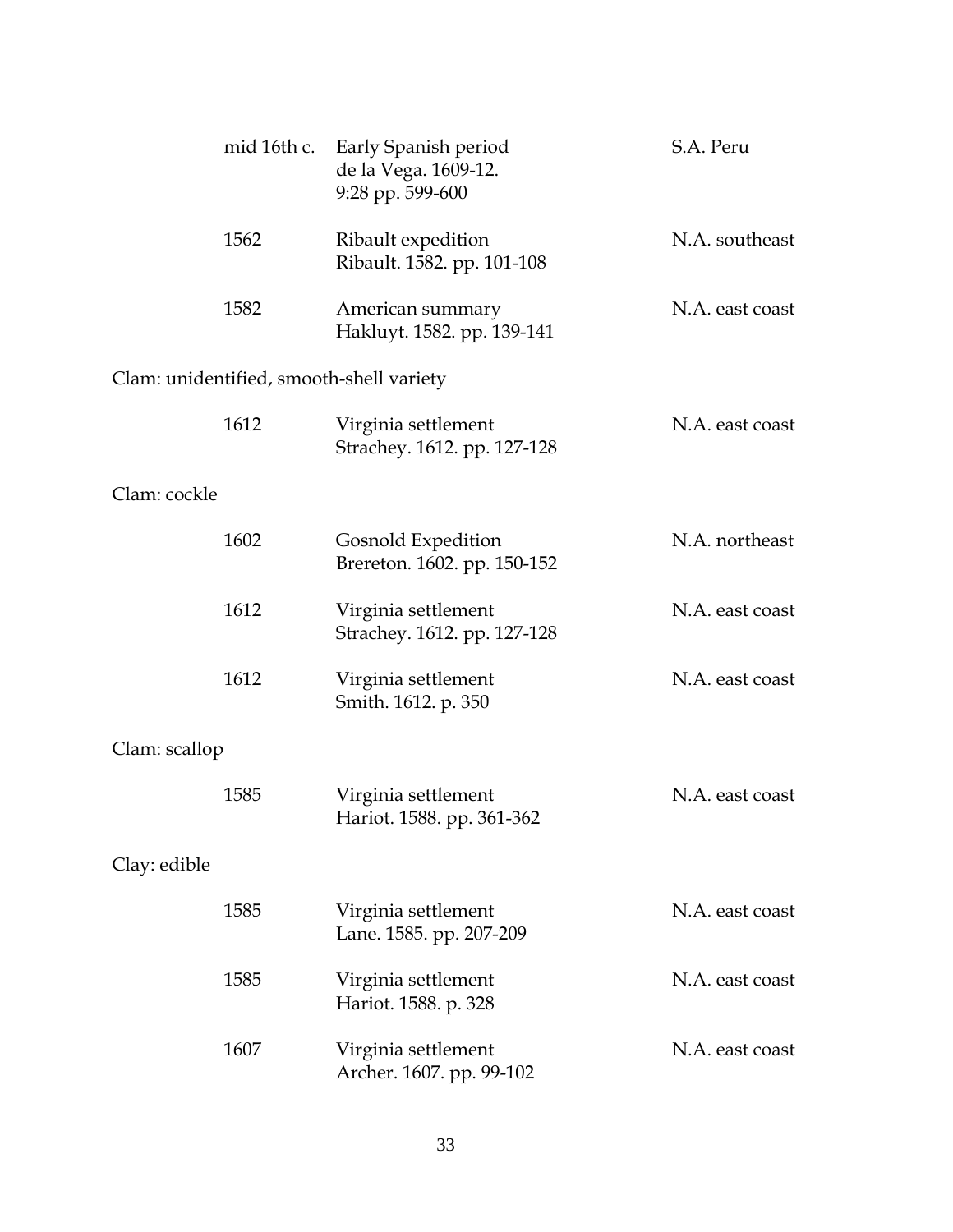|                    |                               | Clay: edible (see also chalk; Fuller's earth; Terra Sigillata)                           |                 |
|--------------------|-------------------------------|------------------------------------------------------------------------------------------|-----------------|
| Cloudberry?        |                               |                                                                                          |                 |
|                    | 1602                          | Gosnold Expedition<br>Brereton. 1602. pp. 148-150                                        | N.A. northeast  |
| Clove-like leaf    |                               |                                                                                          |                 |
|                    | 1493-94                       | Columbus: 2nd voyage<br>Columbus. 16th century?<br>Vol. 1. p. 24                         | Caribbean       |
|                    |                               | Coca: leaves chewed to alleviate hunger, thirst, and weariness                           |                 |
|                    | 1532-34                       | F. Pizarro: 3rd expedition<br>P. Pizarro. 1571. Vol. 1. p. 262                           | S.A. Peru       |
|                    | mid 16th c.                   | Early Spanish period<br>de la Vega. 1609-12.<br>1:11 pp. 34-35,<br>also 8:15 pp. 509-511 | S.A. Peru       |
| Cock (see chicken) |                               |                                                                                          |                 |
|                    | Cock with wattle (see turkey) |                                                                                          |                 |
| Cockle             |                               |                                                                                          |                 |
|                    | 1602                          | Gosnold Expedition<br>Brereton. 1602. pp. 150-152]                                       | N.A. northeast  |
|                    | 1612                          | Virginia settlement<br>Strachey. 1612. pp. 127-128                                       | N.A. east coast |
|                    | 1612                          | Virginia settlement<br>Smith. 1612. p. 350                                               | N.A. east coast |
|                    | Cocohuay (see turtle dove)    |                                                                                          |                 |

Coconut palm: milk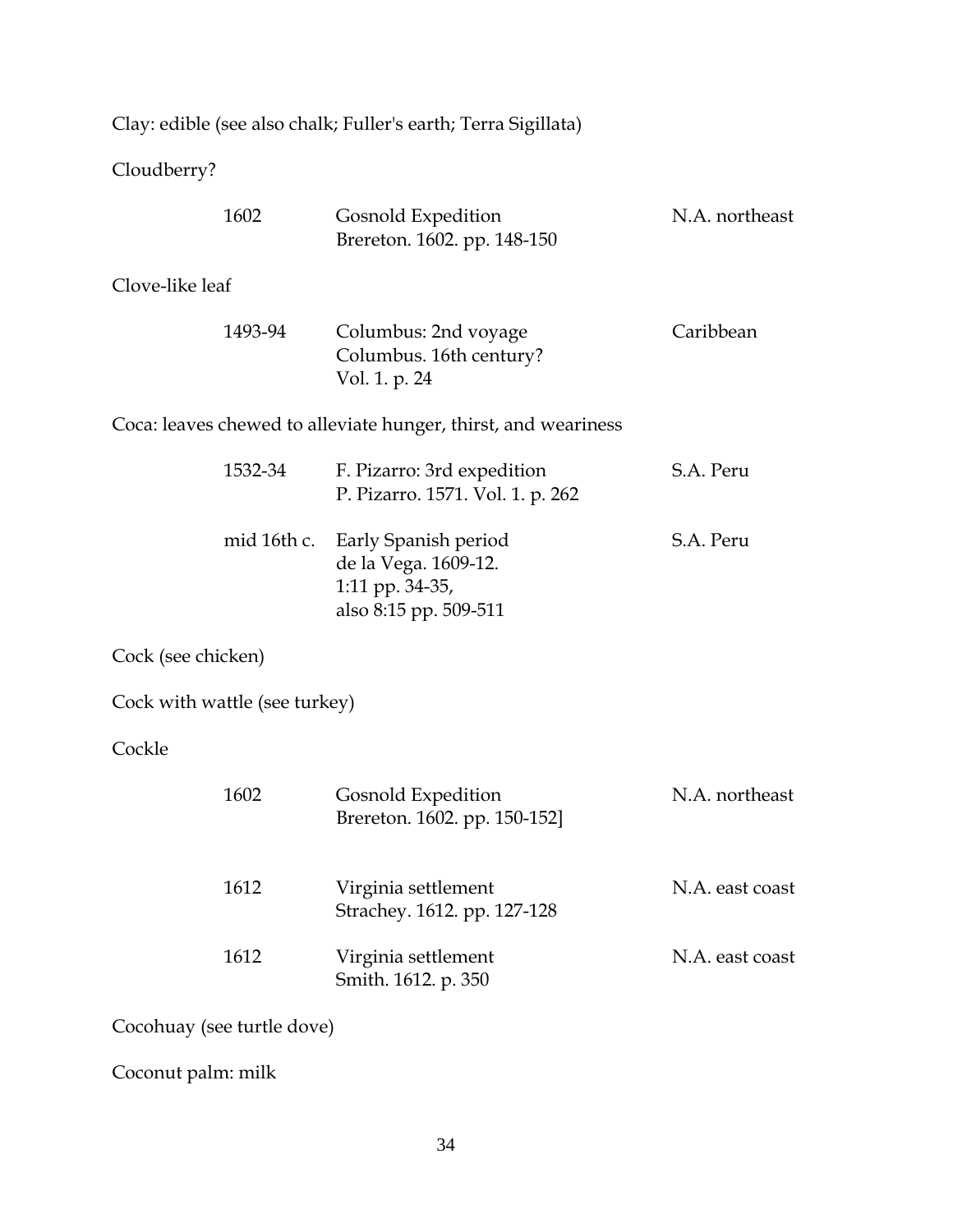|                      | 1585-86                       | Drake expedition<br>Bigges. 1589. pp. 228-229            | Caribbean       |
|----------------------|-------------------------------|----------------------------------------------------------|-----------------|
| Coconut palm: nut    |                               |                                                          |                 |
|                      | 1526                          | Cortez expedition<br>Cortés: 5th letter. 1526, p. 319    | C.A. Mexico     |
|                      | 1585-86                       | Drake expedition<br>Bigges. 1589. pp. 228-229            | Caribbean       |
|                      | 1599-1602                     | Champlain voyage.<br>Champlain. 1603. p. 31              | C.A. Mexico     |
| Coconut palm: shoots |                               |                                                          |                 |
|                      | 1526                          | Cortez expedition<br>Cortés: 5th letter. 1526, p. 293    | C.A. Mexico     |
|                      | Codfish: general descriptions |                                                          |                 |
|                      | 1592-93                       | New England Settlements.<br>Hayes. 1592-93. pp. 170-172. | N.A. northeast  |
|                      | 1602                          | Gosnold Expedition<br>Archer. 1602. pp. 117-118          | N.A. northeast  |
|                      | 1602                          | Gosnold Expedition<br>Brereton. 1602. pp. 146-147        | N.A. northeast  |
|                      | 1603                          | Pringe Expedition<br>Pringe. 1603. pp. 216-220           | N.A. northeast  |
|                      | 1605                          | Waymouth Expedition<br>Rosier. 1605. pp. 258-260         | N.A. northeast  |
|                      | 1607-1608                     | Gilbert Expedition<br>Strachey. 1610-1612. pp. 400-401   | N.A. northeast  |
|                      | 1607                          | Virginia settlement<br>Archer. 1607. pp. 99-102          | N.A. east coast |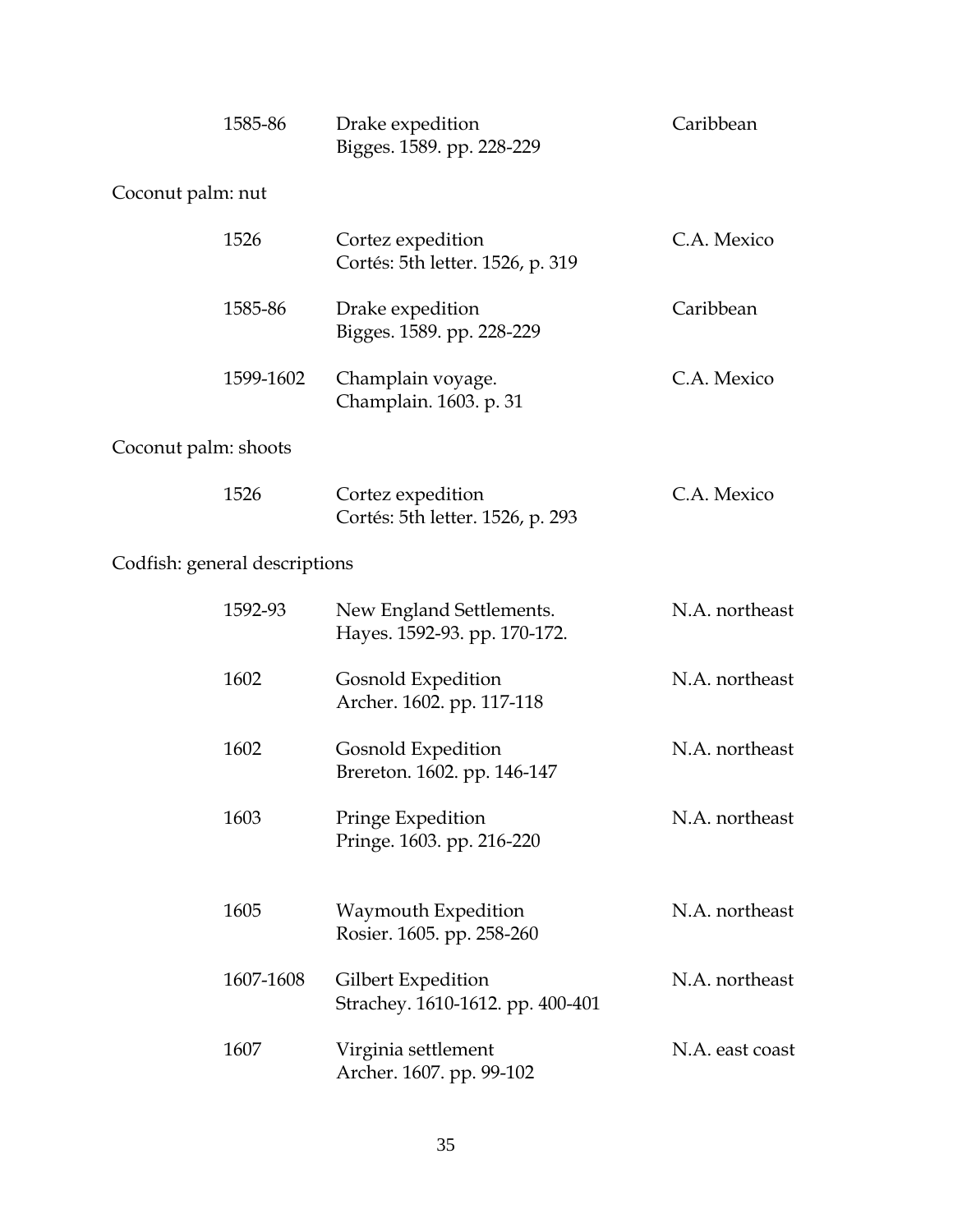|                    | 1609      | Virginia settlement<br>Mangnel [Irish spy account].<br>1610. pp. 151-153 | N.A. east coast |
|--------------------|-----------|--------------------------------------------------------------------------|-----------------|
| Codfish: oil       |           |                                                                          |                 |
|                    | 1592-93   | New England Settlements.<br>Hayes. 1592-93. pp. 170-172.                 | N.A. northeast  |
| Codfish: sun-dried |           |                                                                          |                 |
|                    | 1602      | Gosnold Expedition<br>Archer. 1602. pp. 134-135                          | N.A. northeast  |
|                    | 1603      | Pringe Expedition<br>Pringe. 1603. pp. 216-220                           | N.A. northeast  |
|                    |           | Colorin wood (see wood: as famine food)                                  |                 |
| Coney (see rabbit) |           |                                                                          |                 |
| Coneyfish          |           |                                                                          |                 |
|                    | 1612      | Virginia settlement<br>Strachey. 1612. pp. 127-128                       | N.A. east coast |
|                    | 1612      | Virginia settlement<br>Smith. 1612. p. 350                               | N.A. east coast |
|                    |           | Conserves: unidentified fruit types imported from Europe                 |                 |
|                    | 1608      | Virginia settlement<br>Wingfield. 1608. p. 228                           | N.A. east coast |
|                    |           | Cooked food: undifferentiated types sold in Aztec markets                |                 |
|                    | 1519      | Cortez expedition<br>Bernal Diaz. 1576. pp. 216-217                      | C.A. Mexico     |
| Coraçon (fruit)    |           |                                                                          |                 |
|                    | 1599-1602 | Champlain voyage.                                                        | Caribbean       |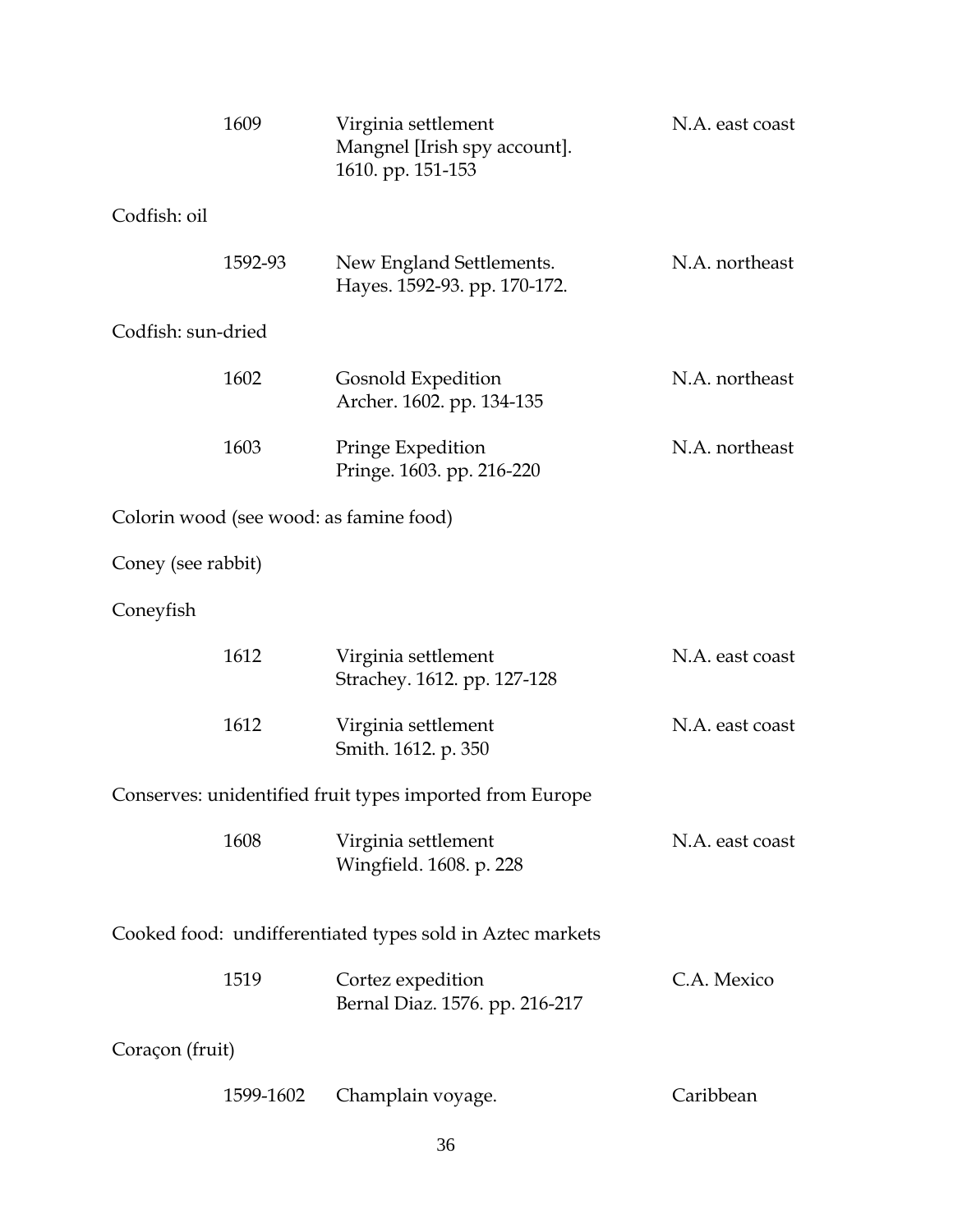| Champlain. 1603. pp. 7-12 |  |
|---------------------------|--|
|                           |  |

Coriander: native, wild

| 1540-42                            | Coronado expedition<br>de Castañada. 1596.<br>Part 2, pp. 51-52              | N.A. southwest  |  |  |
|------------------------------------|------------------------------------------------------------------------------|-----------------|--|--|
| Coriander: European introduction   |                                                                              |                 |  |  |
| mid 16th c.                        | Early Spanish period<br>de la Vega. 1609-12.<br>9:29 pp. 601-602             | S.A. Peru       |  |  |
| Corn (American English: see maize) |                                                                              |                 |  |  |
| Corn (British English: see wheat)  |                                                                              |                 |  |  |
| Cornmeal (see maize)               |                                                                              |                 |  |  |
| Cornpone (see bread: maize)        |                                                                              |                 |  |  |
| Coscushaw (see cassava)            |                                                                              |                 |  |  |
| Cotten seed: pith                  |                                                                              |                 |  |  |
| 1519                               | Cortez expedition<br>Bernal Diaz. 1576. pp. 104-105                          | C.A. Mexico     |  |  |
|                                    | Cottontail (see rabbit; also rabbit: called hare; also rabbit: called coney) |                 |  |  |
| Cougar                             |                                                                              |                 |  |  |
| 1585                               | Virginia settlement<br>Hariot. 1588. pp. 356-357                             | N.A. east coast |  |  |
| Cow: European introduction         |                                                                              |                 |  |  |
| 1495                               | Columbus expedition<br>Columbus memorandum, 1495.<br>Vol. 1. pp. 84-86       | Caribbean       |  |  |
| Cow (also see buffalo, cattle)     |                                                                              |                 |  |  |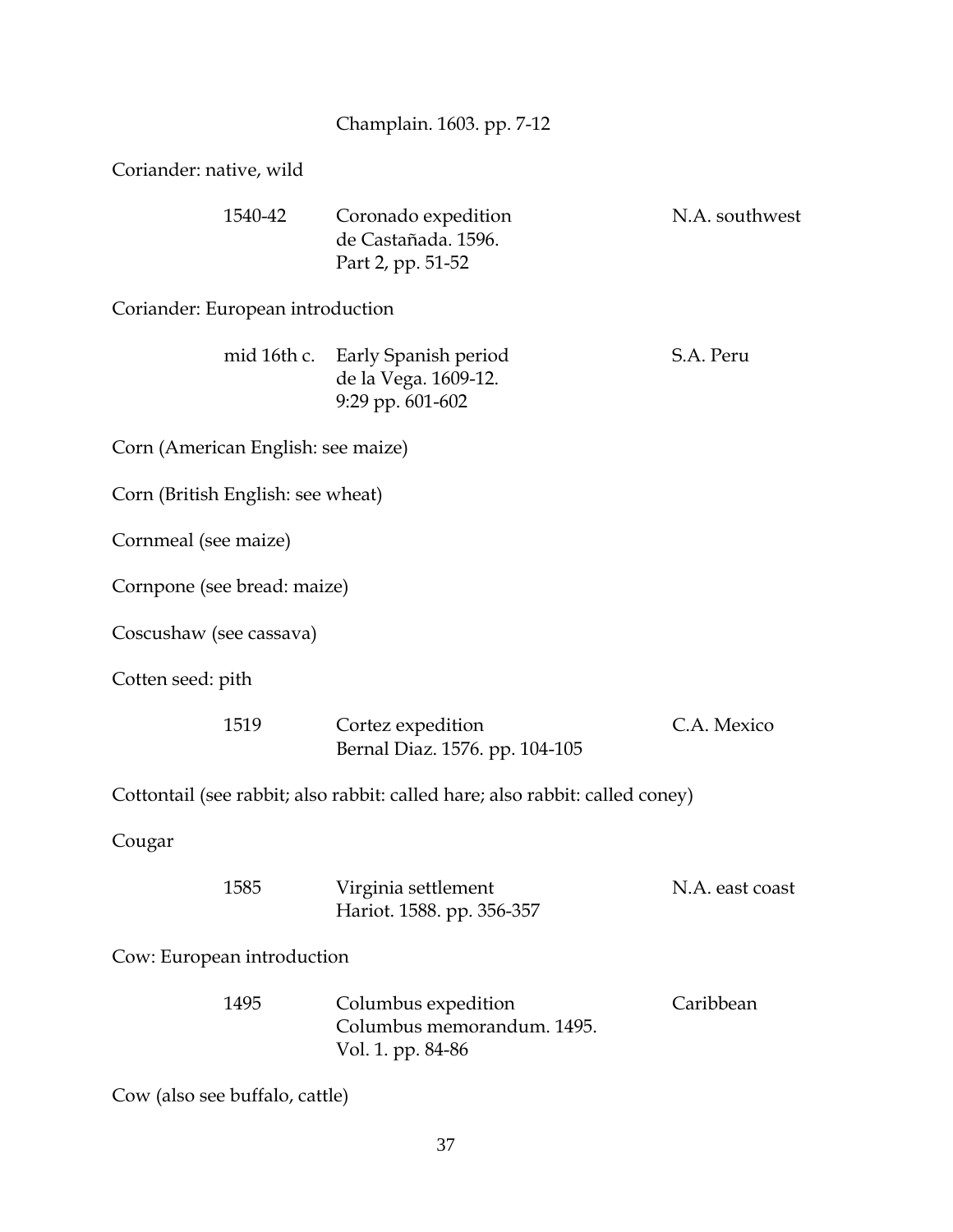Cowcumber (see cucumber; also gourd: immature; also pumpkin: immature)

Cowhide: eaten as famine food by Spanish

| 1524 | F. Pizzaro: 1st expedition | C.A. Panama |
|------|----------------------------|-------------|
|      | Xeres. 1534. pp. 3-4       |             |

## Coy (see rabbit)

Crab: unidentified by type and use

| 1562        | Florida settlement<br>Ribault. 1582. pp. 101-108                      | N.A. southeast  |
|-------------|-----------------------------------------------------------------------|-----------------|
| mid 16th c. | Early Spanish period<br>de la Vega. 1609-12.<br>1:10 p. $32$          | S.A. Peru       |
| 1587        | Virginia settlement<br>White. 1587. pp. 525-526                       | N.A. east coast |
| 1602        | Gosnold Expedition<br>Archer. 1602. pp. 126-128                       | N.A. northeast  |
| 1602        | Gosnold Expedition<br>Brereton. 1602. pp. 150-152                     | N.A. northeast  |
| 1603        | Pringe Expedition<br>Pringe. 1603. pp. 225-226                        | N.A. northeast  |
| 1607        | Virginia settlement<br>Archer. 1607. pp. 99-102                       | N.A. east coast |
| 1612        | Virginia settlement<br>Strachey. 1612. pp. 79-80,<br>also pp. 127-128 | N.A. east coast |
| 1612        | Virginia settlement<br>Smith. 1612. p. 350                            | N.A. east coast |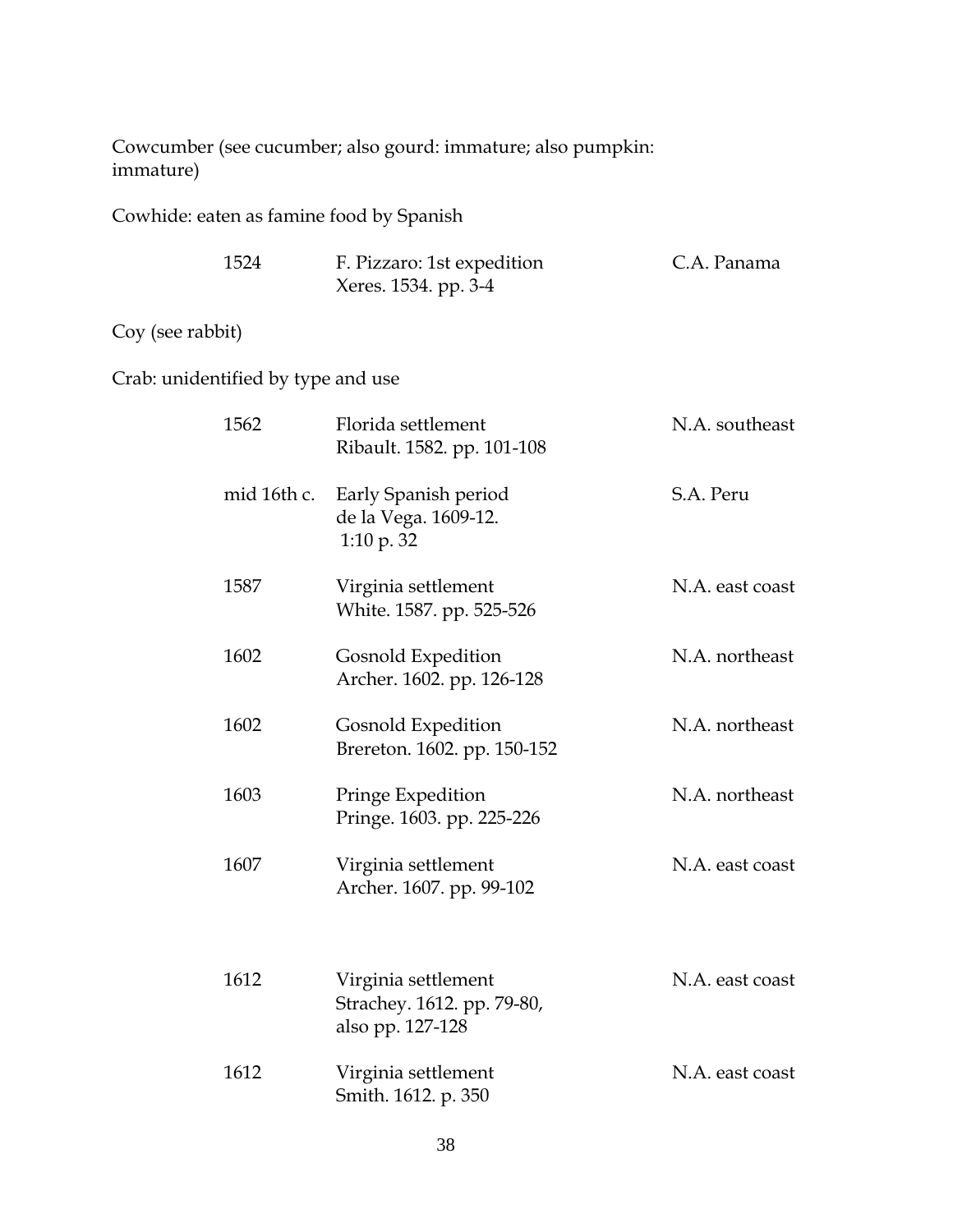| Crab: undifferentiated; famine food for Europeans |                                 |                                                    |                 |
|---------------------------------------------------|---------------------------------|----------------------------------------------------|-----------------|
|                                                   | 1612                            | Virginia settlement<br>Smith. 1612. pp. 384-385    | N.A. east coast |
|                                                   | Crab: undifferentiated; roasted |                                                    |                 |
|                                                   | 1602                            | Gosnold Expedition<br>Archer. 1602. pp. 134-135    | N.A. northeast  |
| Crab: king crab                                   |                                 |                                                    |                 |
|                                                   | 1585                            | Virginia settlement<br>Hariot. 1588. pp. 361-362   | N.A. east coast |
|                                                   | 1612                            | Virginia settlement<br>Strachey. 1612. pp. 127-128 | N.A. east coast |
| Crab apple                                        |                                 |                                                    |                 |
|                                                   | 1585                            | Virginia settlement<br>Hariot. 1588. pp. 352-353   | N.A. east coast |
| Cranberry?                                        |                                 |                                                    |                 |
|                                                   | 1612                            | Virginia settlement<br>Strachey. 1612. p. 120      | N.A. east coast |
| Cranberry                                         |                                 |                                                    |                 |
|                                                   | 1585                            | Virginia settlement<br>Hariot. 1588. pp. 352-353   | N.A. east coast |
|                                                   |                                 |                                                    |                 |
| Crane                                             |                                 |                                                    |                 |
|                                                   | 1602                            | Gosnold Expedition<br>Archer. 1602. pp. 136-138    | N.A. northeast  |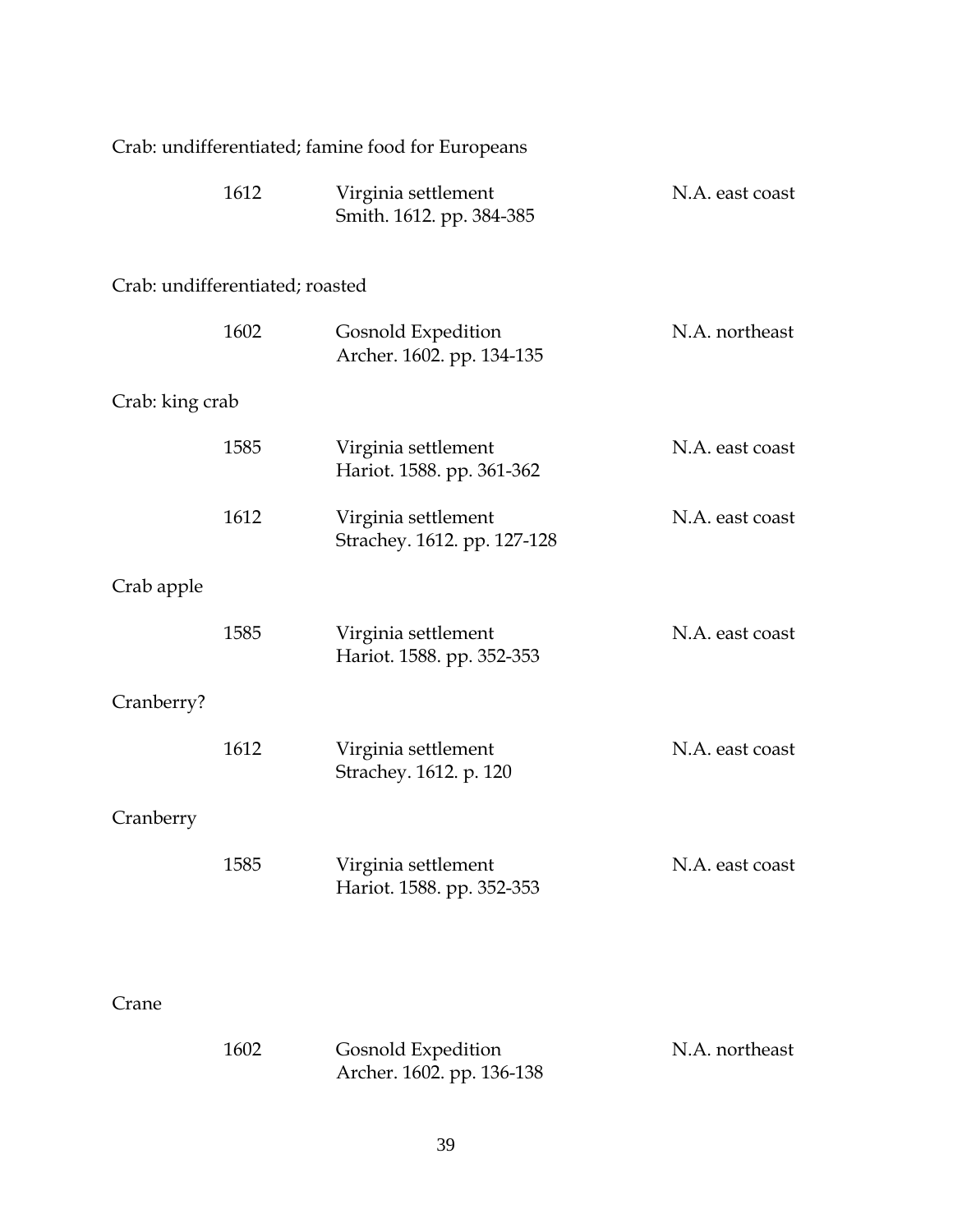|                        | 1612        | Virginia settlement<br>Smith. 1612. pp. 387-388                 | N.A. east coast |  |
|------------------------|-------------|-----------------------------------------------------------------|-----------------|--|
| Crayfish               |             |                                                                 |                 |  |
|                        | 1562        | Florida settlement<br>Ribault. 1582. pp. 101-108                | N.A. southeast  |  |
|                        | 1585        | Virginia settlement<br>Hariot. 1588. pp. 361-362                | N.A. east coast |  |
|                        | 1603        | Pringe Expedition<br>Pringe. 1603. pp. 225-226                  | N.A. northeast  |  |
|                        | 1612        | Virginia settlement<br>Strachey. 1612. pp. 127-128              | N.A. east coast |  |
|                        | 1612        | Virginia settlement<br>Smith. 1612. p. 350                      | N.A. east coast |  |
| Cress-like herb        |             |                                                                 |                 |  |
|                        | mid 16th c. | Early Spanish period<br>de la Vega. 1609-12.<br>6:6 pp. 327-328 | S.A. Peru       |  |
| Cress                  |             |                                                                 |                 |  |
|                        | 1520        | Cortez expedition<br>Cortés: 2nd letter. 1520, pp. 86-89        | C.A. Mexico     |  |
| Creuise (see crayfish) |             |                                                                 |                 |  |
| Crocodile              |             |                                                                 |                 |  |
|                        | 1595        | Raleigh expedition<br>Raleigh. 1596. pp. 54-58                  | S.A. north-east |  |
| Cuajilote (fruit)      |             |                                                                 |                 |  |
|                        | 1519        | Cortez expedition<br>de Sahaun. 1555. pp. 19-20                 | C.A. Mexico     |  |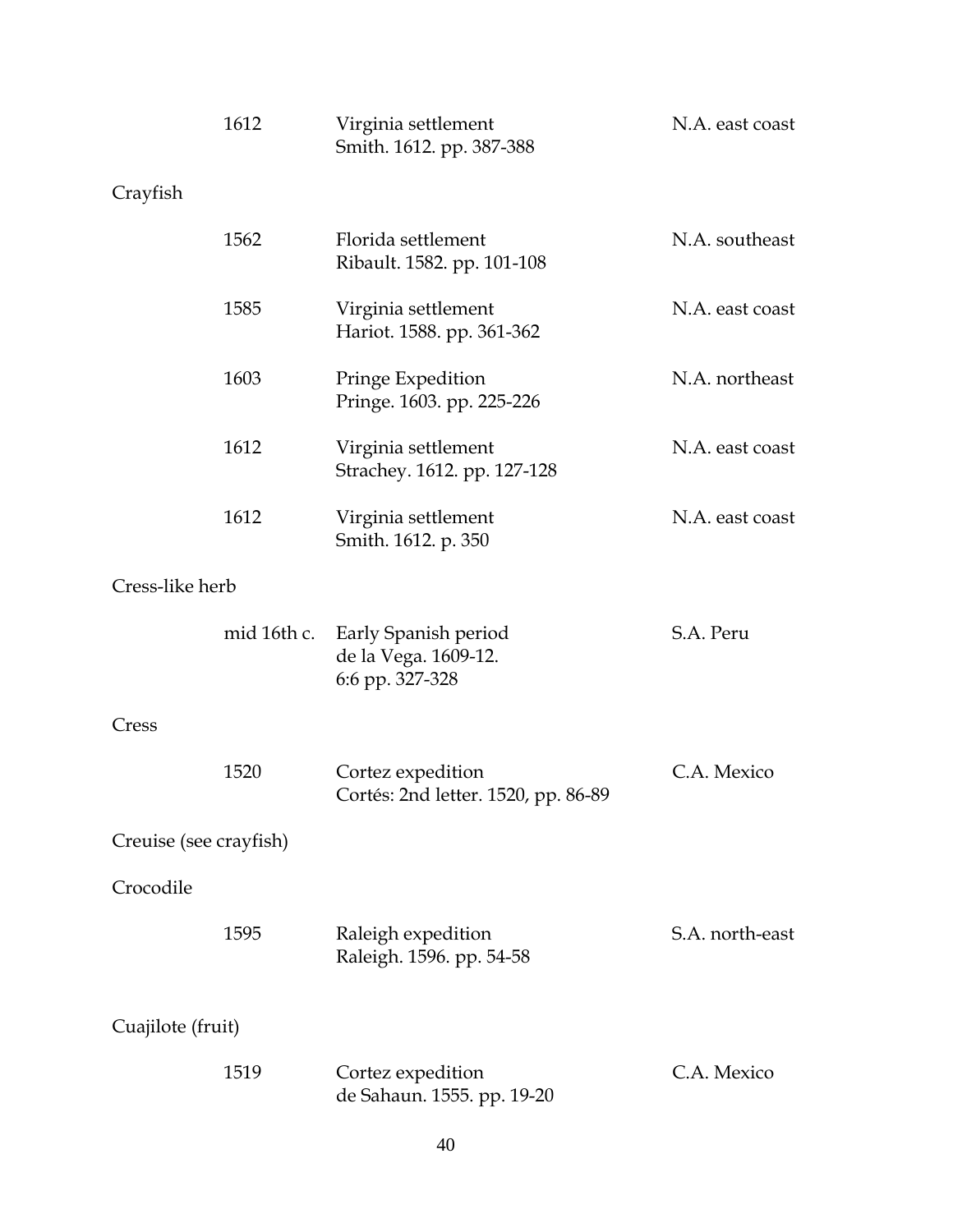Cuca (see coca: leaves)

Cuchi (see pig)

Cucumber: native, wild

|                       | mid 16th c.                     | Early Spanish period<br>de la Vega. 1609-12.<br>8:11 p. 502      | S.A. Peru       |
|-----------------------|---------------------------------|------------------------------------------------------------------|-----------------|
|                       | 1584                            | Barlow expedition<br>Barlow. 1584. pp. 105-106                   | N.A. east coast |
|                       | Cucumber: European introduction |                                                                  |                 |
|                       | mid 16th c.                     | Early Spanish period<br>de la Vega. 1609-12.<br>9:28 pp. 599-600 | S.A. Peru       |
|                       | 1562                            | Florida settlement<br>Ribault. 1582. pp. 101-108                 | N.A. southeast  |
|                       | 1582                            | American summary<br>Hakluyt. 1582. pp. 139-141                   | N.A. east coast |
|                       | 1585-86                         | Drake expedition<br>Bigges. 1589. pp. 228-229                    | Caribbean       |
|                       | 1599-1602                       | Champlain voyage.<br>Champlain. 1603. pp. 32-33                  | C.A. Mexico     |
|                       | Cumin: European introduction    |                                                                  |                 |
|                       | mid 16th c.                     | Early Spanish period<br>de la Vega. 1609-12.<br>9:29 pp. 601-602 | S.A. Peru       |
|                       |                                 | Currans (see grape: new world, called currans)                   |                 |
| Currant: native, wild |                                 |                                                                  |                 |
|                       | 1540-42                         | Coronado expedition                                              | N.A. southwest  |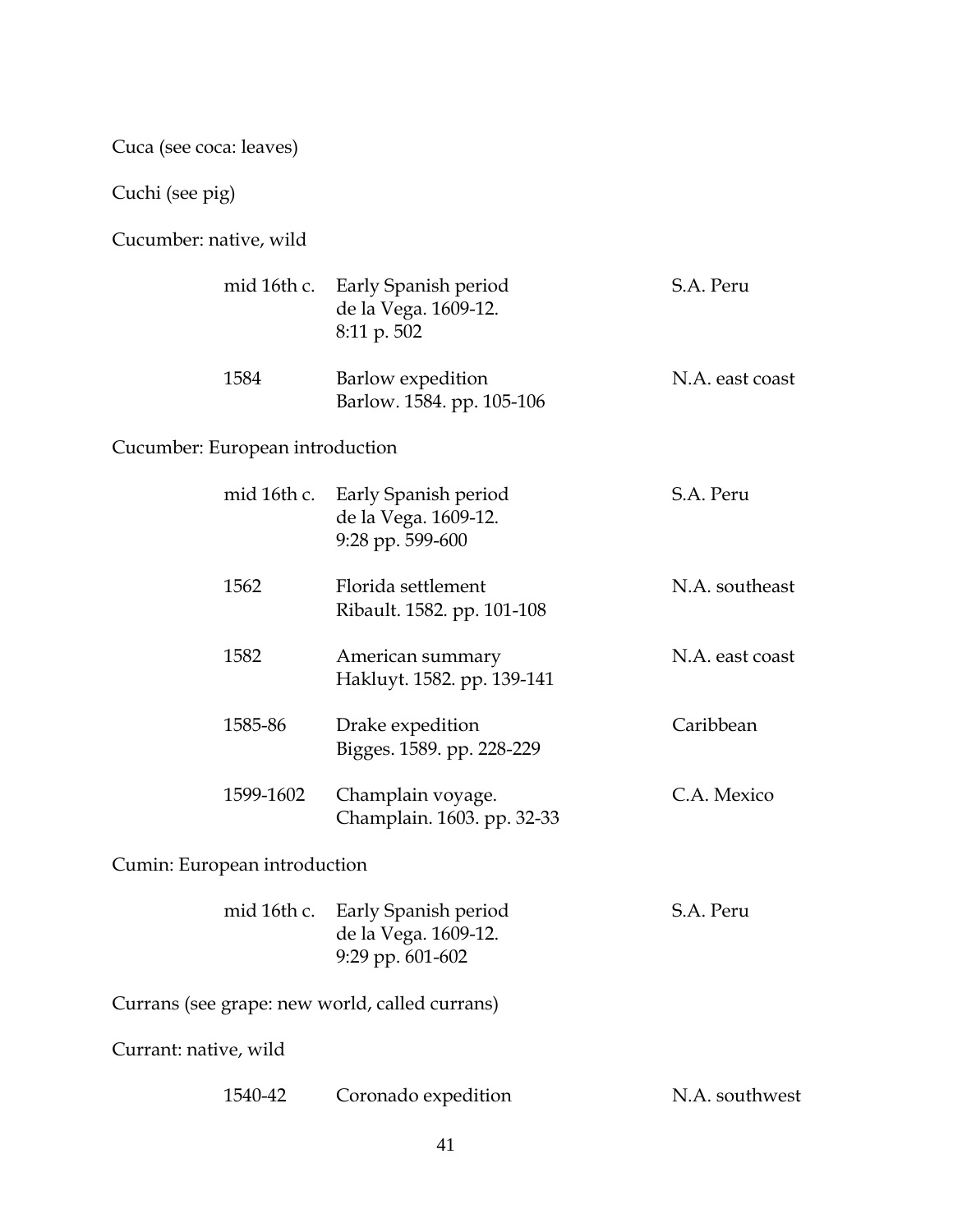|                             | de Castañada, 1596.<br>Part 1, p. 43                             |                 |
|-----------------------------|------------------------------------------------------------------|-----------------|
| 1602                        | Gosnold Expedition<br>Brereton. 1602. p. 160                     | N.A. northeast  |
| 1605                        | Waymouth Expedition<br>Rosier. 1605. pp. 264-266                 | N.A. northeast  |
| type grape (Vitis vinifera) | Currant: domesticated; term used in the sense of European        |                 |
| 1607                        | Virginia settlement<br>Archer. 1607. pp. 99-102                  | N.A. east coast |
| Custard apple               |                                                                  |                 |
| 1519                        | Cortez expedition<br>de Sahaun. 1555. pp. 19-20                  | C.A. Mexico     |
|                             | Çancu (see bread: maize flour type, also see maize: dough)       |                 |
| from fallow deer milk       | Dairy products: butter; American; prepared by Native Americans   |                 |
| 1605                        | Waymouth Expedition<br>Rosier. 1605. pp. 301-304                 | N.A. northeast  |
| from reindeer milk          | Dairy products: butter; American; prepared by Native Americans   |                 |
| 1605                        | Waymouth Expedition<br>Rosier. 1605. pp. 301-304                 | N.A. northeast  |
| from cow's? milk            | Dairy products: butter; American; prepared by Spanish            |                 |
| 1550                        | Early Spanish period<br>de la Vega. 1609-12.<br>9:17 pp. 582-584 | S.A. Peru       |
|                             |                                                                  |                 |

Dairy products: butter; European; imported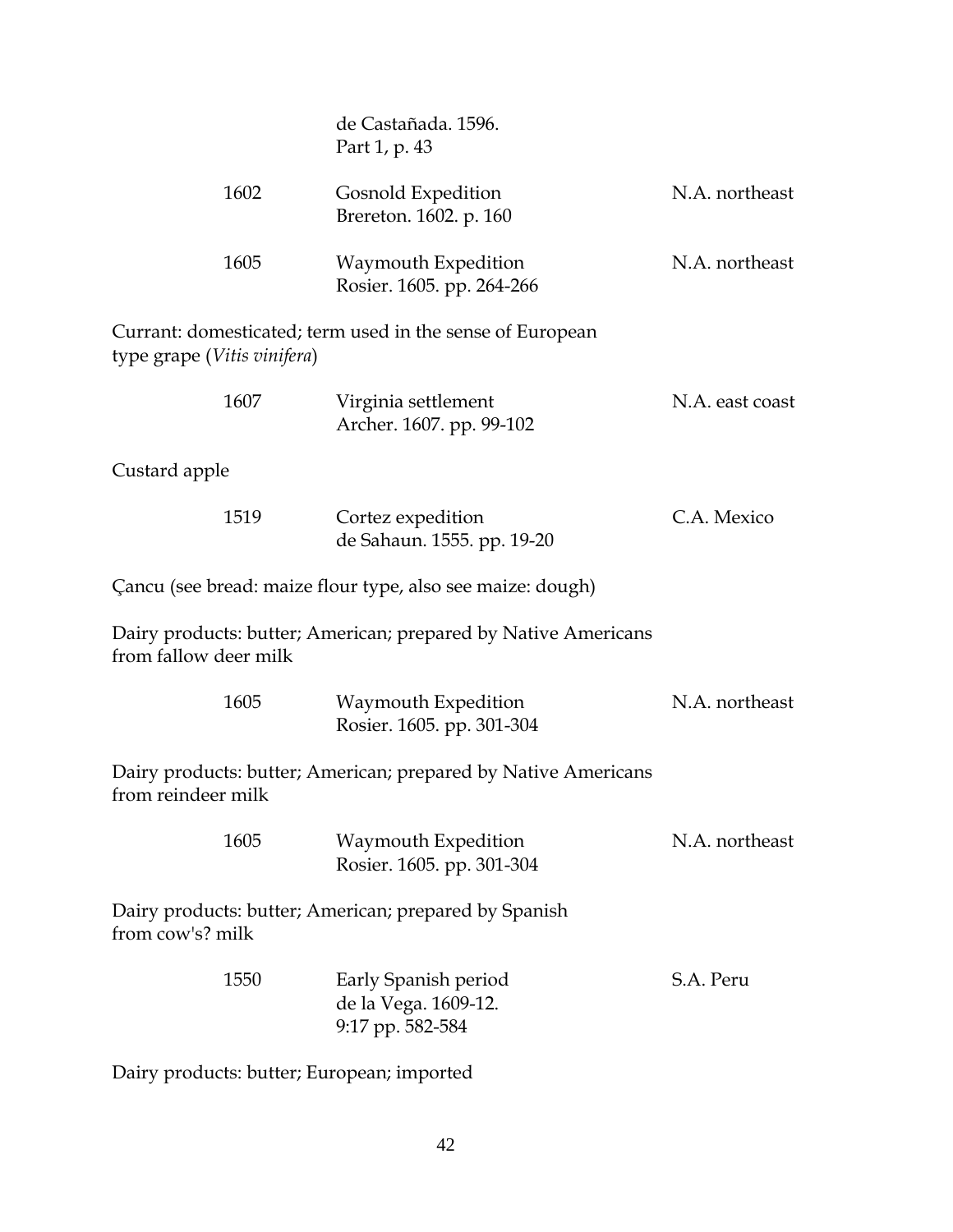| 1612                                                                                    | Virginia settlement<br>Smith. 1612. p. 393                       | N.A. east coast |
|-----------------------------------------------------------------------------------------|------------------------------------------------------------------|-----------------|
| America from Europe                                                                     | Dairy products: cheese; milk source unidentified; imported to    |                 |
| 1608                                                                                    | Virginia settlement<br>Smith. 1608. p. 203                       | N.A. east coast |
| 1612                                                                                    | Virginia settlement<br>Smith. 1612. p. 393                       | N.A. east coast |
| Peru from Spain                                                                         | Dairy products: cheese; milk source unidentified; imported to    |                 |
| mid 16th c.                                                                             | Early Spanish period<br>de la Vega. 1609-12.<br>8:16 p. 516      | S.A. Peru       |
| Dairy products: cheese; milk source unidentified;<br>prepared by Europeans in New World |                                                                  |                 |
| c. 1550                                                                                 | Early Spanish period<br>de la Vega. 1609-12.<br>9:17 pp. 582-584 | S.A. Peru       |
| Dairy products: cheese; milk source fallow deer;<br>prepared by Native Americans        |                                                                  |                 |
| 1605                                                                                    | Waymouth Expedition<br>Rosier. 1605. pp. 301-304                 | N.A. northeast  |
| <b>Native Americans</b>                                                                 | Dairy products: cheese; milk source reindeer; prepared by        |                 |
| 1605                                                                                    | Waymouth Expedition<br>Rosier. 1605. pp. 301-304                 | N.A. northeast  |

Dairy products: milk; unidentified source; drunk by Spanish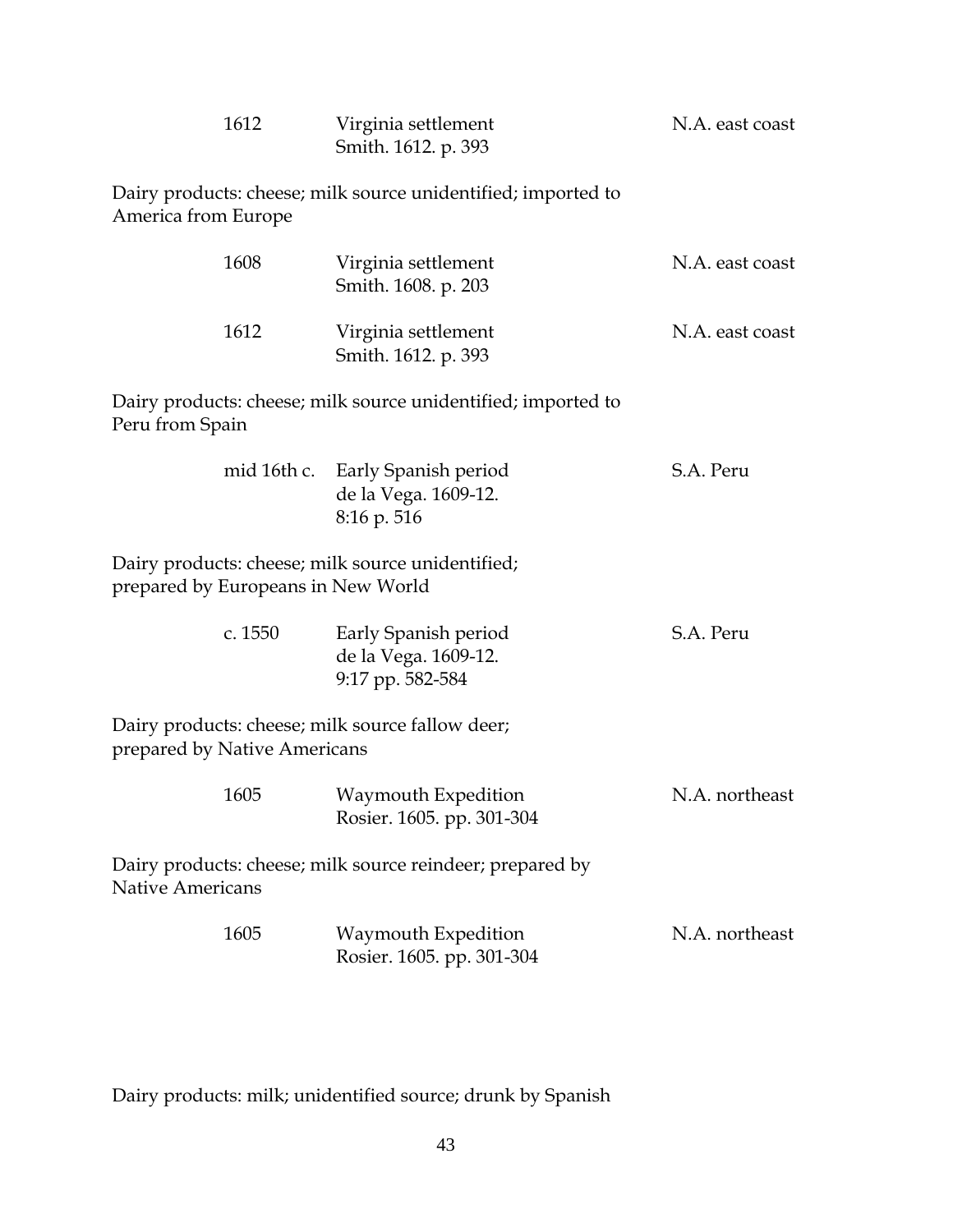|                                                                    | c. 1550                           | Early Spanish period<br>de la Vega. 1609-12.<br>9:17 pp. 582-584 | S.A. Peru       |  |
|--------------------------------------------------------------------|-----------------------------------|------------------------------------------------------------------|-----------------|--|
|                                                                    | Dairy products: milk; fallow deer |                                                                  |                 |  |
|                                                                    | 1605                              | Waymouth Expedition<br>Rosier. 1605. pp. 301-304                 | N.A. northeast  |  |
|                                                                    | Dairy products: milk; reindeer    |                                                                  |                 |  |
|                                                                    | 1605                              | Waymouth Expedition<br>Rosier. 1605. pp. 301-304                 | N.A. northeast  |  |
| Damson                                                             |                                   |                                                                  |                 |  |
|                                                                    | 1524                              | Verarzanus expedition<br>Hakluyt. 1850. p. 56-71                 | N.A. east coast |  |
|                                                                    | 1582                              | American summary<br>Hakluyt. 1582. pp. 139-141                   | N.A. east coast |  |
| Spanish                                                            |                                   | Date palm: native, wild; bitter dates eaten as famine food by    |                 |  |
|                                                                    | 1524                              | F. Pizzaro: 1st expedition<br>Xeres. 1534. pp. 3-4               | C.A. Panama     |  |
|                                                                    | Date palm: European introduction  |                                                                  |                 |  |
|                                                                    | 1582                              | American summary document<br>Hakluyt. 1582. pp. 139-141          | N.A. east coast |  |
| Date plum (see medlar; see persimmon)                              |                                   |                                                                  |                 |  |
| Deer: general descriptions; varieties and meats not differentiated |                                   |                                                                  |                 |  |
|                                                                    | 1497                              | Vespucci: 1st voyage<br>Vespucci. 1504. pp.17-18                 | Caribbean       |  |
|                                                                    | 1498                              | Columbus: 3rd voyage<br>Columbus. 1498. Vol. 2, p. 14            | Caribbean       |  |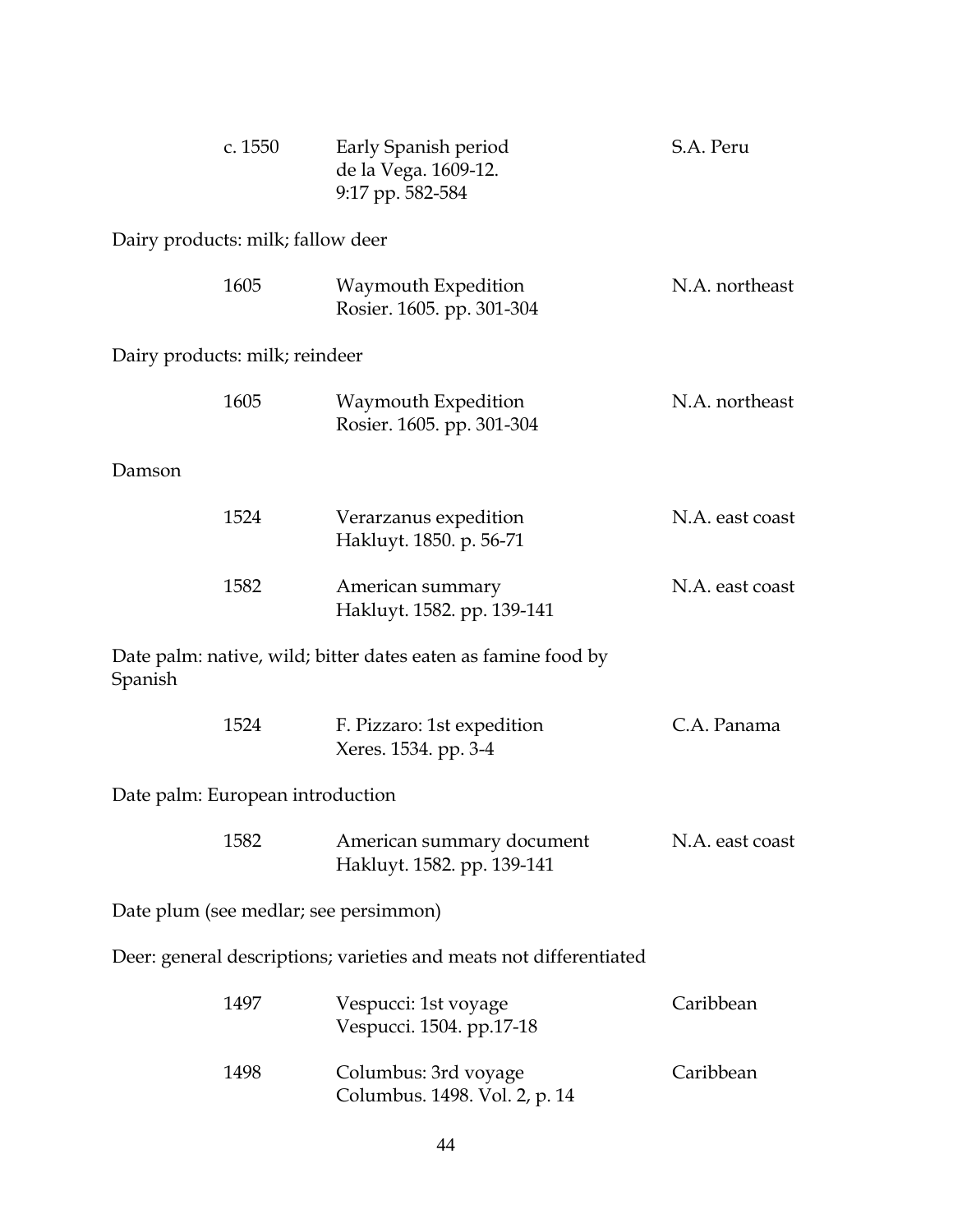| 1519    | Cortez expedition<br>Bernal Diaz. 1576. p. 209                          | C.A. Mexico     |
|---------|-------------------------------------------------------------------------|-----------------|
| 1520    | Cortez expedition<br>Cortés: 2nd letter. 1520, pp. 86-89                | C.A. Mexico     |
| 1524    | Verarzanus expedition<br>Hakluyt. 1850. p. 56-71                        | N.A. east coast |
| 1539-42 | DeSoto expedition<br>Fidalgo de Elvas. 1557. Vol. 1, p. 57              | N.A. southeast  |
| 1539-42 | DeSoto expedition<br>de Biedma. 1544. Vol. 2, pp. 21-24                 | N.A. southeast  |
| 1539-42 | De Soto expedition<br>de Oviedo y Valdés. 1546.<br>Vol. 2, p. 82        | N.A. southeast  |
| 1540-42 | Coronado expedition<br>de Castañada. 1596. Part 1, p. 24                | N.A. southwest  |
| 1540-42 | Coronado expedition<br>Translado de las Nuevas.<br>16th century? p. 102 | N.A. southwest  |
| 1540-42 | Coronado expedition<br>Relacion del Suceso. 16th century?<br>p. 107     | N.A. southwest  |
| 1540-42 | Coronado expedition<br>Jaramillo. 16th century?<br>pp. 119-120          | N.A. southwest  |
| 1540    | Coronado expedition<br>Coronado. 1540a. pp. 94-95                       | N.A. southwest  |
| 1540    | Coronado expedition<br>Coronado. 1540b. pp. 171-173                     | N.A. southwest  |
| 1540    | Coronado expedition                                                     | N.A. southwest  |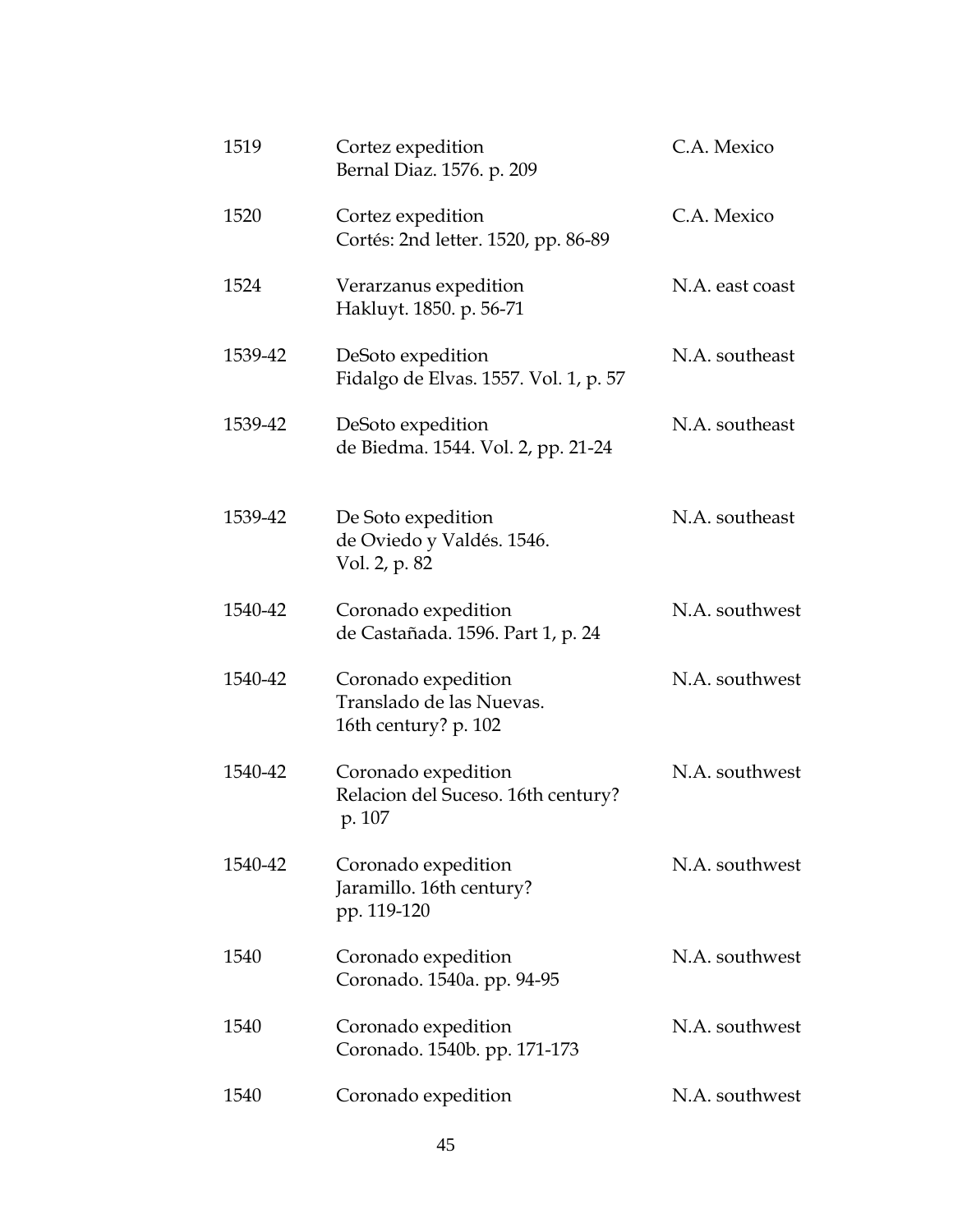| mid 16th c. | de Niza. 1540. p. 70<br>Early Spanish period<br>de la Vega. 1609-12.<br>6:6 pp. 326-327 | S.A. Peru       |
|-------------|-----------------------------------------------------------------------------------------|-----------------|
| 1562        | Florida settlement<br>Ribault. 1582. pp. 101-108                                        | N.A. southeast  |
| 1579        | Drake Expedition to Calif.<br>Fletcher. 1628. p. 225                                    | N.A. west coast |
| 1584        | Barlow expedition<br>Barlow. 1584. pp. 96-98                                            | N.A. east coast |
| 1585-86     | Drake expedition<br>Primrose Journal.                                                   | N.A. southeast  |
| 1585        | 1586. pp. 303-306<br>Virginia settlement<br>Hariot. 1588. p. 331, also p. 355           | N.A. east coast |
| 1586        | Florida settlement<br>de Laudonnière. 1586. p. 196                                      | N.A. southeast  |
| 1587        | Virginia settlement<br>White. 1587. p. 524                                              | N.A. east coast |
| 1592-93     | New England Settlements.<br>Hayes. 1592-93. pp. 170-172.                                | N.A. northeast  |
| 1595        | Raleigh expedition<br>Raleigh. 1596. p. 4                                               | Caribbean       |
| 1595        | Raleigh expedition<br>Raleigh. 1596. pp. 73-74                                          | S.A. north-east |
| 1599-1602   | Champlain voyage.<br>Champlain. 1603. p. 35                                             | C.A. Mexico     |
| 1602        | <b>Gosnold Expedition</b><br>Archer. 1602. pp. 124-125                                  | N.A. northeast  |
| 1602        | Gosnold Expedition<br>Brereton. 1602. pp. 148-150                                       | N.A. northeast  |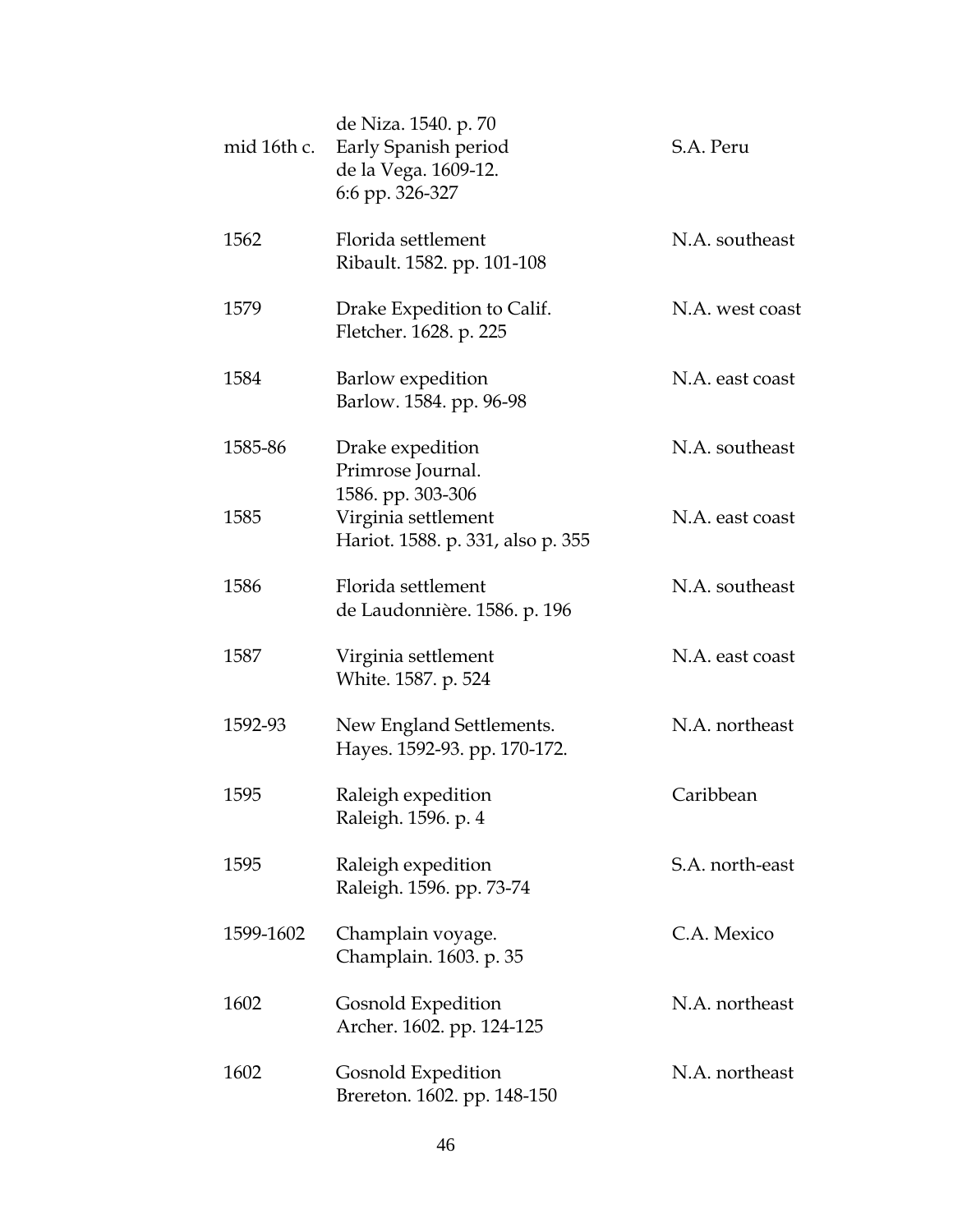|                   | 1603        | Pringe Expedition<br>Pringe. 1603. pp. 216-220                           | N.A. northeast  |
|-------------------|-------------|--------------------------------------------------------------------------|-----------------|
|                   | 1606        | Archer Expedition<br>Percy. 1608. p. 140                                 | N.A. east coast |
|                   | 1607        | Virginia settlement<br>Archer. 1607. pp. 102-104                         | N.A. east coast |
|                   | 1608        | Virginia settlement<br>White. 1608. pp. 149                              | N.A. east coast |
|                   | 1608        | Virginia settlement<br>Smith. 1608. pp. 174-176                          | N.A. east coast |
|                   | 1608        | Virginia settlement<br>Wingfield. 1608. pp. 214-217                      | N.A. east coast |
|                   | 1609        | Virginia settlement<br>Mangnel [Irish spy account].<br>1610. pp. 151-153 | N.A. east coast |
|                   | 1612        | Virginia settlement<br>Strachey. 1612. pp. 82-83                         | N.A. east coast |
|                   | 1612        | Virginia settlement<br>Smith. 1612. pp. 348-349                          | N.A. east coast |
| Deer: fallow deer |             |                                                                          |                 |
|                   | 1502        | Columbus: 4th voyage<br>Columbus: 1503. p. 100                           | Caribbean       |
|                   | 1519        | Cortez expedition<br>Cortés. 1st letter. 1519. pp. 14-22                 | C.A. Mexico     |
|                   | 1526        | Cortez expedition<br>Cortés: 5th letter. 1526, p. 315                    | C.A. Mexico     |
|                   | mid 16th c. | Early Spanish period<br>de la Vega. 1609-12.                             | S.A. Peru       |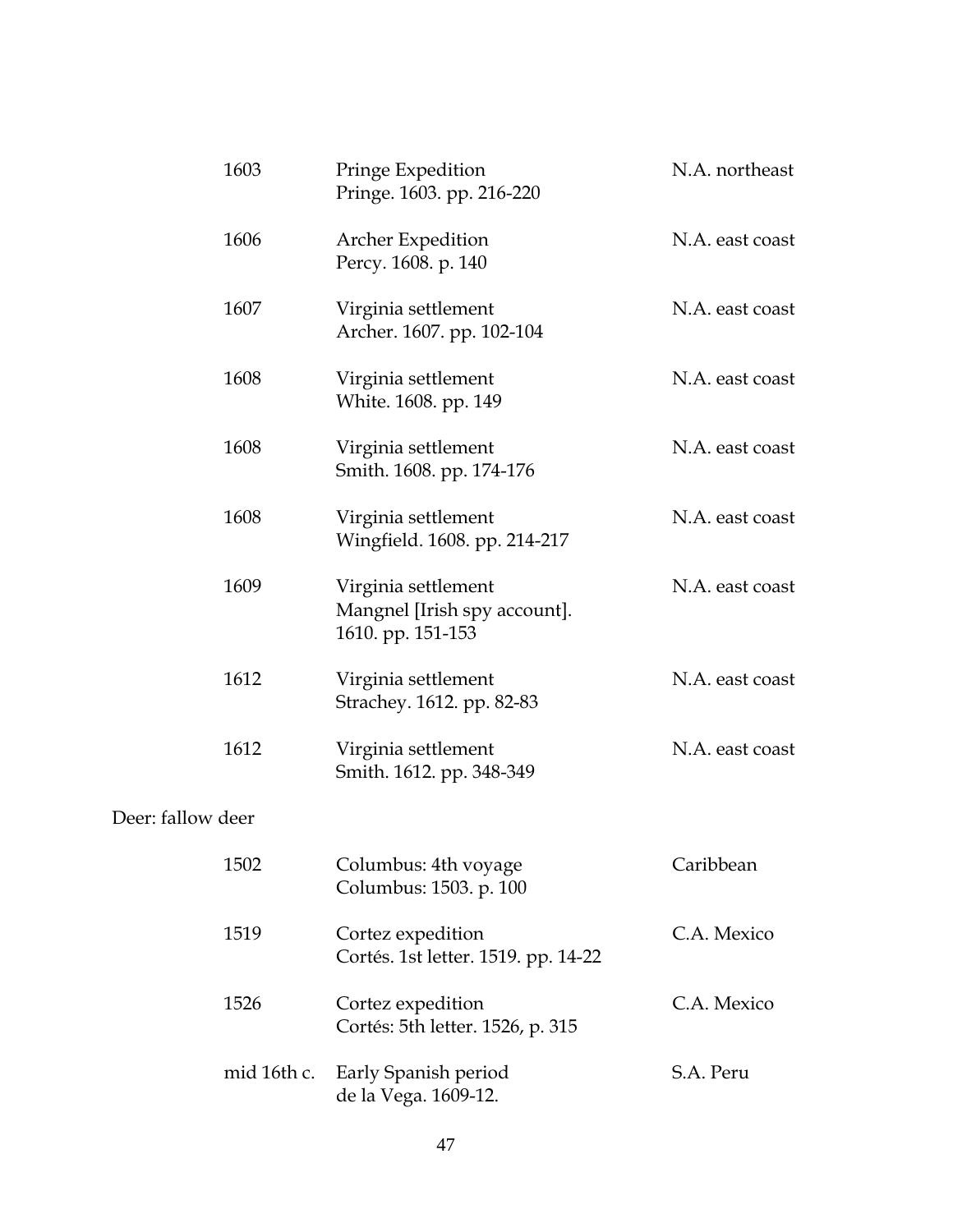# 8:17 pp. 517-518

|                | 1603    | Pringe Expedition<br>Pringe. 1603. pp. 225-226           | N.A. northeast  |
|----------------|---------|----------------------------------------------------------|-----------------|
|                | 1605    | Waymouth Expedition<br>Rosier. 1605. p. 294              | N.A. northeast  |
|                | 1606    | <b>Archer Expedition</b><br>Percy. 1608. p. 141          | N.A. east coast |
|                | 1612    | Virginia settlement<br>Strachey. 1612. p. 124            | N.A. east coast |
|                |         | Deer: fallow deer; milk reportedly used to make butter   |                 |
|                | 1605    | Waymouth Expedition<br>Rosier. 1605. pp. 301-304         | N.A. northeast  |
|                |         | Deer: fallow deer; milk reportedly used to make cheese   |                 |
|                | 1605    | Waymouth Expedition<br>Rosier. 1605. pp. 301-304         | N.A. northeast  |
| Deer: red deer |         |                                                          |                 |
|                | 1519    | Cortez expedition<br>Cortés. 1st letter. 1519. pp. 14-22 | C.A. Mexico     |
|                | 1592-93 | New England Settlements.<br>Hayes. 1592-93. pp. 170-172. | N.A. northeast  |
|                | 1606    | Hanham Expedition<br>Purchas. 1614. pp. 347-348          | N.A. northeast  |
|                | 1606    | <b>Archer Expedition</b><br>Percy. 1608. p. 141          | N.A. east coast |
|                | 1612    | Virginia settlement<br>Strachey. 1612. p. 124            | N.A. east coast |

Deer: white-tail deer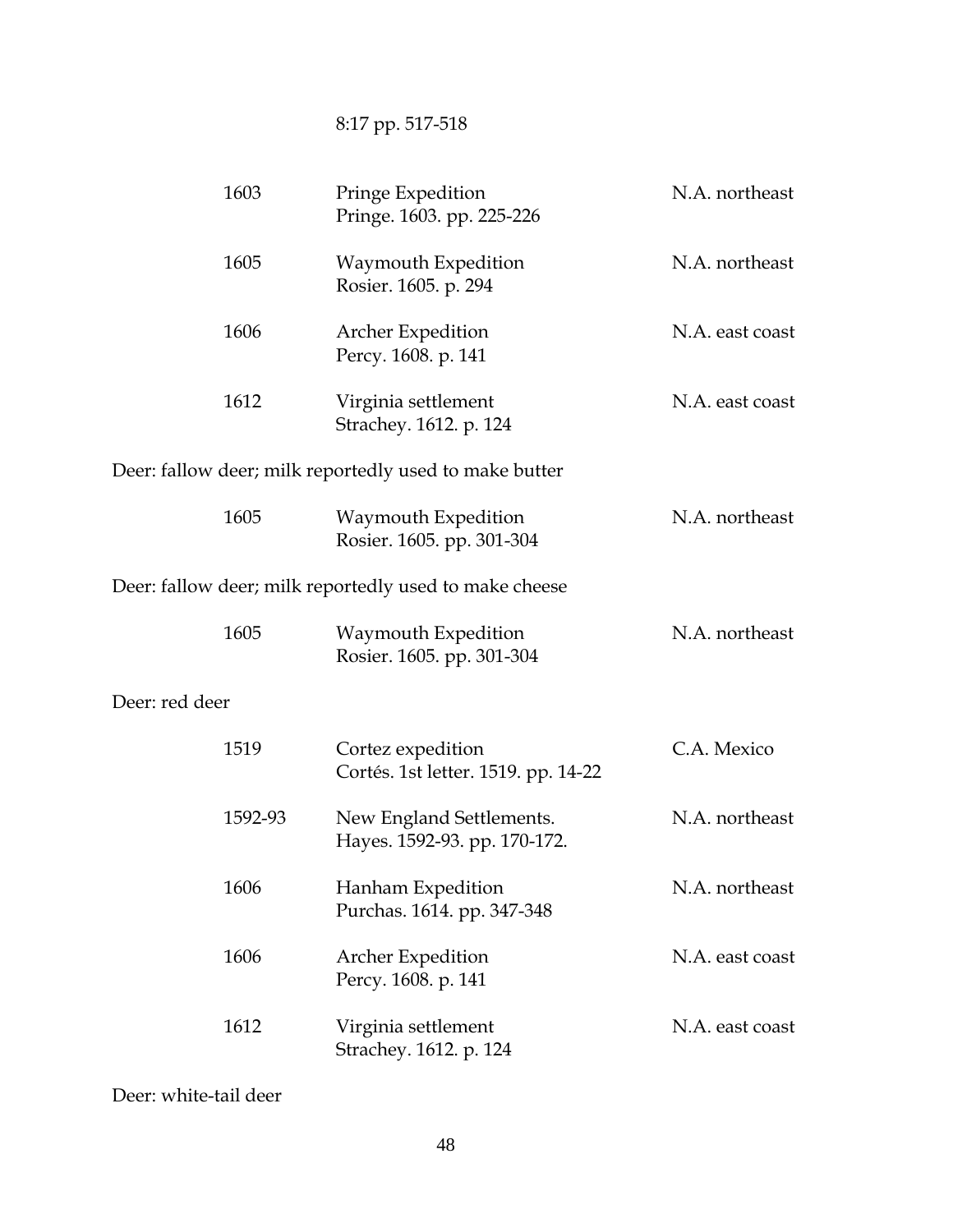|              | 1602                                                                                   | Gosnold Expedition<br>Brereton. 1602. p. 160                         | N.A. northeast  |  |  |  |
|--------------|----------------------------------------------------------------------------------------|----------------------------------------------------------------------|-----------------|--|--|--|
|              | Deer: meat (venison); cooked with tobacco; used in Native<br>American religious ritual |                                                                      |                 |  |  |  |
|              | 1608                                                                                   | Virginia settlement<br>Smith. 1608. p. 188                           | N.A. east coast |  |  |  |
|              | Deer: meat (venison); roasted                                                          |                                                                      |                 |  |  |  |
|              | 1584                                                                                   | Barlow expedition<br>Barlow. 1584. pp. 107-109                       | N.A. east coast |  |  |  |
| to Europeans |                                                                                        | Deer: meat (venison); roasted; dried, then boiled and served         |                 |  |  |  |
|              | 1607                                                                                   | Virginia settlement<br>Archer. 1607. pp. 82-86                       | N.A. east coast |  |  |  |
| Deer: suet   |                                                                                        |                                                                      |                 |  |  |  |
|              | 1608                                                                                   | Virginia settlement<br>Smith. 1608. p. 188                           | N.A. east coast |  |  |  |
|              | 1612                                                                                   | Virginia settlement<br>Strachey. 1612. p. 115                        | N.A. east coast |  |  |  |
|              | 1612                                                                                   | Virginia settlement<br>Smith. 1612. pp. 346-347                      | N.A. east coast |  |  |  |
| Dog: edible  |                                                                                        |                                                                      |                 |  |  |  |
|              | 1493-94                                                                                | Columbus: 2nd voyage<br>Columbus. 16th century?<br>Vol. 1. pp. 40-44 | Caribbean       |  |  |  |
|              | 1493-94                                                                                | Columbus: 2nd voyage<br>Bernaldez. 1513. Vol. 1, p. 136              | Caribbean       |  |  |  |
|              | 1519                                                                                   | Cortez expedition<br>Bernal Diaz. 1576. pp. 216-217                  | C.A. Mexico     |  |  |  |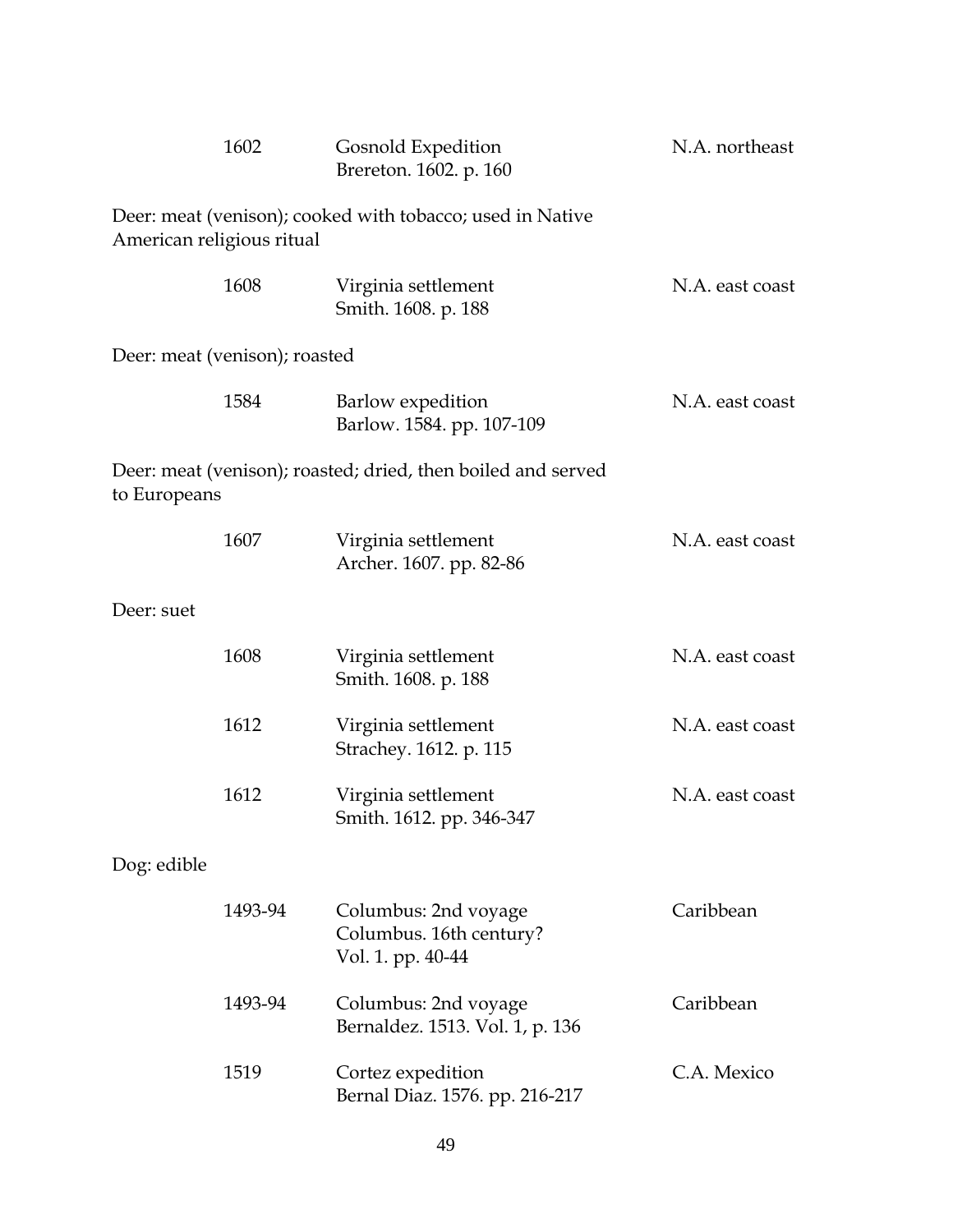| 1520        | Cortez expedition<br>Cortés: 2nd letter. 1520, pp. 86-89          | C.A. Mexico     |
|-------------|-------------------------------------------------------------------|-----------------|
| 1539-42     | DeSoto expedition<br>Fidalgo de Elvas. 1557.<br>Vol. 1, pp. 51-57 | N.A. southeast  |
| 1539-42     | DeSoto expedition<br>de Biedma. 1544. Vol. 2, pp. 2-12            | N.A. southeast  |
| mid 16th c. | Early Spanish period<br>de la Vega. 1609-12.<br>6:10 pp. 334-335  | S.A. Peru       |
| 1585        | Virginia settlement<br>Hariot. 1588. pp. 356-357                  | N.A. east coast |
|             |                                                                   |                 |

Dog porridge: otherwise unspecified product eaten by Europeans as famine food

|                                            | 1585-86 | Virginia settlement<br>Lane. 1586. p. 272                   | N.A. east coast |
|--------------------------------------------|---------|-------------------------------------------------------------|-----------------|
| Dog's tongue (herb)                        |         |                                                             |                 |
|                                            | 1539-42 | DeSoto expedition<br>Fidalgo de Elvas. 1557.<br>pp. 193-194 | N.A. southeast  |
| Dogfish [small shark]: general description |         |                                                             |                 |
|                                            | 1602    | Gosnold Expedition<br>Brereton. 1602. p. 161                | N.A. northeast  |
| Dogfish: belly portion esteemed            |         |                                                             |                 |
|                                            | 1602    | Gosnold Expedition<br>Archer. 1602. p. 130                  | N.A. northeast  |

Dolphin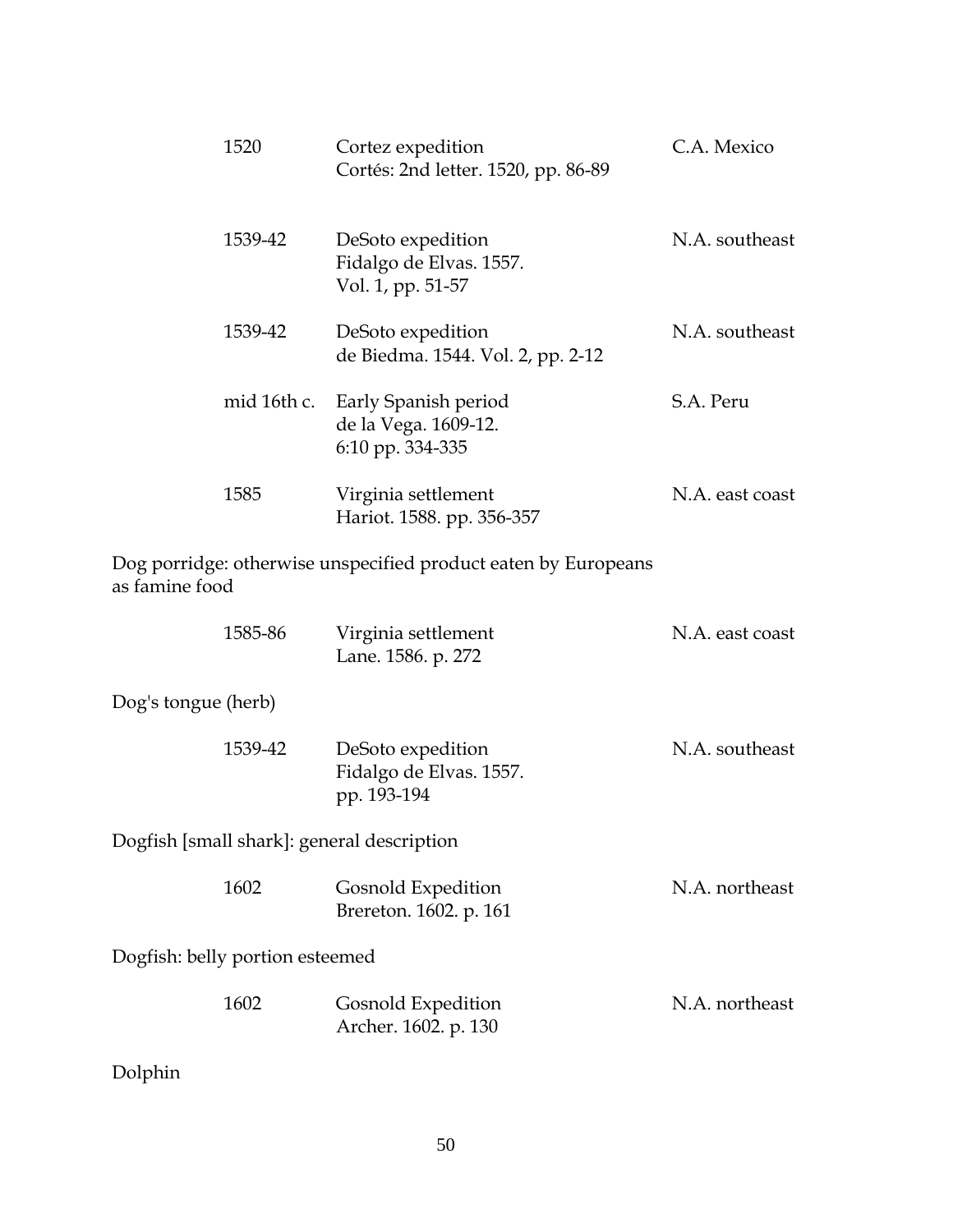|                                                                             | 1585        | Virginia settlement<br>Hariot. 1588. p. 360                      | N.A. east coast |  |
|-----------------------------------------------------------------------------|-------------|------------------------------------------------------------------|-----------------|--|
|                                                                             | 1612        | Virginia settlement<br>Strachey. 1612. pp. 127-128               | N.A. east coast |  |
|                                                                             | 1612        | Virginia settlement<br>Smith. 1612. p. 350                       | N.A. east coast |  |
|                                                                             |             | Dolphin: served to Europeans by Native Americans                 |                 |  |
|                                                                             | 1605        | Waymouth Expedition<br>Rosier. 1605. pp. 279-281                 | N.A. northeast  |  |
| Dolphin (see also porpoise)                                                 |             |                                                                  |                 |  |
| Dottrell (fowl)                                                             |             |                                                                  |                 |  |
|                                                                             | 1612        | Virginia settlement<br>Strachey. 1612. pp. 126-127               | N.A. east coast |  |
|                                                                             |             | Dough: general description; probably maize flour                 |                 |  |
|                                                                             | 1519        | Cortez expedition<br>Bernal Diaz. 1576. pp. 216-217              | C.A. Mexico     |  |
| Dove: native, wild                                                          |             |                                                                  |                 |  |
|                                                                             | mid 16th c. | Early Spanish period<br>de la Vega. 1609-12.<br>6:6 pp. 326-327  | S.A. Peru       |  |
| Dove: domesticated; European introduction; Spanish variety<br>called goblin |             |                                                                  |                 |  |
|                                                                             | mid 16th    | Early Spanish period<br>de la Vega. 1609-12.<br>9:23 pp. 590-593 | S.A. Peru       |  |
| Dried fruit: amexia                                                         |             |                                                                  |                 |  |
|                                                                             | 1539-42     | DeSoto expedition<br>Fidalgo de Elvas. 1557.                     | N.A. southeast  |  |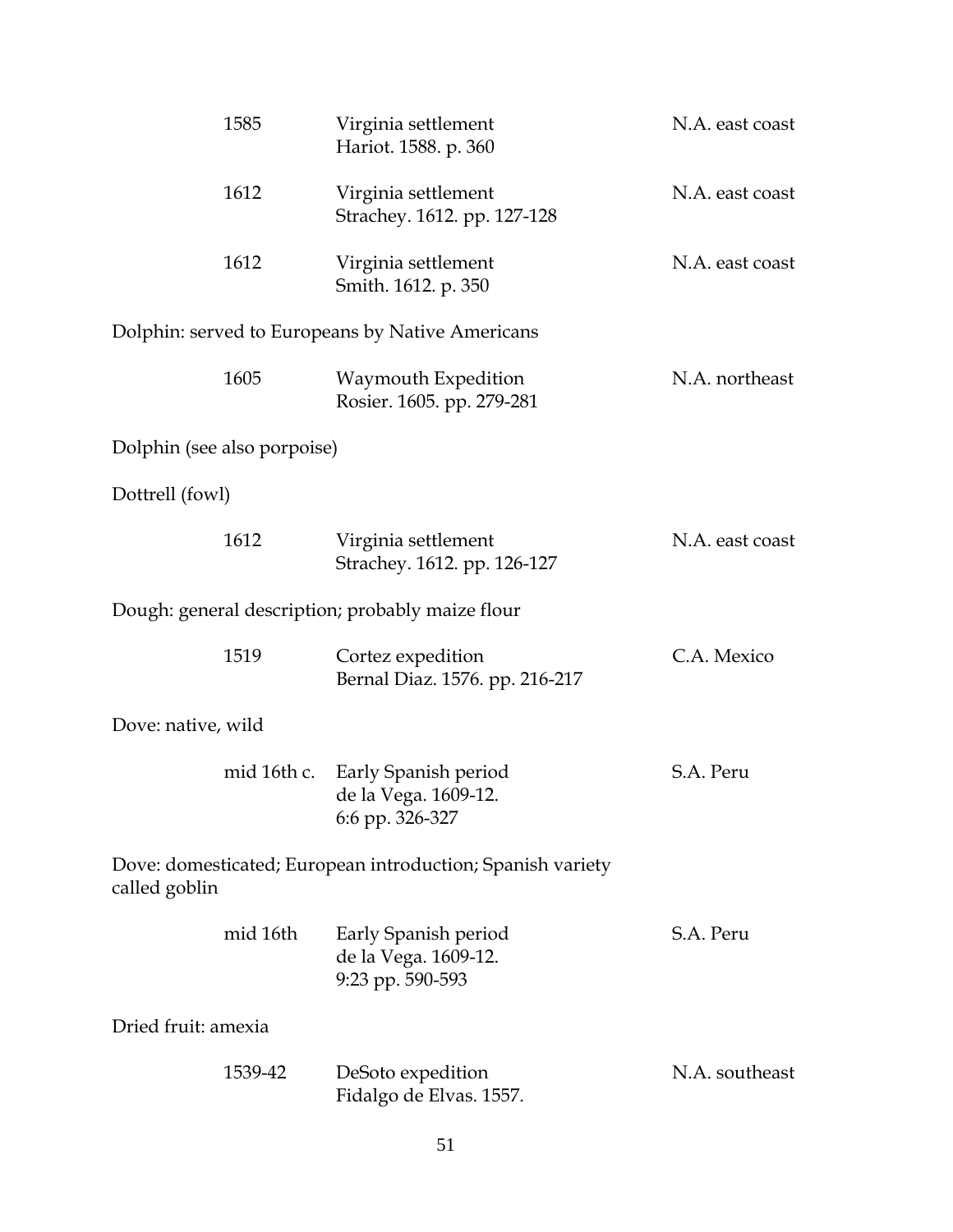|                                                      | Vol. 1, pp. 145-146                                                                                                          |                 |  |  |
|------------------------------------------------------|------------------------------------------------------------------------------------------------------------------------------|-----------------|--|--|
| Dried fruit: grape (raisins); undifferentiated       |                                                                                                                              |                 |  |  |
| 1592-93                                              | New England Settlements.<br>Hayes. 1592-93. pp. 170-172.                                                                     | N.A. northeast  |  |  |
| grapes; European introduction                        | Dried fruit: grape (raisins); domesticated; from Vitis vinifera                                                              |                 |  |  |
| 1495                                                 | Columbus expedition<br>Columbus memorandum. 1495.<br>Vol. 1. pp. 84-86                                                       | Caribbean       |  |  |
|                                                      | Dried fruit: grape (raisins); domesticated; from Vitis vinifera<br>grapes; European introduction; served to Native Americans |                 |  |  |
| 1605                                                 | Waymouth Expedition<br>Rosier. 1605. p. 272                                                                                  | N.A. northeast  |  |  |
| Dried fruit: grape (see also raisins)                |                                                                                                                              |                 |  |  |
|                                                      | Dried fruit: melon; native, wild; undifferentiated by type                                                                   |                 |  |  |
| 1540-42                                              | Coronado expedition<br>de Castañada. 1596.<br>Part 2, pp. 50-51                                                              | N.A. southwest  |  |  |
| Dried fruit: persimmon; native, wild                 |                                                                                                                              |                 |  |  |
| 1612                                                 | Virginia settlement<br>Smith. 1612. pp. 346-347                                                                              | N.A. east coast |  |  |
| Dried fruit: plum; native, wild                      |                                                                                                                              |                 |  |  |
| 1539-42                                              | DeSoto expedition<br>Fidalgo de Elvas. 1557.<br>Vol. 1, p. 47                                                                | N.A. southeast  |  |  |
| Dried fruit (see also under specific fruit headings) |                                                                                                                              |                 |  |  |
| Dried meat: unidentified source                      |                                                                                                                              |                 |  |  |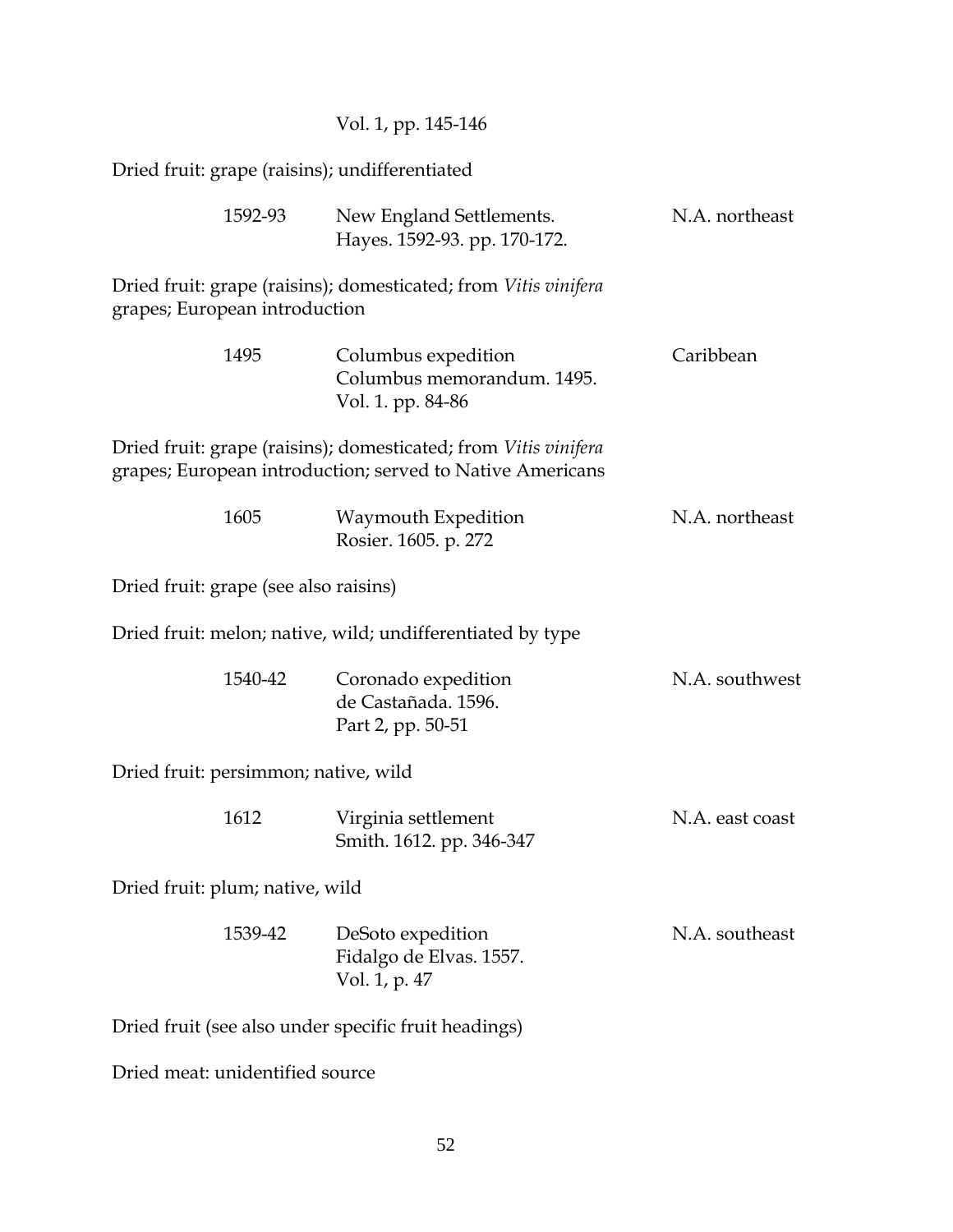|                                         | 1540-42     | Coronado expedition<br>de Castañada. 1596.<br>Part 2, pp. 59-60   | N.A. southwest  |
|-----------------------------------------|-------------|-------------------------------------------------------------------|-----------------|
|                                         | mid 16th c. | Early Spanish period<br>de la Vega. 1609-12.<br>6:6 pp. 326-327   | S.A. Peru       |
|                                         |             | Dried meat: unidentified source; ground into powder               |                 |
|                                         | 1540-42     | Coronado expedition<br>de Castañada. 1596.<br>Part 2, pp.59-60    | N.A. southwest  |
| Dried meat: unidentified source; jerkey |             |                                                                   |                 |
|                                         | 1540-42     | Coronado expedition<br>de Castañada. 1596.<br>Part 2, pp. 59-60   | N.A. southwest  |
|                                         | 1612        | Virginia settlement<br>Strachey. 1612. pp. 80-81                  | N.A. east coast |
|                                         | 1612        | Virginia settlement<br>Smith. 1612. p. 352                        | N.A. east coast |
|                                         |             | Dried meat: unidentified source; prepared as pemmican             |                 |
|                                         | mid 16th c. | Early Spanish period<br>de la Vega. 1609-12.<br>6:6 pp. 326-327   | S.A. Peru       |
| Dried meat: beef (see cattle)           |             |                                                                   |                 |
| Dried meat: buffalo (see buffalo)       |             |                                                                   |                 |
| to Europeans                            |             | Dried meat: deer; venison; roasted; dried, then boiled and served |                 |
|                                         | 1607        | Virginia settlement<br>Archer. 1607. pp. 82-86                    | N.A. east coast |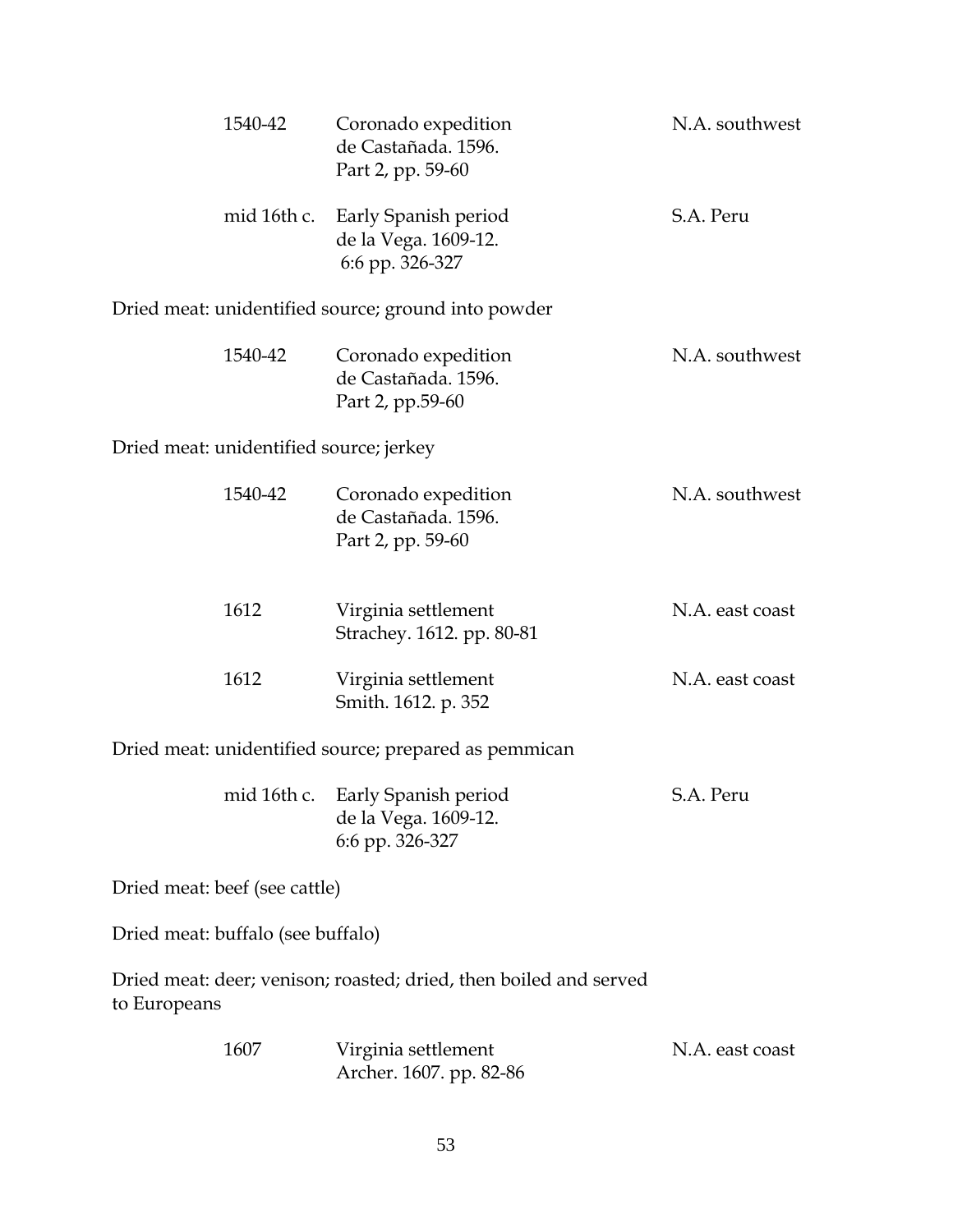Dried meat: shellfish; oyster

|                    | 1607                             | Virginia settlement<br>Archer. 1607. pp. 82-86                       | N.A. east coast |
|--------------------|----------------------------------|----------------------------------------------------------------------|-----------------|
|                    | 1612                             | Virginia settlement<br>Strachey. 1612. pp. 127-128                   | N.A. east coast |
|                    |                                  | Dried meat (see also under specific meat headings)                   |                 |
|                    |                                  | Dried vegetable: melon; native, wild; undifferentiated; dried        |                 |
|                    | 1540-42                          | Coronado expedition<br>de Castañada. 1596.<br>Part 2, pp. 50-51      | N.A. southwest  |
|                    |                                  | Dried vegetable (see also under specific vegetable headings)         |                 |
|                    | by Europeans to Native Americans | Drink: general term; unidentified fermented beverage served          |                 |
|                    | 1607-1608                        | Gilbert Expedition<br>Strachey. 1610-1612. pp. 408-409               | N.A. northeast  |
| Duck: native, wild |                                  |                                                                      |                 |
|                    | 1493-94                          | Columbus: 2nd voyage<br>Columbus. 16th century?<br>Vol. 1. pp. 40-44 | Caribbean       |
|                    | 1519                             | Cortez expedition<br>Bernal Diaz. 1576. p. 209                       | C.A. Mexico     |
|                    | 1520                             | Cortez expedition<br>Cortés: 2nd letter. 1520, pp. 67-68             | C.A. Mexico     |
|                    | 1526                             | Cortez expedition<br>Cortés: 5th letter. 1526, pp. 336-337           | C.A. Mexico     |
|                    | 1539-42                          | DeSoto expedition<br>Fidalgo de Elvas. 1557.<br>pp. 193-194          | N.A. southeast  |